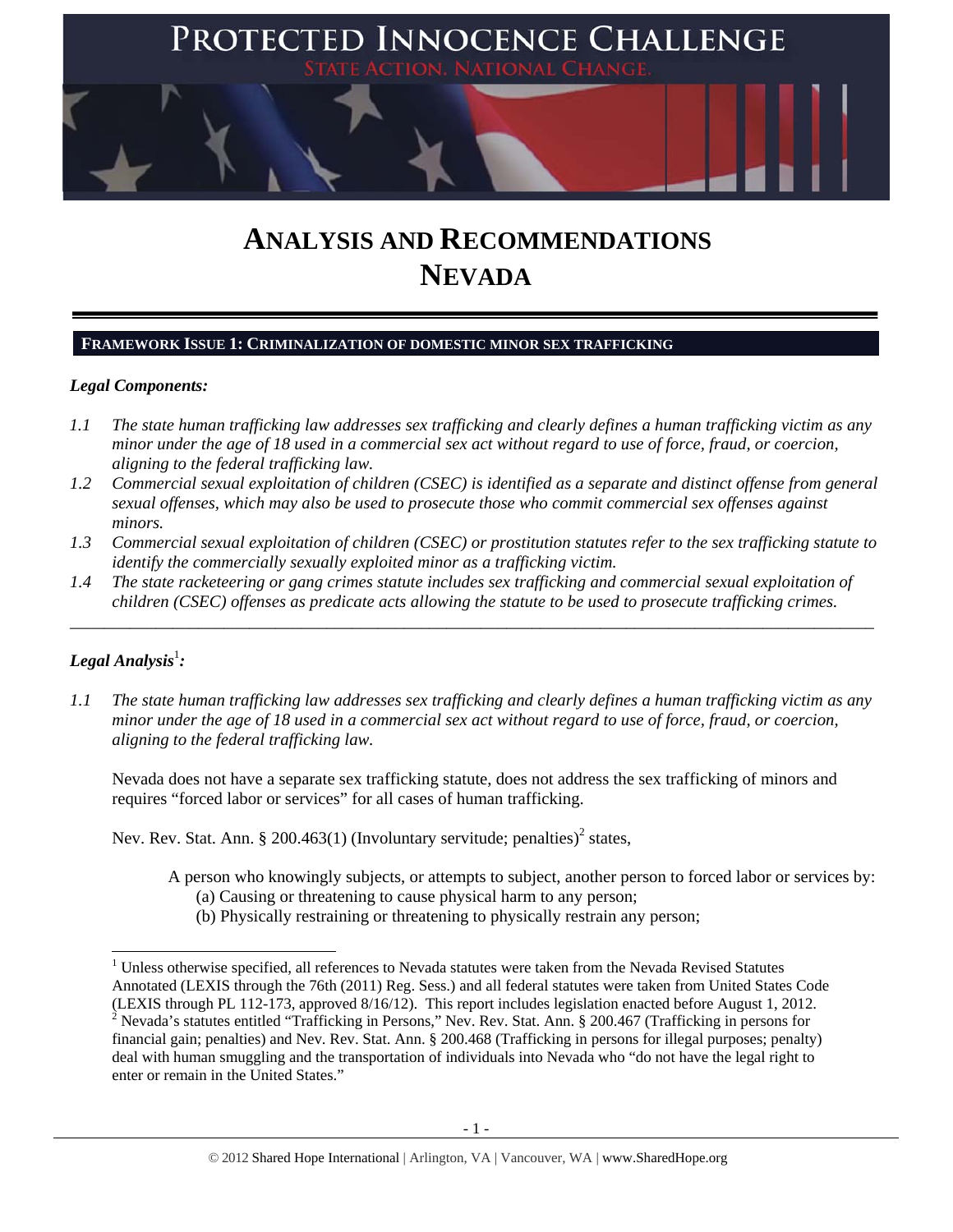(c) Abusing or threatening to abuse the law or legal process;

(d) Knowingly destroying, concealing, removing, confiscating or possessing any actual or purported passport or other immigration document, or any other actual or purported government identification document, of the person;

(e) Extortion; or

(f) Causing or threatening to cause financial harm to any person,

is guilty of holding a person in involuntary servitude.

A violation is a category B felony. Nev. Rev. Stat. Ann. § 200.463(2). If a person suffers "substantial bodily harm while held in involuntary servitude or in attempted escape or escape therefrom," a violation of Nev. Rev. Stat. Ann. § 200.463 is punishable by imprisonment for 7–20 years and a possible fine not to exceed \$50,000. Nev. Rev. Stat. Ann. § 200.463(2)(a). If the victim does not suffer "substantial bodily harm," a violation is punishable by imprisonment for 5–20 years and a possible fine not to exceed \$50,000. Nev. Rev. Stat. Ann.  $$200.463(2)(b).$ 

Nev. Rev. Stat. Ann. § 200.464 (Recruiting, enticing, harboring, transporting, providing or obtaining another person to be held in involuntary servitude; benefiting from another person being held in involuntary servitude; penalty), through its reference to "involuntary servitude," also requires a showing of "forced labor or services" for minor victims. A violation is a class B felony if a person knowingly

1. Recruits, entices, harbors, transports, provides or obtains by any means, or attempts to recruit, entice, harbor, transport, provide or obtain by any means, another person, intending or knowing that the person will be held in involuntary servitude; or

2. Benefits, financially or by receiving anything of value from participating in a violation of NRS 200.463.

A violation of Nev. Rev. Stat. Ann. § 200.464 is a category B felony punishable by imprisonment for 1–15 years and a possible fine not to exceed \$50,000. Nev. Rev. Stat. Ann. § 200.464.

Nevada does not define "labor and services," and does not clearly address sex trafficking.<sup>3</sup>

- 1.1.1 Recommendation: Amend Nev. Rev. Stat. Ann. § 200.463(1) (Involuntary servitude; penalties) to include sex trafficking of minors, defined as under 18, without requiring use of force, fraud or coercion to commit the offense when a minor victim is involved. Alternatively, enact a sex trafficking statute that establishes the crime of domestic minor sex trafficking and does not require proof of forced, fraud or coercion for offenses against minors under 18.<sup>4</sup>
- *1.2 Commercial sexual exploitation of children (CSEC) is identified as a separate and distinct offense from general sexual offenses, which may also be used to prosecute those who commit commercial sex offenses against minors.*

The following laws criminalize CSEC in Nevada:

 $\overline{a}$ <sup>3</sup> The preamble of Assembly Bill 383, which amended Nev. Rev. Stat. Ann. § 200.464, states that "victims of trafficking in persons are often subjected to force, fraud or coercion for the purpose of subjecting the victims to sexual exploitation, prostitution, providing other forms of sexual entertainment or forced labor . . . ." 2007 Nev. Stat. 316. Therefore, it appears the legislature may have contemplated that "services" could include commercial sex acts, but the language of this section as enacted by the legislature does not clearly apply to sex trafficking of minors. <sup>4</sup> Subsequent recommendations in this report referring to the state human trafficking law(s) are predicated upon the recommendations contained in Section 1.1 being previously or simultaneously implemented.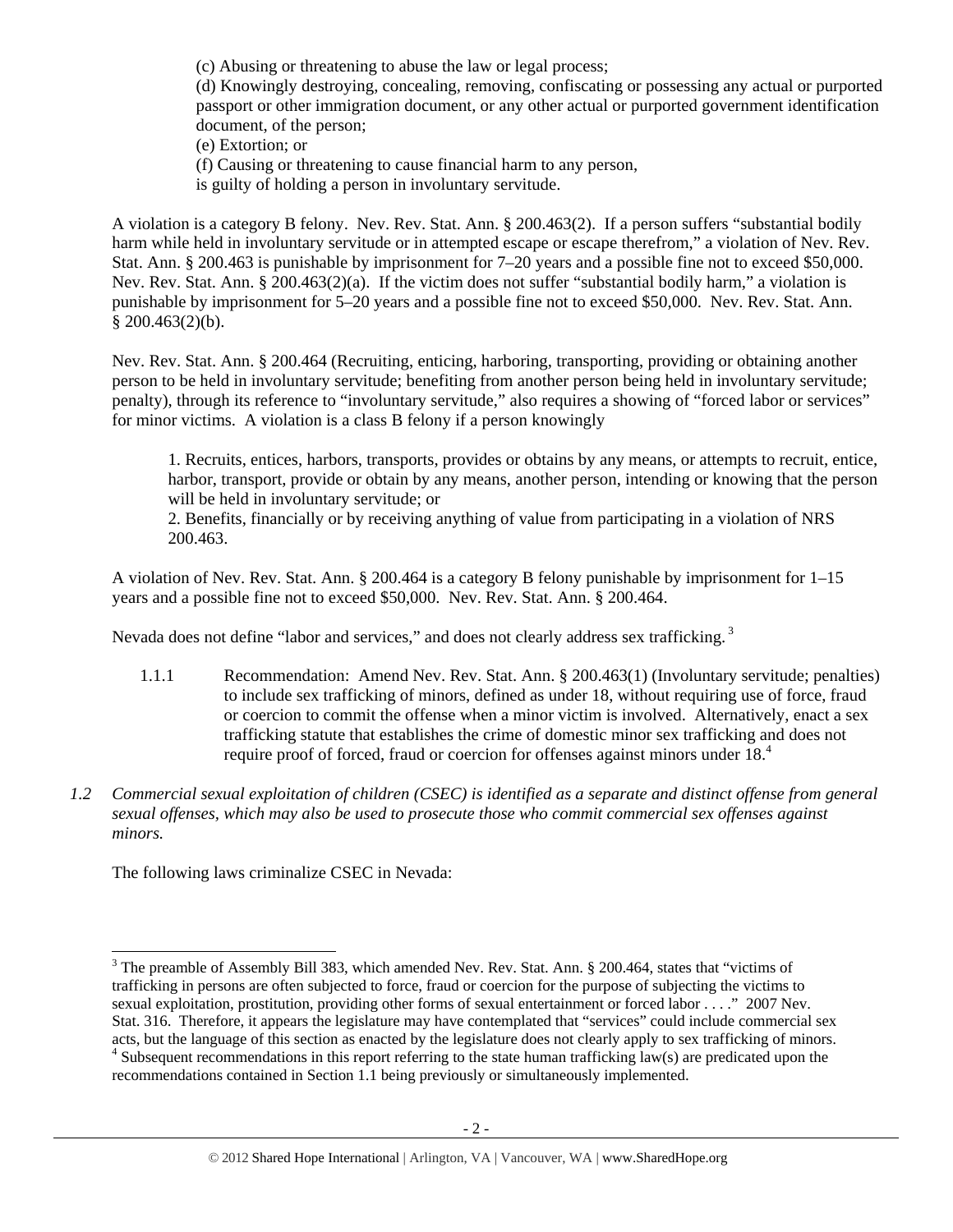1. Pursuant to Nev. Rev. Stat. Ann. § 201.354 (Engaging in prostitution or solicitation for prostitution: Penalty; exception), it is a crime to "engage in prostitution or solicitation therefor, except in a licensed house of prostitution."<sup>5</sup> Nev. Rev. Stat. Ann. § 201.354(1). If a child under 18 is solicited, a violation is a category E felony punishable by imprisonment for 1–4 years. Nev. Rev. Stat. Ann. §§ 201.354(3), 201.295(2), 193.130(2)(e). The court may suspend the sentence and sentence an offender to probation instead.<sup>6</sup> Nev. Rev. Stat. Ann. § 193.130(2)(e). The court may also impose a fine not to exceed \$5,000. Nev. Rev. Stat. Ann. § 193.130(2)(e).

1. Except as otherwise provided in this section and NRS 176A.110; and 176A.120, if a person is found guilty in a district court upon verdict or plea of:

A category E felony, except as otherwise provided in this paragraph, the court shall suspend the execution of the sentence imposed and grant probation to the person. The court may, as it deems advisable, decide not to suspend the execution of the sentence imposed and grant probation to the person if, at the time of sentencing, it is established that the person:

(1) Was serving a term of probation or was on parole at the time the crime was committed, whether in this State or elsewhere, for a felony conviction;

(2) Had previously had the person's probation or parole revoked, whether in this State or elsewhere, for a felony conviction;

(3) Had previously been assigned to a program of treatment and rehabilitation pursuant to NRS 453.580 and failed to successfully complete that program; or

(4) Had previously been two times convicted, whether in this State or elsewhere, of a crime that under the laws of the situs of the crime or of this State would amount to a felony.

If the person denies the existence of a previous conviction, the court shall determine the issue of the previous conviction after hearing all relevant evidence presented on the issue by the prosecution and the person. At such a hearing, the person may not challenge the validity of a previous conviction. For the purposes of this paragraph, a certified copy of a felony conviction is prima facie evidence of conviction of a prior felony.

Pursuant to Nev. Rev. Stat. Ann. § 176A.110 (Persons convicted of certain offenses required to be certified as not representing high risk to reoffend before court suspends sentence or grants probation; immunity), unless a person has undergone a psychosexual evaluation and it has been certified that the person does not have a high risk to reoffend, a court cannot grant probation to or suspend the sentence of a person convicted under

(a) Attempted sexual assault of a person who is 16 years of age or older pursuant to NRS 200.366.

(b) Statutory sexual seduction pursuant to NRS 200.368.

(c) Battery with intent to commit sexual assault pursuant to NRS 200.400.

(d) Abuse or neglect of a child pursuant to NRS 200.508.

(e) An offense involving pornography and a minor pursuant to NRS 200.710 to 200.730, inclusive.

(f) Incest pursuant to NRS 201.180.

(g) Solicitation of a minor to engage in acts constituting the infamous crime against nature pursuant to NRS 201.195.

(h) Open or gross lewdness pursuant to NRS 201.210.

(i) Indecent or obscene exposure pursuant to NRS 201.220.

(j) Sexual penetration of a dead human body pursuant to NRS 201.450.

(k) Luring a child or a person with mental illness pursuant to NRS 201.560, if punished as a felony.

 $\overline{a}$  $<sup>5</sup>$  The state allows counties to control the licensing of houses of prostitution if the county population is less than</sup> 700,000. Pursuant to Nev. Rev. Stat. Ann. § 244.345(8) (Dancing halls, escort services, entertainment by referral services and gambling games or devices; limitation on licensing of houses of prostitution), "In a county whose population is 700,000 or more, the license board shall not grant any license to a petitioner for the purpose of operating a house of ill fame or repute or any other business employing any person for the purpose of prostitution." 6  $6$  Pursuant to Nev. Rev. Stat. Ann. § 176A.100(1)(b) (Authority and discretion of court to suspend sentence and grant probation; persons eligible; factors considered; intensive supervision; submission of report of presentence investigation),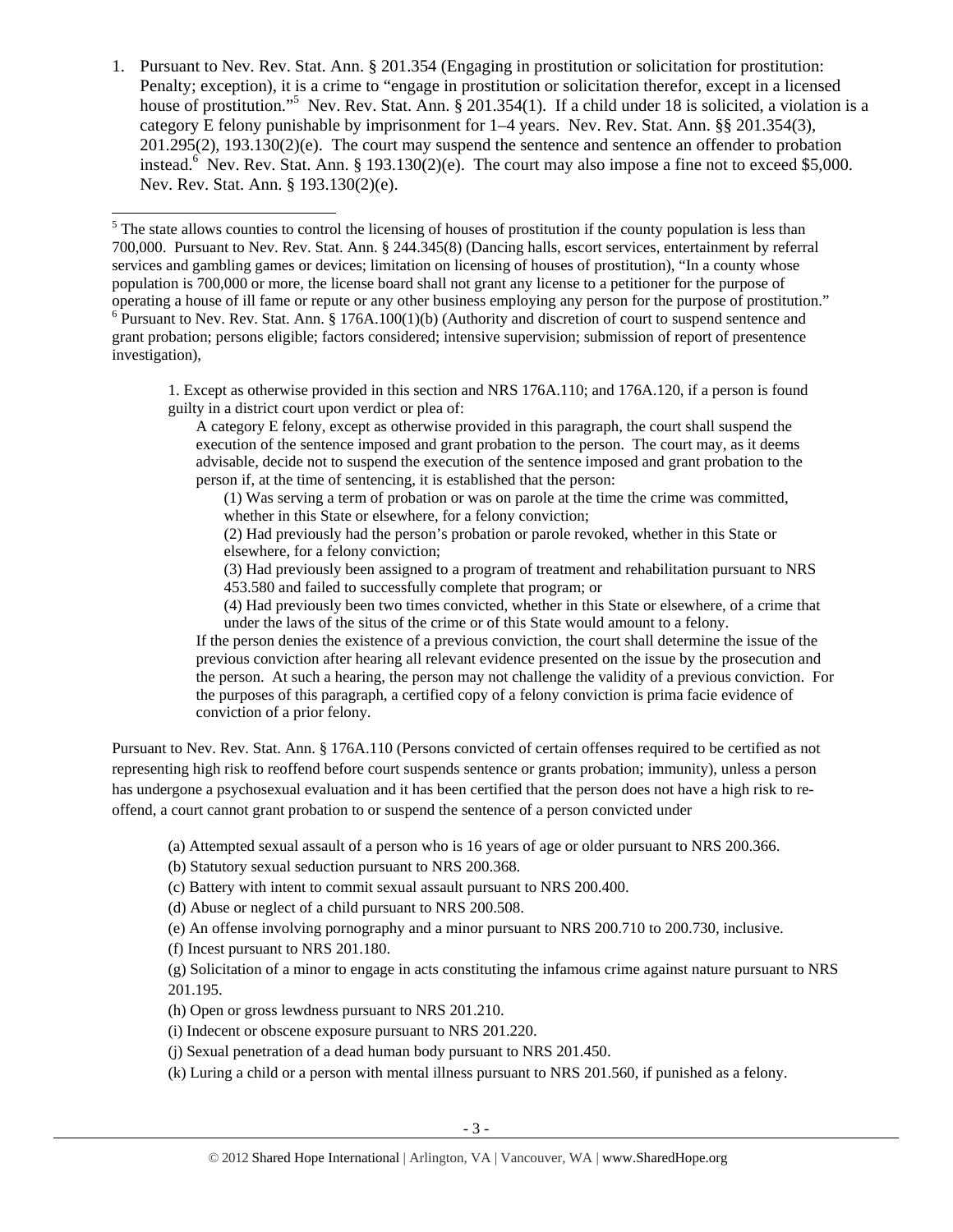2. Nev. Rev. Stat. Ann. § 201.300(1) (Pandering: Definitions; penalties; exception) states that a person is guilty of pandering when the person commits one of the following acts:

(a) Induces, persuades, encourages, inveigles, entices or compels a person to become a prostitute or to continue to engage in prostitution;

(b) By threats, violence or by any device or scheme, causes, induces, persuades, encourages, takes, places, harbors, inveigles or entices a person to become an inmate of a house of prostitution or assignation place, or any place where prostitution is practiced, encouraged or allowed;

(c) By threats, violence, or by any device or scheme, by fraud or artifice, or by duress of person or goods, or by abuse of any position of confidence or authority, or having legal charge, takes, places, harbors, inveigles, entices, persuades, encourages or procures a person to enter any place within this state in which prostitution is practiced, encouraged or allowed, for the purpose of prostitution; (d) By promises, threats, violence, or by any device or scheme, by fraud or artifice, by duress of person or goods, or abuse of any position of confidence or authority or having legal charge, takes, places, harbors, inveigles, entices, persuades, encourages or procures a person of previous chaste character to enter any place within this state in which prostitution is practiced, encouraged or allowed, for the purpose of sexual intercourse;

(e) Takes or detains a person with the intent to compel the person by force, threats, menace or duress to marry him or her or any other person; or

(f) Receives, gives or agrees to receive or give any money or thing of value for procuring or attempting to procure a person to become a prostitute or to come into this state or leave this state for the purpose of prostitution.

If a child is pandered using "physical force or the immediate threat of physical force," a violation is a category B felony punishable by imprisonment for 2–20 years and a possible fine not to exceed \$20,000. Nev. Rev. Stat. Ann. § 201.300(2)(b)(1). If the person is guilty of pandering a child without "physical force or immediate threat of physical force," then the crime is a category B felony punishable by imprisonment for  $1-10$  years and a possible fine not to exceed \$10,000. Nev. Rev. Stat. Ann. § 201.300(2)(b)(2). In addition, when the victim is a minor aged 14–17, the court may also "impose a fine of not more than \$100,000." Nev. Rev. Stat. Ann.  $\S 201.352(1)(a)$ . If the minor is under 14, the court may choose to "impose a fine of not more than  $$500,000."$  Nev. Rev. Stat. Ann.  $$201.352(1)(b).$ 

3. Pursuant to Nev. Rev. Stat. Ann. § 201.330(1) (Pandering: Detaining person in brothel because of debt; penalties), a person is guilty of pandering when the person "attempts to detain another person in a disorderly house or house of prostitution because of any debt or debts the other person has contracted or is said to have contracted while living in the house . . . ." If the person panders a child using "physical force or the immediate threat of physical force," the crime is a category B felony punishable by imprisonment for 2–20 years and a possible fine not to exceed \$20,000. Nev. Rev. Stat. Ann. § 201.330(2)(b)(1). If the person is guilty of pandering a child without "physical force or immediate threat of physical force," the crime is a category B felony punishable by imprisonment for  $1-10$  years and a possible fine not to exceed \$10,000. Nev. Rev. Stat. Ann. § 201.330(2)(b)(2). In addition, when the victim is a minor aged 14–17, the court may also "impose a fine of not more than \$100,000." Nev. Rev. Stat. Ann. § 201.352(1)(a). If the minor is under 14, the court may choose to "impose a fine of not more than \$500,000." Nev. Rev. Stat. Ann. § 201.352(1)(b).

<sup>(</sup>l) A violation of NRS 207.180.

<sup>(</sup>m) An attempt to commit an offense listed in paragraphs (b) to (l), inclusive.

<sup>(</sup>n) Coercion or attempted coercion that is determined to be sexually motivated pursuant to NRS 207.193.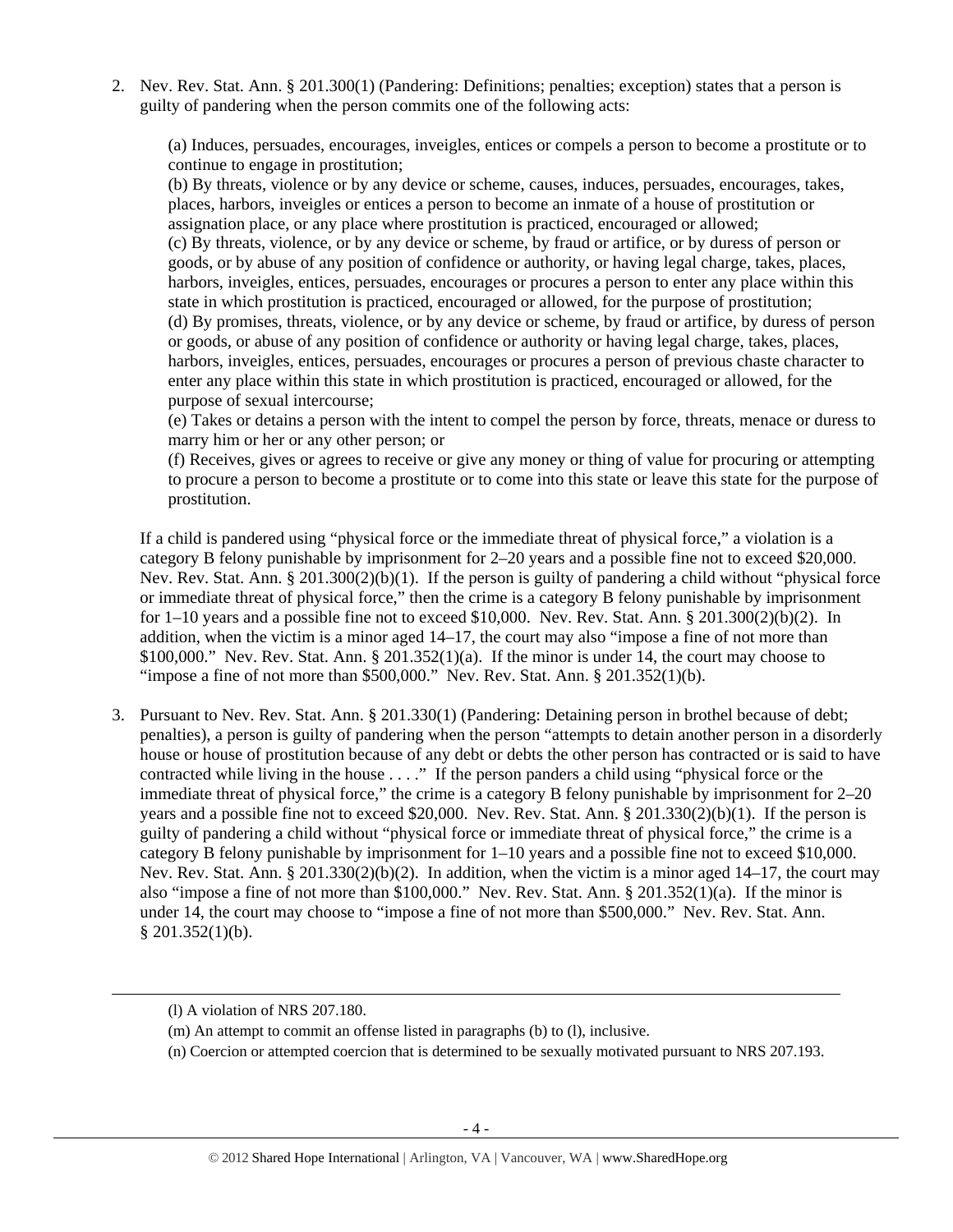4. Pursuant to Nev. Rev. Stat. Ann. § 201.340(1) (Pandering: Furnishing transportation; penalties), a person is guilty of pandering if the person

knowingly transports or causes to be transported, by any means of conveyance, into, through or across this state, or who aids or assists in obtaining such transportation for a person with the intent to induce, persuade, encourage, inveigle, entice or compel that person to become a prostitute or to continue to engage in prostitution . . . .

If the person panders a child using "physical force or the immediate threat of physical force," the crime is a category B felony punishable by imprisonment for 2–20 years and a possible fine not to exceed \$20,000. Nev. Rev. Stat. Ann. § 201.340(2)(b)(1). If the person is guilty of pandering a child without "physical force or immediate threat of physical force," then the crime is a category B felony punishable by imprisonment for 1–10 years and a possible fine not to exceed \$10,000. Nev. Rev. Stat. Ann. § 201.340(2)(b)(2). In addition, when the victim is a minor aged 14–17, the court may also "impose a fine of not more than  $$100,000."$  Nev. Rev. Stat. Ann.  $$201.352(1)(a)$ . If the minor is under 14, the court may also "impose a fine of not more than \$500,000." Nev. Rev. Stat. Ann. § 201.352(1)(b).

5. Pursuant to Nev. Rev. Stat. Ann. § 609.210 (Employing or exhibiting minor in certain injurious, immoral or dangerous activities: Criminal penalty), a person is guilty of a misdemeanor when the person

employs, or causes to be employed, exhibits or has in his or her custody for exhibition or employment, any minor, and every parent, relative, guardian, employer or other person having the care, custody or control of any minor, who in any way procures or consents to the employment of the minor:

. . . 2. In any indecent or immoral exhibition or practice; . . . .

A violation is punishable by imprisonment in the county jail for up to 6 months, a fine not to exceed \$1,000, or both. Nev. Rev. Stat. Ann. § 193.150(1). Alternatively, the court may sentence an offender to community service. Nev. Rev. Stat. Ann. § 193.150(2).

6. Under Nev. Rev. Stat. Ann. § 200.710(1) (Unlawful to use minor in producing pornography or as subject of sexual portrayal in performance), it is a category A felony when a person "knowingly uses, encourages, entices or permits a minor to simulate or engage in or assist others to simulate or engage in sexual conduct to produce a performance . . . ." Additionally, Nev. Rev. Stat. Ann. § 200.710(2) states that it is a category A felony when a person "knowingly uses, encourages, entices, coerces or permits a minor to be the subject of a sexual portrayal in a performance . . . regardless of whether the minor is aware that the sexual portrayal is part of a performance . . . ." When the minor is 14 or older, a violation is punishable by a possible fine not to exceed \$100,000 and life imprisonment with possibility of parole beginning after the offender has served 5 five years. Nev. Rev. Stat. Ann. § 200.750(1). When the minor is under 14, violations are punishable by imprisonment "for life with the possibility of parole, with eligibility for parole beginning when a minimum of 10 years has been served, and shall be further punished by a fine of not more than \$100,000." Nev. Rev. Stat. Ann. § 200.750(2).

Although not specific to commercial sex offenses, the following offenses may also apply to commercial sexual exploitation of children cases:

1. Pursuant to Nev. Rev. Stat. Ann. § 200.368 (Statutory sexual seduction: Penalties), "statutory sexual seduction" is a crime. Nev. Rev. Stat. Ann. § 200.364(5), defines "statutory sexual seduction" as

(a) Ordinary sexual intercourse, anal intercourse, cunnilingus or fellatio committed by a person 18 years of age or older with a person under the age of 16 years; or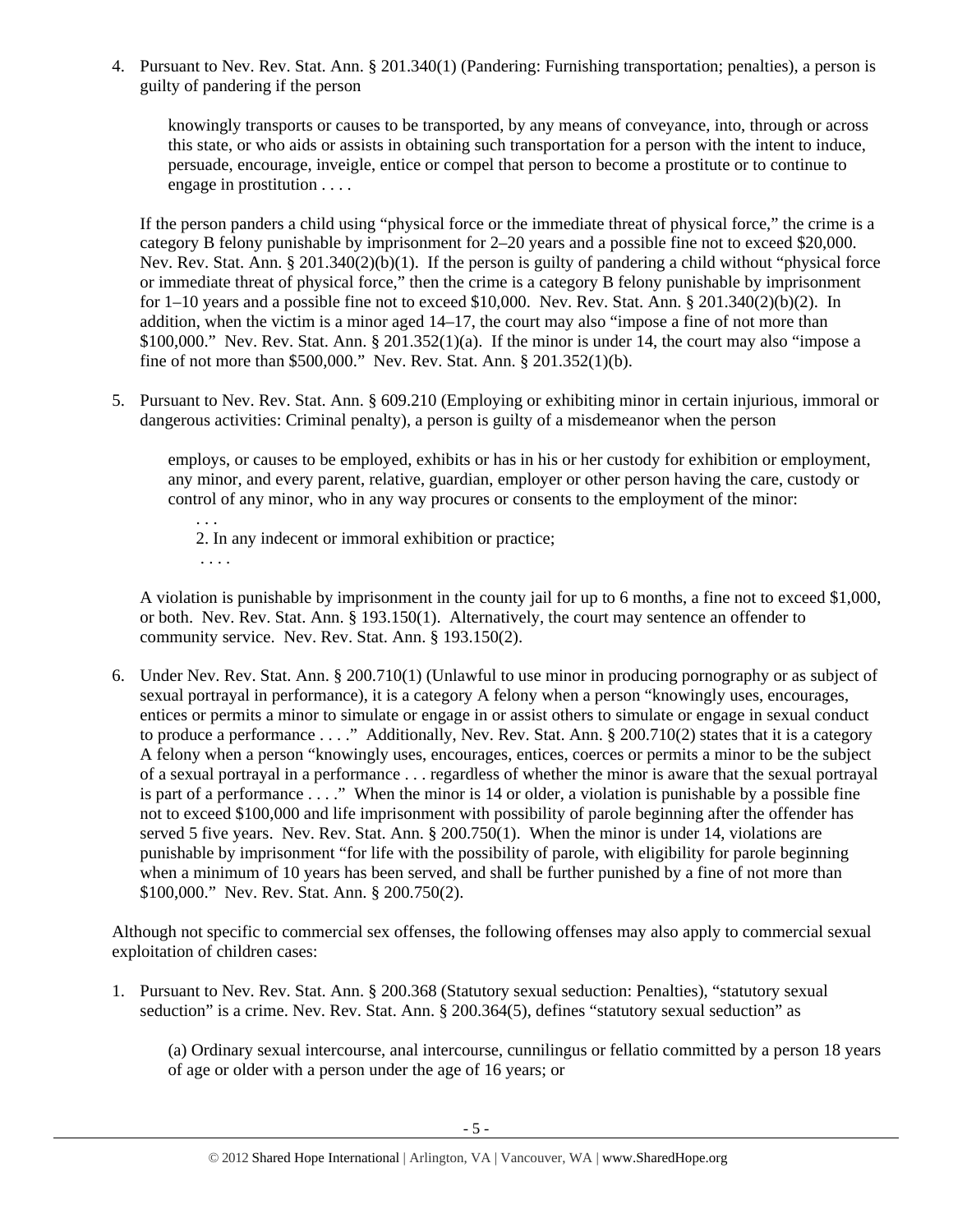(b) Any other sexual penetration committed by a person 18 years of age or older with a person under the age of 16 years with the intent of arousing, appealing to, or gratifying the lust or passions or sexual desires of either of the persons.

If the offender is 21or older, Nev. Rev. Stat. Ann. § 200.368 is a category C felony punishable by imprisonment for 1–5 years and a possible fine not to exceed \$10,000. Nev. Rev. Stat. Ann. §§ 200.368(1), 193.130(2)(c). If the offender is under 21, a violation is a gross misdemeanor punishable by up to 1 year of imprisonment in the county jail, a fine not to exceed \$2,000, or both. Nev. Rev. Stat. Ann. §§ 200.368(2), 193.140.

- 2. Under Nev. Rev. Stat. Ann. § 201.195(1) (Solicitation of minor to engage in acts constituting crime against nature; penalties), a person commits a crime if the person "incites, entices or solicits a minor to engage in acts which constitute the infamous crime against nature."<sup>7</sup> When a minor under 14 "actually engaged in such acts as a result", the crime is a category A felony punishable by life imprisonment with eligibility for parole beginning when the offender has served 10 years. Nev. Rev. Stat. Ann. § 201.195(1)(a)(1). When a minor that is 14 or older "actually engaged in such acts as a result", the crime is a category A felony punishable by life imprisonment with eligibility for parole beginning when the offender has served 5 years. Nev. Rev. Stat. Ann. § 201.195(1)(a)(2). If the minor did not engage in the acts solicited, a first violation is a gross misdemeanor punishable by "imprisonment in the county jail for not more than 1 year", a fine not to exceed \$2,000, or both. Nev. Rev. Stat. Ann. §§ 201.195(b)(1), 193.140. If the minor did not engage in the acts solicited, subsequent violations are category A felonies punishable by life imprisonment with eligibility for parole beginning when the offender has served 5 years. Nev. Rev. Stat. Ann. § 201.195(b)(2).
- 3. Pursuant to Nev. Rev. Stat. Ann. § 201.230(1) (Lewdness with child under 14 years; penalties),

A person who willfully and lewdly commits any lewd or lascivious act, other than acts constituting the crime of sexual assault, upon or with the body, or any part or member thereof, of a child under the age of 14 years, with the intent of arousing, appealing to, or gratifying the lust or passions or sexual desires of that person or of that child, is guilty of lewdness with a child.

A violation is generally a category A felony punishable by a possible fine not to exceed \$10,000 and life imprisonment with eligibility for parole beginning when the offender has served 10 years. Nev. Rev. Stat. Ann. § 201.230(2). However, if the person has been convicted of "lewdness with a child pursuant to this section or any other sexual offense against a child" or a crime in another jurisdiction that could be classified as one of these crimes in Nevada, the crime is a category A felony punishable by life imprisonment without the possibility of parole. Nev. Rev. Stat. Ann. § 201.230(3).

*1.3 Commercial sexual exploitation of children (CSEC) or prostitution statutes refer to the sex trafficking statute to identify the commercially sexually exploited minor as a trafficking victim.* 

Neither Nevada's CSEC statutes,<sup>8</sup> nor its prostitution statute, Nev. Rev. Stat. Ann. § 207.030(1)(b) (Prohibited acts; penalty) refer to Nev. Rev. Stat. Ann. § 200.463 (Involuntary servitude) or Nev. Rev. Stat. Ann. § 200.464(1) (Recruiting, enticing, harboring, transporting, providing or obtaining another person to be held in involuntary servitude; benefiting from another person being held in involuntary servitude; penalty) in order to identify commercially sexually exploited minors as victims of trafficking.

 $7$  "Infamous crime against nature" is defined as "anal intercourse, cunnilingus or fellatio between natural persons of the same sex" and "[a]ny sexual penetration, however slight, is sufficient to complete the infamous crime against nature." Nev. Rev. Stat. Ann. § 201.195(2).

<sup>8</sup> *See supra* Section 1.2.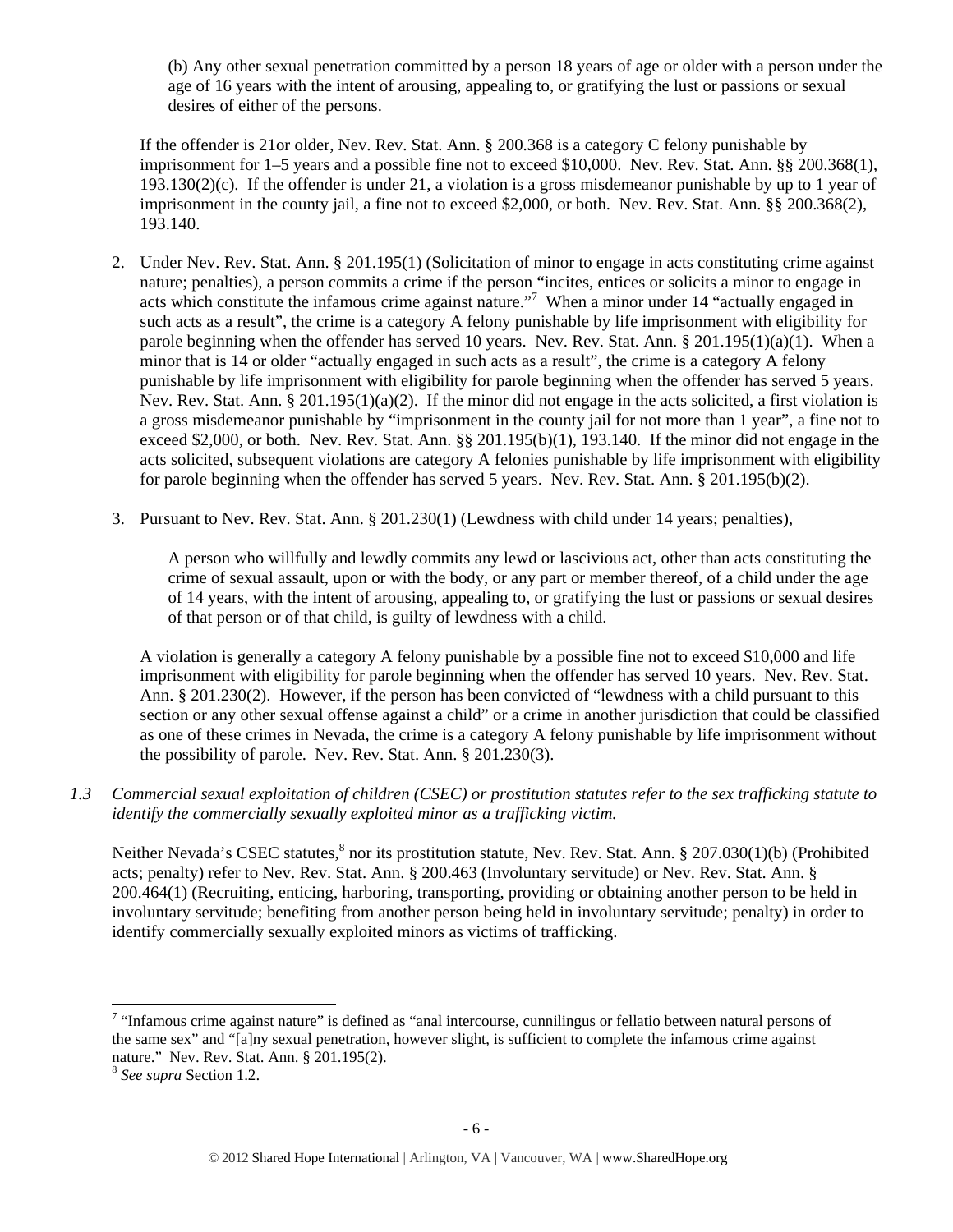- 1.3.1 Recommendation: Amend the CSEC statutes and Nev. Rev. Stat. Ann. § 207.030(1)(b) (Prohibited acts; penalty), when the person engaged in prostitution is a minor, to refer to Nev. Rev. Stat. Ann. § 200.463 (Involuntary servitude) and Nev. Rev. Stat. Ann. § 200.464 (Recruiting, enticing, harboring, transporting, providing or obtaining another person to be held in involuntary servitude; benefiting from another person being held in involuntary servitude; penalty) to ensure that CSEC victims are properly identified as human trafficking victims.
- *1.4 The state racketeering or gang crimes statute includes sex trafficking and commercial sexual exploitation of children (CSEC) offenses as predicate acts allowing the statute to be used to prosecute trafficking crimes.*

Pursuant to Nev. Rev. Stat. Ann.  $\S 207.400(1)$  (Unlawful acts; penalties), Nevada's racketeering law<sup>9</sup>,

It is unlawful for a person:

 $\overline{a}$ 

(a) Who has with criminal intent received any proceeds derived, directly or indirectly, from racketeering activity to use or invest, whether directly or indirectly, any part of the proceeds, or the proceeds derived from the investment or use thereof, in the acquisition of:

(1) Any title to or any right, interest or equity in real property; or

(2) Any interest in or the establishment or operation of any enterprise.<sup>10</sup>

(b) Through racketeering activity to acquire or maintain, directly or indirectly, any interest in or control of any enterprise.

(c) Who is employed by or associated with any enterprise to conduct or participate, directly or indirectly, in:

(1) The affairs of the enterprise through racketeering activity; or

(2) Racketeering activity through the affairs of the enterprise.

(d) Intentionally to organize, manage, direct, supervise or finance a criminal syndicate.

(e) Knowingly to incite or induce others to engage in violence or intimidation to promote or further the criminal objectives of the criminal syndicate.

(f) To furnish advice, assistance or direction in the conduct, financing or management of the affairs of the criminal syndicate with the intent to promote or further the criminal objectives of the syndicate.

(g) Intentionally to promote or further the criminal objectives of a criminal syndicate by inducing the commission of an act or the omission of an act by a public officer or employee which violates his or her official duty.

(h) To transport property, to attempt to transport property or to provide property to another person knowing that the other person intends to use the property to further racketeering activity.

(i) Who knows that property represents proceeds of, or is directly or indirectly derived from, any unlawful activity<sup>11</sup> to conduct or attempt to conduct any transaction involving the property:

(1) With the intent to further racketeering activity; or

(2) With the knowledge that the transaction conceals the location, source, ownership or control of the property.

<sup>&</sup>lt;sup>9</sup> For additional information on racketeering offenses, see http://www.sharedhope.org/wp-

content/uploads/2012/11/SHI-WhitePaperFederalStateRacketeeringGangCrimeLaws.pdf. 10 "Enterprise" is defined as "1. Any natural person, sole proprietorship, partnership, corporation, business trust or other legal entity; and 2. Any union, association or other group of persons associated in fact although not a legal entity. The term includes illicit as well as licit enterprises and governmental as well as other entities." Nev. Rev. Stat. Ann. § 207.380.

<sup>&</sup>lt;sup>11</sup> "Unlawful activity" is defined in Nev. Rev. Stat. Ann. § 207.400(3) by referring to Nev. Stat. Ann. § 207.195, which defines the term in part as "any crime related to racketeering as defined in NRS 207.360 or any offense punishable as a felony pursuant to state or federal statute." Nev. Rev. Stat. Ann. §§ 207.400(3), 207.195(5)(c).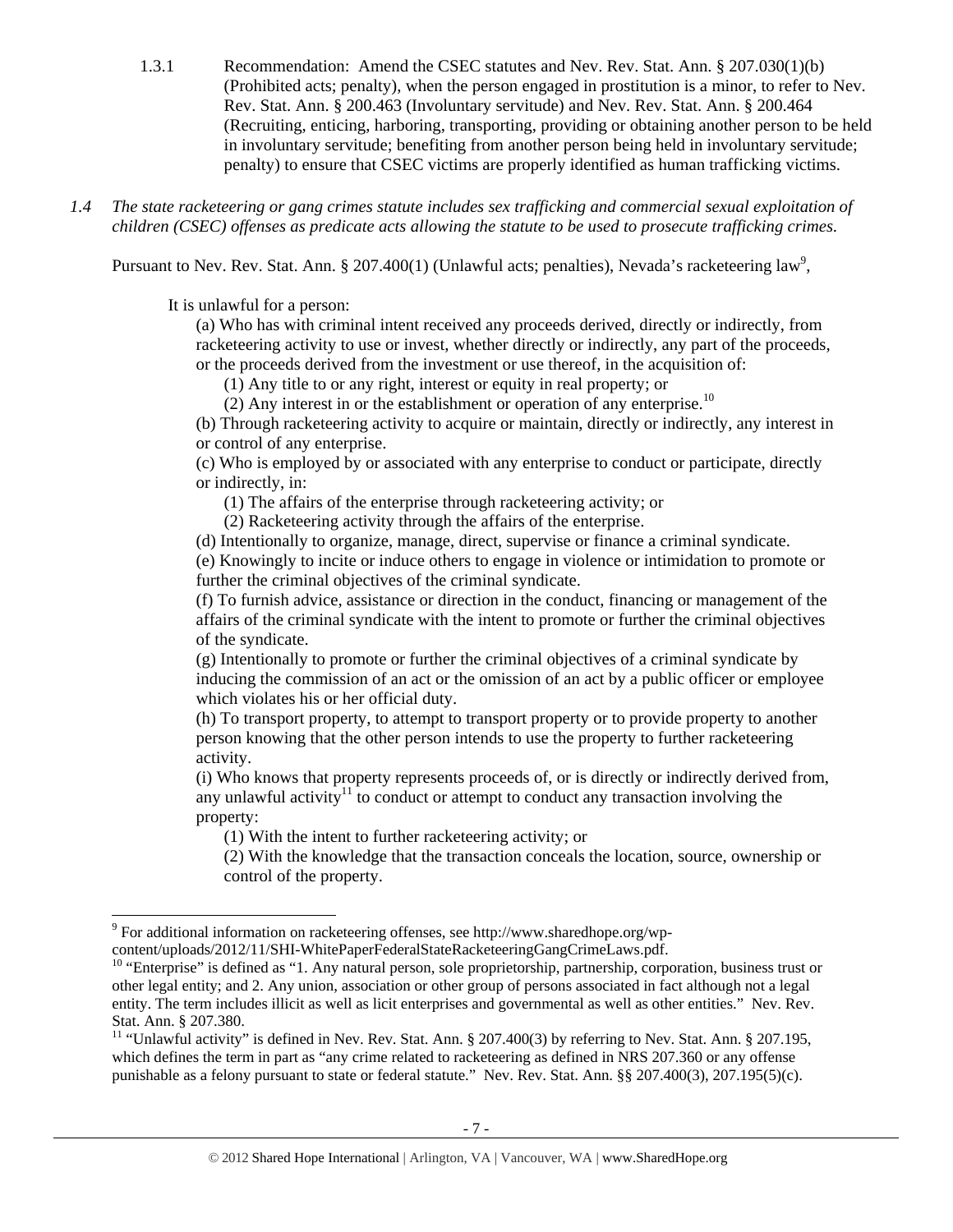(j) To conspire to violate any of the provisions of this section.

Pursuant to Nev. Rev. Stat. Ann. § 207.390, "racketeering activity" is defined as "engaging in at least two crimes related to racketeering that have the same or similar pattern, intents, results, accomplices, victims or methods of commission, or are otherwise interrelated by distinguishing characteristics and are not isolated incidents, if at least one of the incidents occurred after July 1, 1983, and the last of the incidents occurred within 5 years after a prior commission of a crime related to racketeering."

"Crime related to racketeering" is defined as including "the commission of, attempt to commit or conspiracy to commit any of the following crimes: . . . . 6. Sexual assault; . . . . 11. Statutory sexual seduction . . . . 29. Any violation of NRS 201.300 [Pandering: Definition; penalties; exception] or 201.360 [Placing person in house of prostitution; penalties]; . . . ." Nev. Rev. Stat. Ann. § 207.360. However, CSEC and trafficking offenses are not included.

A violation of Nev. Rev. Stat. Ann. § 207.400 is a category B felony punishable by imprisonment for 5– 20 years and a possible fine not to exceed \$25,000. Nev. Rev. Stat. Ann. § 207.400(2). Under Nev. Rev. Stat. Ann. § 207.410 (Alternate fine for unlawful acts), a fine may be imposed not exceeding the greater of 3 times "1. Any gross pecuniary value the convicted person gained; or 2. Any gross loss the convicted person caused, including property damage and personal injury, but excluding any pain and suffering."

Additionally, for a conviction under Nev. Rev. Stat. Ann. § 207.400, the offender will face mandatory criminal forfeiture. Pursuant to Nev. Rev. Stat. Ann. § 207.420 (Criminal forfeiture: Property subject to forfeiture; substitution for unreachable property),

1. If the indictment or information filed regarding a violation of NRS 207.400 alleges that real or personal property was derived from, realized through, or used or intended for use in the course of the unlawful act and the extent of that property:

(a) The jury; or

(b) If the trial is without a jury, the court,

shall upon a conviction, determine at a separate hearing the extent of the property to be forfeited. If the indictment or information does not include such an allegation, the property is not subject to criminal forfeiture.

2. The property subject to criminal forfeiture pursuant to subsection 1 includes:

(a) Any title or interest acquired or maintained by the unlawful conduct;

(b) Any proceeds derived from the unlawful conduct;

(c) Any property or contractual right which affords a source of influence over any enterprise established, operated, controlled, participated in or conducted in violation of NRS 207.400; . . . .

Discretionary civil forfeiture is also available. Nev. Rev. Stat. Ann. § 207.400. Pursuant to Nev. Rev. Stat. Ann. § 207.460 (Civil forfeiture: Property subject to forfeiture),

1. Except as otherwise provided in subsection 2, the following are subject to civil forfeiture to the state:

(a) All property, real or personal, including money used in the course of, intended for use in the course of, derived from or gained through conduct in violation of NRS 207.400;

(b) Any title or interest a person has acquired or maintained in violation of NRS 207.400; and

(c) Any property or contractual right which affords a source of influence over any enterprise

established, operated, controlled, participated in or conducted in violation of NRS 207.400.

2. Upon a showing by the owner of the requisite facts, the following is not subject to forfeiture under this section: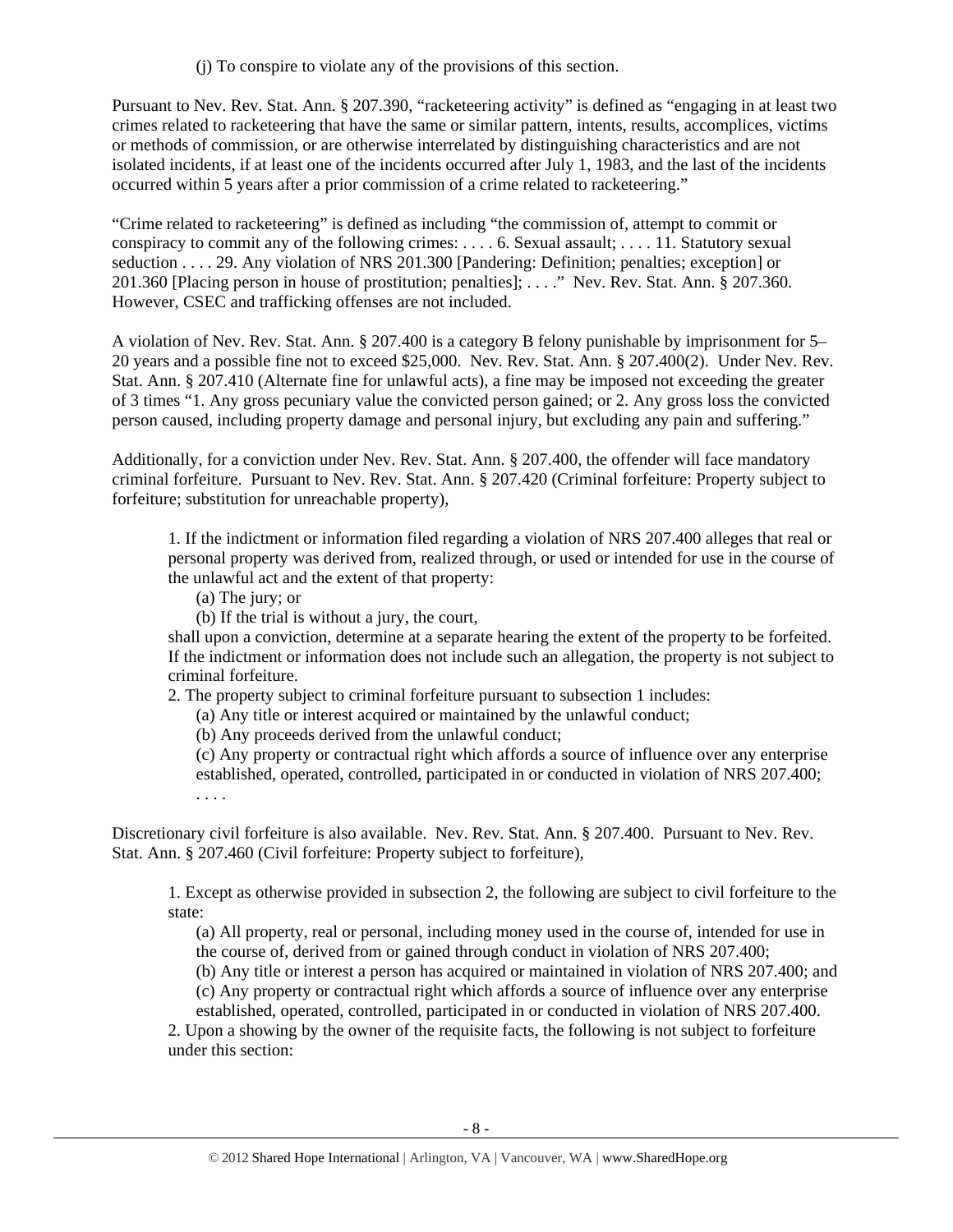(a) Except as otherwise provided in paragraph (b), property used without the knowledge or consent of its owner; and

(b) A means of transportation used by a person in the transaction of business as a common carrier unless it appears the owner or person in charge of the common carrier consented to or had knowledge of the violation of NRS 207.400.

1.4.1 Recommendation: Amend Nev. Rev. Stat. Ann. § 207.360 to include human trafficking and CSEC offenses as "crimes related to racketeering" so this offense may be used to prosecute sex trafficking enterprises.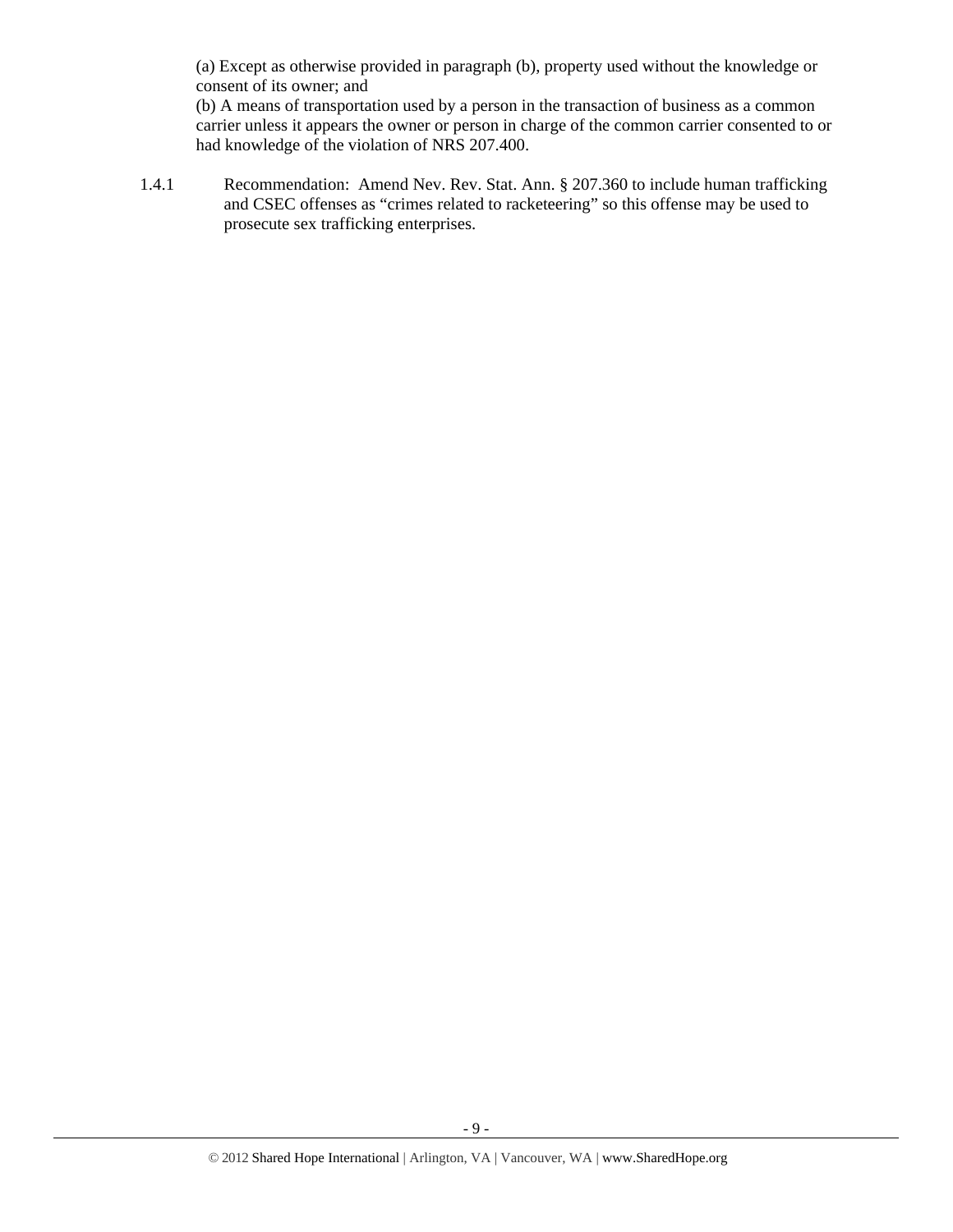#### **FRAMEWORK ISSUE 2: CRIMINAL PROVISIONS FOR DEMAND**

## *Legal Components:*

- *2.1 The state sex trafficking law can be applied to buyers of commercial sex acts with a victim of domestic minor sex trafficking.*
- *2.2 Buyers of commercial sex acts with a minor can be prosecuted under commercial sexual exploitation of children (CSEC) laws.*
- *2.3 Solicitation of prostitution laws differentiate between buying sex acts with an adult and buying sex acts with a minor under 18.*
- *2.4 Penalties for buyers of commercial sex acts with minors are as high as federal penalties.*
- *2.5 Using the Internet to lure, entice, or purchase, or attempt to lure, entice, or purchase commercial sex acts with a minor is a separate crime or results in an enhanced penalty for buyers.*
- *2.6 No age mistake defense is permitted for a buyer of commercial sex acts with any minor under 18.*
- *2.7 Base penalties for buying sex acts with a minor under 18 are sufficiently high and not reduced for older minors. 2.8 Financial penalties for buyers of commercial sex acts with minors are sufficiently high to make it difficult for*
- *buyers to hide the crime.*
- *2.9 Buying and possessing child pornography carries penalties as high as similar federal offenses.*
- *2.10 Convicted buyers of commercial sex acts with minors and child pornography are required to register as sex offenders.*

\_\_\_\_\_\_\_\_\_\_\_\_\_\_\_\_\_\_\_\_\_\_\_\_\_\_\_\_\_\_\_\_\_\_\_\_\_\_\_\_\_\_\_\_\_\_\_\_\_\_\_\_\_\_\_\_\_\_\_\_\_\_\_\_\_\_\_\_\_\_\_\_\_\_\_\_\_\_\_\_\_\_\_\_\_\_\_\_\_\_\_\_\_\_

# *Legal Analysis:*

*2.1 The state sex trafficking law can be applied to the buyers of commercial sex acts with a victim of domestic minor sex trafficking.*

Even if the term "forced labor or services" is read to include commercial sex acts, Nev. Rev. Stat. Ann. § 200.464(1) (Recruiting, enticing, harboring, transporting, providing or obtaining another person to be held in involuntary servitude; benefiting from another person being held in involuntary servitude; penalty) is unlikely the statute will apply to buyers. Nev. Rev. Stat. Ann. §§ 200.463(1), 200.464(1). Pursuant to Nev. Rev. Stat. Ann. § 200.464(1), a person is guilty of a category B felony when the person "[r] ecruits, entices, harbors, transports, provides or obtains by any means, or attempts to recruit, entice, harbor, transport, provide or obtain by any means, another person, intending or knowing that the person will be held in involuntary servitude . . . ." Federal prosecutors, under the Trafficking Victims Protection Act (TVPA),<sup>12</sup> have applied the crime of human trafficking to attempted buyers of commercial sex with minors by charging that the buyers attempted to "obtain"<sup>13</sup> a person under 18 to engage in commercial sex.<sup>14</sup> It is unsettled whether the courts will uphold this interpretation of the TVPA. However, it is still unlikely that Nev. Rev. Stat. Ann. 200.464(1) applies to buyers of commercial sex with minors because it requires that, to be guilty, the offender must also "intend[] or know[] that the person will be used in involuntary servitude."<sup>15</sup>

2.1.1 Recommendation: Amend Nev. Rev. Stat. Ann. § 200.464 (Recruiting, enticing, harboring, transporting, providing or obtaining another person to be held in involuntary servitude;

<sup>&</sup>lt;sup>12</sup> Trafficking Victims Protection Act (TVPA) of 2000, Pub. L. No. 106-386, 114 Stat. 1464, 1466 (codified in scattered sections of 18 and 22 U.S.C.).

<sup>13 18</sup> U.S.C. § 1591(a).

<sup>14</sup> *See, e.g*., Indictment at 1, United States v. Oflyng, No. 09-00084-01-CR-W-SOW (W.D. Mo. Mar. 10, 2009); *see also* News Release, U.S. Department of Justice, Office of the Unites States Attorney for the Western District of Missouri, Human Trafficking Rescue Project, Operation Guardian Angel, Final Defendant Pleads Guilty to Sex Trafficking of a Child, (Dec. 18, 2009), http://www.justice.gov/usao/mow/news2009/mikoloyck.ple.htm. 15 *See supra* Section 1.1 for a discussion of Nev. Rev. Stat. Ann. § 200.463(1).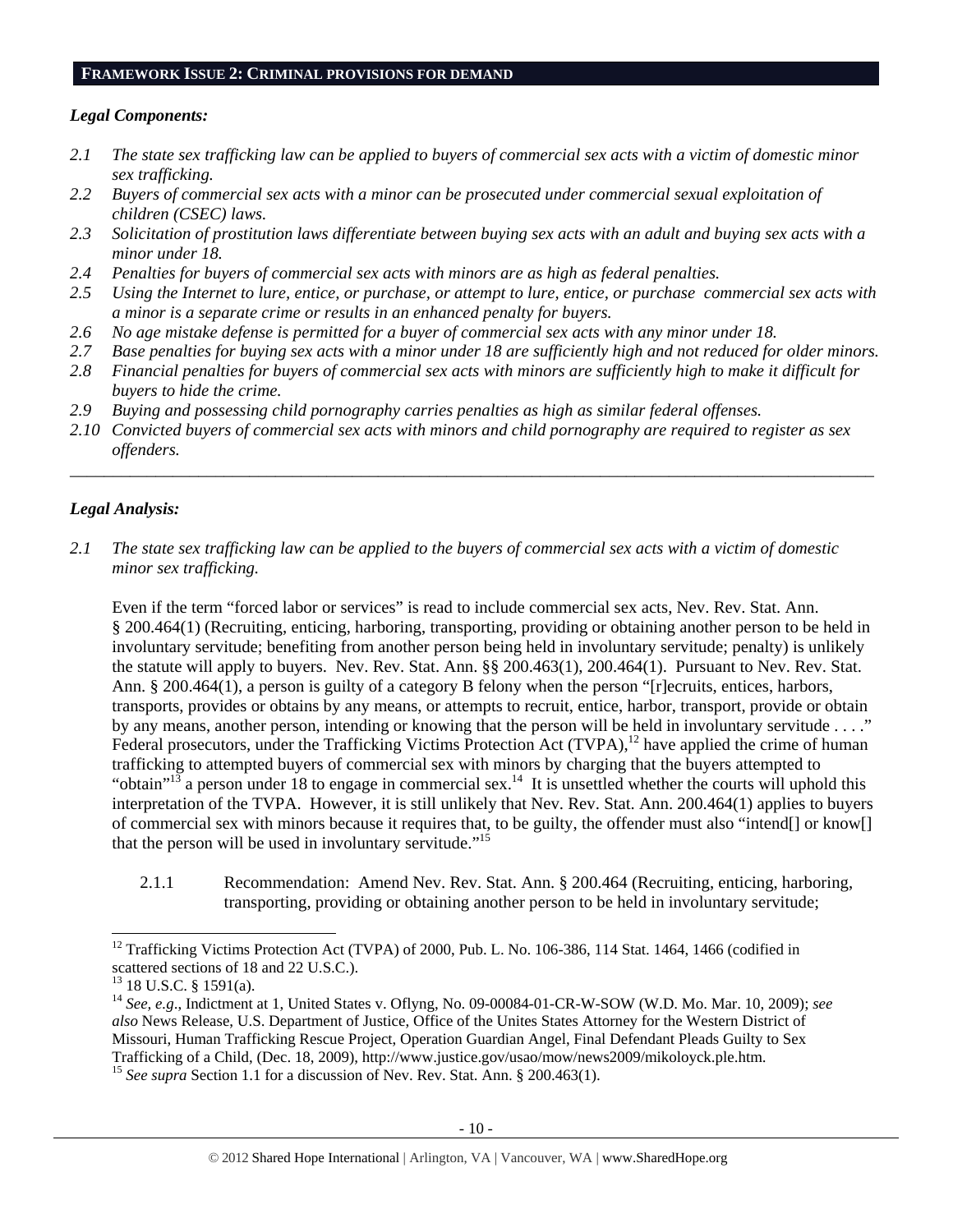benefiting from another person being held in involuntary servitude; penalty) to make it a crime to purchase commercial sex acts with minors.

*2.2 Buyers of commercial sex acts with a minor can be prosecuted under commercial sexual exploitation of children (CSEC) laws.*<sup>16</sup>

Nev. Rev. Stat. Ann. § 201.354 (Engaging in prostitution or solicitation for prostitution: Penalty; exception) criminalizes buying sex with minors under 18. Nev. Rev. Stat. Ann. § 201.354(1) states, "It is unlawful for any person to engage in prostitution or solicitation therefor, except in a licensed house of prostitution." When the person solicited is under 18, the crime is a category E felony. Nev. Rev. Stat. Ann. § 201.354(3). As a category E felony, a violation of Nev. Rev. Stat. Ann. § 201.354 is punishable by imprisonment for1–4 years, but the court may suspend the sentence and sentence an offender to probation.<sup>17</sup> Nev. Rev. Stat. Ann. § 193.130(2)(e). The court may also impose a fine not to exceed \$5,000. Nev. Rev. Stat. Ann. § 193.130(2)(e).

Some sexual offenses could be used to prosecute certain buyers of commercial sex acts with a minor but do not specifically criminalize the commercial sexual exploitation of a child and do not refer to the human trafficking statute to bring these criminal offenses within the reach of human trafficking statutes, Nev. Rev. Stat. Ann. § 200.463 (Involuntary servitude; penalties) and Nev. Rev. Stat. Ann. § 200.464 (Recruiting, enticing, harboring, transporting, providing or obtaining another person to be held in involuntary servitude; benefiting from another person being held in involuntary servitude; penalty).<sup>18</sup>

*2.3 Solicitation of prostitution laws differentiate between buying sex acts with an adult and buying sex acts with a minor under 18.* 

Nev. Rev. Stat. Ann. § 201.354 (Engaging in prostitution or solicitation for prostitution; Penalty; exception) has different penalties for the solicitation of an adult and the solicitation of a minor. If the person solicited was 18 or older, the crime is a misdemeanor. Nev. Rev. Stat. Ann. § 201.354(2). If the person solicited was under 18, the crime is a category E felony. Nev. Rev. Stat. Ann. § 201.354(3).

Nev. Rev. Stat. Ann. § 207.030(1) (Prohibited acts; penalty), which states, "It is unlawful to: . . . (b) Offer or agree to engage in, engage in or aid and abet any act of prostitution," does not differentiate penalties based on the age of the person solicited. Each violation is a misdemeanor with increased penalties based on the number of charges within the previous 3 years. Nev. Rev. Stat. Ann. § 207.030(2).

*2.4 Penalties for buyers of commercial sex acts with minors are as high as federal penalties.* 

For a violation of Nev. Rev. Stat. Ann. § 201.354 (Engaging in prostitution or solicitation for prostitution: Penalty; exception), when the person solicited was under 18, the crime is a category E felony. Nev. Rev. Stat. Ann. § 201.354(3). A category E felony is punishable by imprisonment for 1–4 years, but the court may suspend the sentence and sentence an offender to probation.<sup>19</sup> Nev. Rev. Stat. Ann. § 193.130(2)(e). The court may also impose a fine not to exceed \$5,000. Nev. Rev. Stat. Ann. § 193.130(2)(e).

A violation of Nev. Rev. Stat. Ann. § 207.030(1) (Prohibited acts; penalty) is a misdemeanor punishable by imprisonment in the county jail for up to 6 months, a fine not to exceed \$1,000, or both. Nev. Rev. Stat. Ann.

<sup>&</sup>lt;sup>16</sup> In Nevada, counties also regulate prostitution laws and have additional offenses that could apply to buyers of commercial sex with minors. Some counties also allow for the operation of licensed houses of prostitution. *See infra* Appendix A for a list of some county and city ordinances applicable to buyers.<br><sup>17</sup> See supra note 6.<br><sup>18</sup> See supra Section 1.2 for a full description of the sexual offense laws that may be used to prosecute cert

buyers.

<sup>19</sup> *See supra* note 6.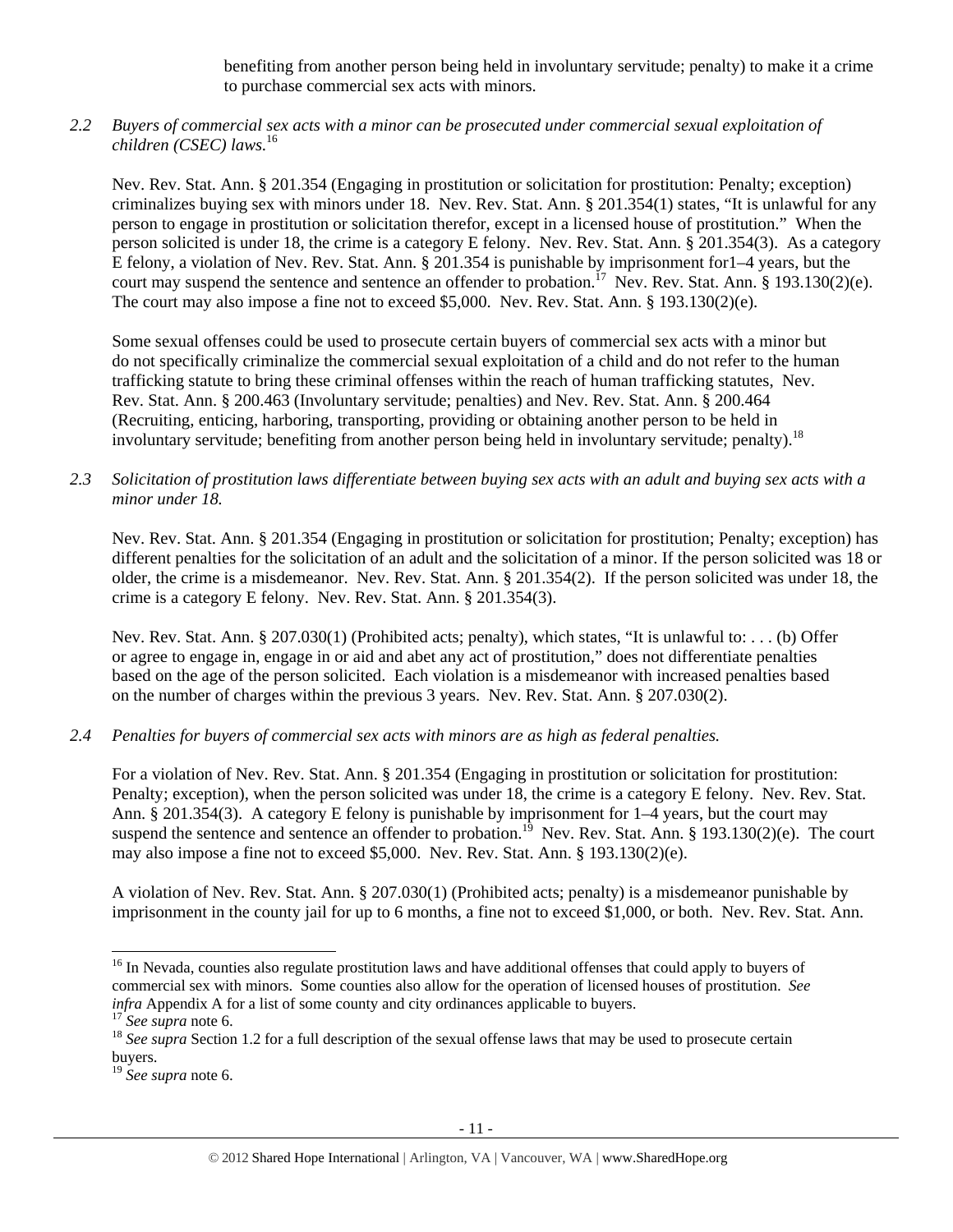§§ 207.030(2)(a), 193.150(1). Second violations occurring within 3 years of a first violation will result in imprisonment in the county jail between 30 days and 6 months and a fine of \$250–\$1,000. Nev. Rev. Stat. Ann. § 207.030(2)(b). A third or subsequent violation "occurring within 3 years after the first violation" are punishable by imprisonment in the county jail for 6 months and a fine of \$250–\$1,000. Nev. Rev. Stat. Ann.  $$207.030(2)(c).$ 

In comparison, if the victim is under the age of 14, a conviction under the TVPA for child sex trafficking is punishable by 15 years to life imprisonment and a fine not to exceed \$250,000. 18 U.S.C. §§ 1591(b)(1), 3559(a)(1), 3571(b)(3). If the victim is between the ages of 14–17, a conviction is punishable by 10 years to life imprisonment and a fine not to exceed \$250,000. 18 U.S.C. §§ 1591(b)(2),  $3559(a)(1)$ ,  $3571(b)(3)$ . A conviction is punishable by mandatory life imprisonment, however, if the buyer has a prior conviction for a federal sex offense<sup>20</sup> against a minor. 18 U.S.C. § 3559(e)(1). To the extent buyers can be prosecuted under other federal CSEC laws, $^{21}$  a conviction is punishable by penalties ranging from a fine not to exceed \$250,000 to life imprisonment and a fine not to exceed \$250,000.<sup>22</sup>

*2.5 Using the Internet to lure, entice, or purchase, or attempt to lure, entice, or purchase commercial sex acts with a minor is a separate crime or results in an enhanced penalty for buyers.* 

Although Nevada does not have a statute specifically criminalizing using the Internet to purchase commercial sex acts, such action can fall under Nev. Rev. Stat. Ann. § 201.560 (Definitions; exception; penalties). Pursuant to Nev. Rev. Stat. Ann. § 201.560,

1. Except as otherwise provided in subsection  $3<sup>23</sup>$  a person commits the crime of luring a child if the person knowingly contacts or communicates with or attempts to contact or communicate with:

. . . . (b) Another person whom he or she believes to be a child who is less than 16 years of age and at least 5 years younger than he or she is, regardless of the actual age of that other person, with the intent to persuade or lure the person to engage in sexual conduct.

. . . .

 $\overline{a}$ 

4. A person who violates or attempts to violate the provisions of this section through the use of a computer, system or network:

<sup>20</sup> Pursuant to 18 U.S.C. § 3559(e)(2), "federal sex offense" is defined as

an offense under section 1591 [18 USCS § 1591] (relating to sex trafficking of children), 2241 [18 USCS § 2241] (relating to aggravated sexual abuse), 2242 [18 USCS § 2242] (relating to sexual abuse),  $2244(a)(1)$  [18 USCS §  $2244(a)(1)$ ] (relating to abusive sexual contact),  $2245$  [18 USCS § 2245] (relating to sexual abuse resulting in death), 2251 [18 USCS § 2251] (relating to sexual exploitation of children), 2251A [18 USCS § 2251A] (relating to selling or buying of children), 2422(b) [18 USCS § 2422(b)] (relating to coercion and enticement of a minor into prostitution), or 2423(a) [18 USCS § 2423(a)] (relating

23 Nev. Rev. Stat. Ann. § 201.560(3) states, "The provisions of this section do not apply if the contact or communication is made or attempted with the intent to prevent imminent bodily, emotional or psychological harm to the child, person believed to be a child or person with mental illness."

to transportation of minors).<br><sup>21</sup> 18 U.S.C. §§ 2251A(b) (Selling or buying of children), 2251(a) (Sexual exploitation of children), 2423(a) (Transportation of a minor with intent for minor to engage in criminal sexual activity), 2422(a) (Coercion and enticement), 2252(a)(2), (a)(4) (Certain activities relating to material involving the sexual exploitation of minors). <sup>22</sup> 18 U.S.C. §§ 2251A(b) (conviction punishable by imprisonment for 30 years to life and a fine), 22

<sup>(</sup>conviction punishable by imprisonment for 15–30 years and a fine), 2423(a) (conviction punishable by imprisonment for 10 years to life and a fine), 2422(a) (conviction punishable by a fine, imprisonment up to 20 years, or both), 2252(a)(2), (4) (stating that a conviction under subsection (a)(2) is punishable by imprisonment for 5–20 years and a fine, while a conviction under subsection (a)(4) is punishable by imprisonment up to 10 years, a fine, or both); *see also* 18 U.S.C. §§ 3559(a)(1) (classifying all of the above listed offenses as felonies), 3571(b)(3) (providing a fine up to \$250,000 for any felony conviction).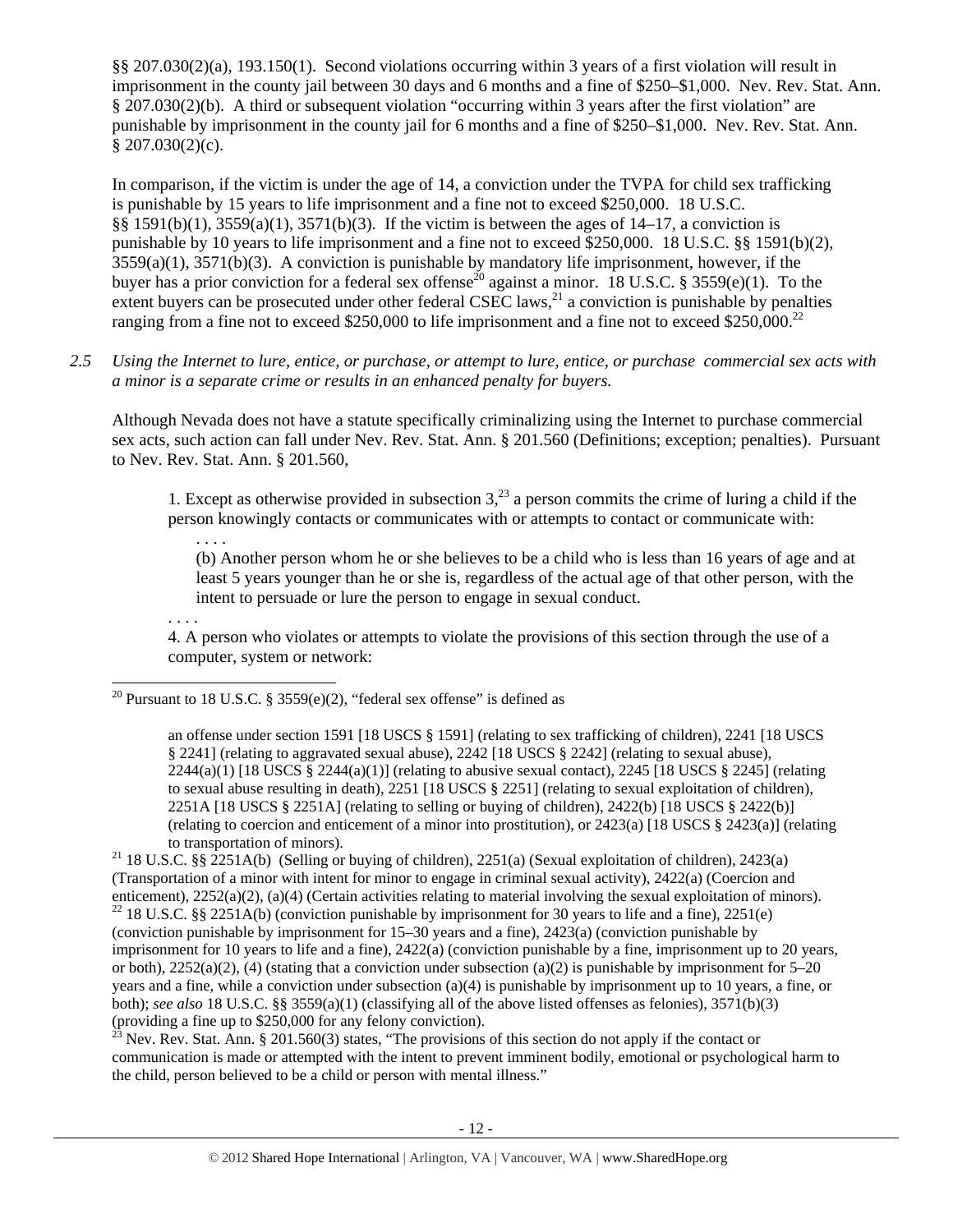(a) With the intent to engage in sexual conduct<sup>24</sup> with the child, person believed to be a child or person with mental illness or to cause the child, person believed to be a child or person with mental illness to engage in sexual conduct, is guilty of a category B felony and shall be punished by imprisonment in the state prison for a minimum term of not less than 1 year and a maximum term of not more than 10 years and may be further punished by a fine of not more than \$10,000; . . . .

- 2.5.1 Recommendation: Amend Nev. Rev. Stat. Ann. § 201.560 (Definitions; exception; penalties) to apply to use of the Internet for the purpose of committing CSEC offenses involving any minor under 18.
- *2.6 No age mistake defense is permitted for a buyer of commercial sex acts with any minor under 18.*

The human trafficking and CSEC statutes that are applicable to buyers are silent on the availability of a defense based on age mistake.

- 2.6.1 Recommendation: Amend Nev. Rev. Stat. Ann. § 201.354 (Engaging in prostitution or solicitation for prostitution: Penalty; exception) to prevent a buyer from exercising a mistake of age defense.
- *2.7 Base penalties for buying sex acts with a minor under 18 are sufficiently high and not reduced for older minors.*

The penalty for buying sex with any minor does not vary based on the age of the victim under 18. For any violation of Nev. Rev. Stat. Ann. § 201.354 (Engaging in prostitution or solicitation for prostitution: Penalty; exception), an offender is guilty of a category E felony punishable by imprisonment for 1–4 years, but the court may suspend the sentence and sentence an offender to probation. Nev. Rev. Stat. Ann. §§ 201.354(3), 193.130(2)(e).<sup>25</sup> The court may also impose a fine not to exceed \$5,000. Nev. Rev. Stat. Ann. § 193.130(2)(e). Additionally, the penalty for a conviction under Nev. Rev. Stat. Ann. § 207.030(1) (Prohibited acts; penalty) does not vary based on the age of the person solicited. A violation is a misdemeanor punishable by imprisonment in the county jail not to exceed 6 months, a fine not to exceed \$1,000, or both. Nev. Rev. Stat. Ann. §§ 207.030(2)(a), 193.150(1). A second conviction occurring within 3 years of a first conviction will result in imprisonment in the county jail between 30 days and 6 months and a fine of \$250–\$1,000. Nev. Rev. Stat. Ann. § 207.030(2)(b). Third and subsequent convictions "occurring within 3 years after the first violation" are punishable by imprisonment in the county jail for 6 months and a fine of \$250–\$1,000. Nev. Rev. Stat. Ann. § 207.030(2)(c).

*2.8 Financial penalties for buyers of commercial sex acts with minors are sufficiently high to make it difficult for buyers to hide the crime.* 

When the person solicited was under 18, a violation of Nev. Rev. Stat. Ann. § 201.354 (Engaging in prostitution or solicitation for prostitution: Penalty; exception) is a category E felony punishable by a possible fine not to exceed \$5,000. Nev. Rev. Stat. Ann. §§ 201.354(3), § 193.130(2)(e). A violation of Nev. Rev. Stat. Ann. § 207.030(1)(b) (Prohibited acts; penalty) is a misdemeanor punishable by a possible fine not to exceed \$1,000

 $\overline{a}$  $^{24}$  For the purpose of Nev. Rev. Stat. Ann. § 201.560, "sexual conduct" is defined by referring to Nev. Rev. Stat. § 201.520, which defines the term as "1. Ordinary sexual intercourse 2. Anal intercourse; 3. Fellatio, cunnilingus or other oral-genital contact; 4. Physical contact by a person with the unclothed genitals or pubic area of another person for the purpose of arousing or gratifying the sexual desire of either person; 5. Penetration, however slight, by a person of an object into the genital or anal opening of the body of another person for the purpose of arousing or gratifying the sexual desire of either person; 6. Masturbation or the lewd exhibition of unclothed genitals; or 7. Sado-masochistic abuse." Nev. Rev. Stat. Ann. §§ 201.520, 201.560(6)(f).

<sup>25</sup> *See supra* note 6.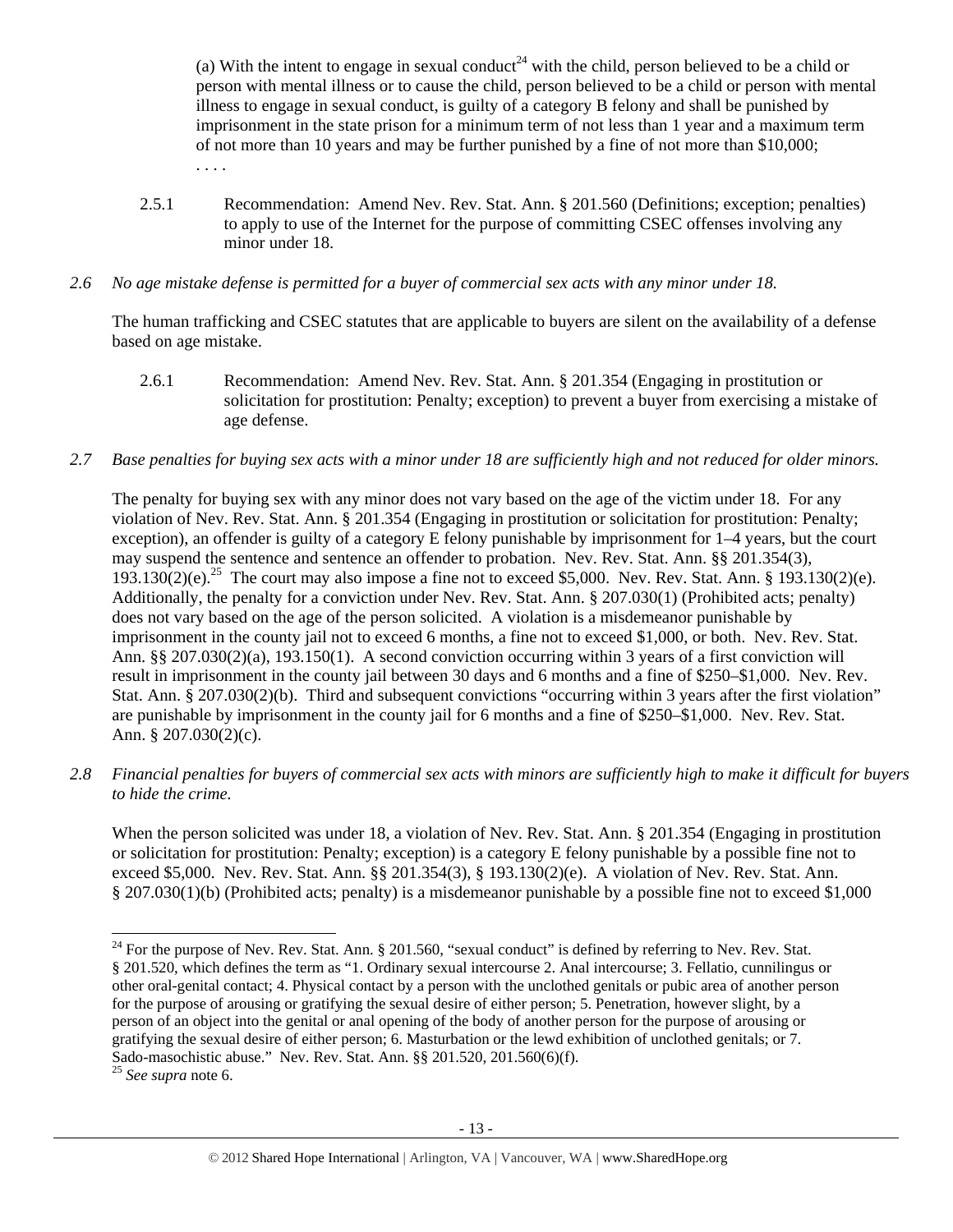for the first violation and a fine of \$250–\$1,000 for subsequent violations occurring within 3 years of the first violation. Nev. Rev. Stat. Ann. §§ 207.030(2), 193.150(1).

Additionally, a court must award restitution where appropriate. Nev. Rev. Stat. Ann. § 176.033(1)(c). Specifically, pursuant to Nev. Rev. Stat. Ann. § 176.033(1)(c) (Sentence of imprisonment required or permitted by statute: Definite period for misdemeanor or gross misdemeanor; minimum and maximum term for felony unless definite term required by statute; restitution; modification of sentence), "[i]f a sentence of imprisonment is required or permitted by statute, the court shall: . . . . [i]f restitution is appropriate, set an amount for each victim of the offense . . . ."

Pursuant to Nev. Rev. Stat. § 200.760 (Forfeiture) and § 179.121 (Forfeiture of personal property and conveyances used in the commission of crime), buyers face civil asset forfeiture for possession of child pornography or forfeiture of proceeds attributable to commission of a felony. Nev. Rev. Stat. § 200.760 (Forfeiture) states, "All assets derived from or relating to any violation of NRS . . . 200.710 to 200.730 [including 200.727(1) (Use of Internet to control visual representation depicting sexual conduct of person under 16 years of age; penalties) and 200.730 (Possession of visual representation depicting sexual conduct of person under 16 years of age unlawful; penalties)], inclusive . . . are subject to forfeiture. A proceeding for their forfeiture may be brought pursuant to NRS 179.1156 to 179.119, inclusive." Additionally, Nev. Rev. Stat. § 179.121 (Forfeiture of personal property and conveyances used in the commission of crime)<sup>26</sup> provides, with certain limited exceptions, that "all conveyances, including aircraft, vehicles or vessels, which are used or intended for use during the commission of a felony . . . are subject to forfeiture."

*2.9 Buying and possessing child pornography carries penalties as high as similar federal offenses.* 

Pursuant to Nev. Rev. Stat. Ann. § 200.730 (Possession of visual representation depicting sexual conduct of person under 16 years of age unlawful; penalties), a person is guilty of a felony "who knowingly and willfully has in his or her possession for any purpose any film, photograph or other visual presentation depicting a person under the age of 16 years as the subject of a sexual portrayal<sup>27</sup> or engaging in or simulating, or assisting others to engage in or simulate, sexual conduct."<sup>28</sup> A first violation is a category B felony punishable by imprisonment for 1–6 years and a possible fine not to exceed \$5,000. Nev. Rev. Stat. Ann. § 200.730(1). Second and subsequent violations are category A felonies punishable by imprisonment for 1 year to life imprisonment, with the possibility of parole, and a possible fine of \$5,000. Nev. Rev. Stat. Ann. § 200.730(2).

3. Unless the owner of real property or a mobile home:

 $\overline{a}$ 

(a) Has given the tenant notice to surrender the premises pursuant to NRS 40.254 within 90 days after the owner receives notice of a conviction pursuant to subsection 2 of NRS 453.305; or

<sup>&</sup>lt;sup>26</sup> Pursuant to Nev. Rev. Stat. § 179.1164 (Property subject to seizure and forfeiture; exceptions),

<sup>1.</sup> Except as otherwise provided in subsection 2, the following property is subject to seizure and forfeiture in a proceeding for forfeiture:

<sup>(</sup>a) Any proceeds attributable to the commission or attempted commission of any felony.

<sup>(</sup>b) Any property or proceeds otherwise subject to forfeiture pursuant to NRS 179.121, 200.760, 202.257, 370.419, 453.301 or 501.3857.

<sup>2.</sup> Property may not, to the extent of the interest of any claimant, be declared forfeited by reason of an act or omission shown to have been committed or omitted without the knowledge, consent or willful blindness of the claimant.

<sup>(</sup>b) Shows the court that the owner had good cause not to evict the tenant summarily pursuant to NRS

<sup>40.254, 40.254, 27 &</sup>quot;Sexual portrayal" is defined as "the depiction of a person in a manner which appeals to the prurient interest in sex and which does not have serious literary, artistic, political or scientific value." Nev. Rev. Stat. Ann. § 200.700(4)

 $28$  "Sexual conduct" is defined as "sexual intercourse, lewd exhibition of the genitals, fellatio, cunnilingus, bestiality, anal intercourse, excretion, sado-masochistic abuse, masturbation, or the penetration of any part of a person's body or of any object manipulated or inserted by a person into the genital or anal opening of the body of another." Nev. Rev. Stat. Ann. § 200.700(3).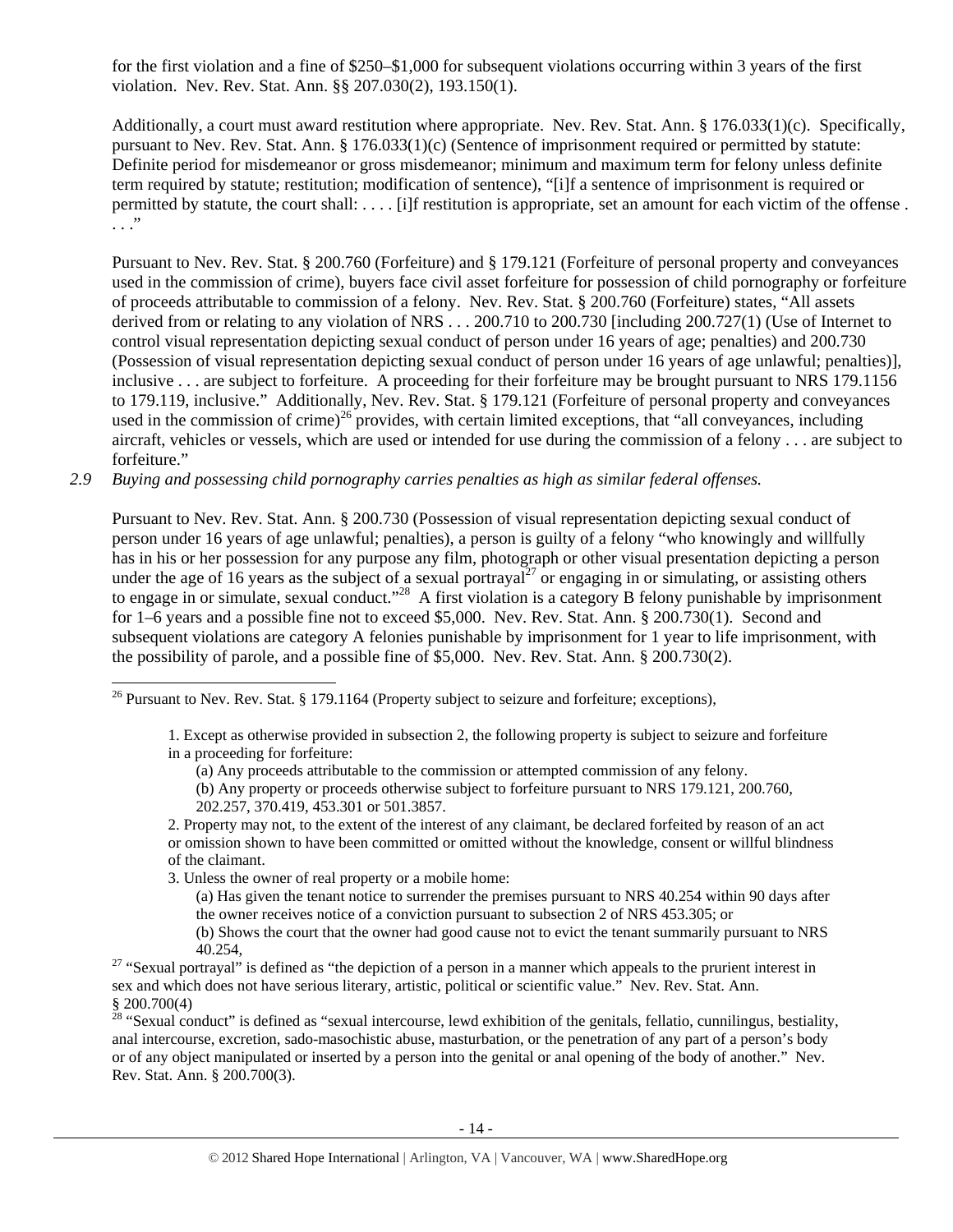Additionally, pursuant to Nev. Rev. Stat. Ann. § 200.727(1) (Use of Internet to control visual representation depicting sexual conduct of person under 16 years of age; penalties),

1. Any person who, knowingly, willfully and with the specific intent to view any film, photograph or other visual presentation depicting a person under the age of 16 years engaging in or simulating sexual conduct,<sup>29</sup> uses the Internet to control such a film, photograph or other visual presentation is guilty of:

(a) For the first offense, a category C felony and shall be punished as provided in NRS 193.130 [Categories and punishment of felonies].

(b) For any subsequent offense, a category B felony and shall be punished by imprisonment in the state prison for a minimum term of not less than 1 year and a maximum term of not more than 6 years, and may be further punished by a fine of not more than \$5,000.

As a category C felony, the first violation is punishable by imprisonment for 1–5 years and a possible fine not to exceed \$10,000. Nev. Rev. Stat. Ann. § 193.130(2)(c).

Additionally, asset forfeiture exists for a violation of this provision. Nev. Rev. Stat. Ann. § 200.760. Pursuant to Nev. Rev. Stat. Ann. § 200.760 (Forfeiture), "All assets derived from or relating to any violation of . . . 200.710 to 200.730 [Unlawful to use minor in producing pornography or as subject of sexual portrayal in performance; Promotion of sexual performance of minor unlawful; Preparing, advertising or distributing materials depicting pornography involving minor unlawful; Use of Internet to control visual presentation depicting sexual conduct of person under 16 years of age; Possession of visual presentation depicting sexual conduct of person under 16 years of age unlawful], inclusive . . . are subject to forfeiture."

Domestic minor sex trafficking victims under 16 who "appeared in any film, photograph or other visual presentation engaging in sexual conduct and who suffered personal or psychological injury as a result," also have a civil cause of action against buyers. Nev. Rev. Stat. Ann. § 41.1396(1). Pursuant to Nev. Rev. Stat. Ann. § 41.1396(1) (Action for damages for injury suffered by victim of pornography involving minors; presumed statutory damages; attorney's fees and costs; protection of victim's identity; limitation on defenses),

 1. Any person who, while under the age of 16 years, appeared in any film, photograph or other visual presentation engaging in sexual conduct<sup>30</sup> and who suffered personal or psychological injury as a result may bring an action against any person who, while over the age of 18 years, knowingly and willfully:

(a) Promoted the film, photograph or other visual presentation;

 $\overline{a}$ 

(b) Possessed the film, photograph or other visual presentation; or

(c) Used the Internet to control the film, photograph or other visual presentation, with the specific intent to view the film, photograph or other visual presentation.

In this civil action, a successful plaintiff is entitled to "recover the plaintiff's actual damages, which shall be deemed to be at least \$150,000, plus attorney's fees and costs." Nev. Rev. Stat. Ann. § 41.1396(2).

In comparison, a federal conviction for possession of child pornography<sup>31</sup> is generally punishable by imprisonment for 5–20 years and a fine not to exceed  $$250,000.<sup>32</sup>$  Subsequent convictions, however, are punishable by imprisonment up to 40 years and a fine not to exceed  $$250,000.<sup>33</sup>$ 

<sup>&</sup>lt;sup>29</sup> Nev. Rev. Stat. Ann. § 700.727(2) states, "As used in this section, 'sexual conduct' means sexual intercourse, fellatio, cunnilingus, bestiality, anal intercourse, excretion, sado-masochistic abuse, masturbation, or the penetration of any object manipulated or inserted by a person into the genital or anal opening of the body of another."

<sup>&</sup>lt;sup>30</sup> Nev. Rev. Stat. Ann. § 41.1396(5)(b) states, "'Sexual conduct' means sexual intercourse, fellatio, cunnilingus, bestiality, anal intercourse, excretion, sado-masochistic abuse, masturbation, or the penetration of any object manipulated or inserted by a person into the genital or anal opening of the body of another."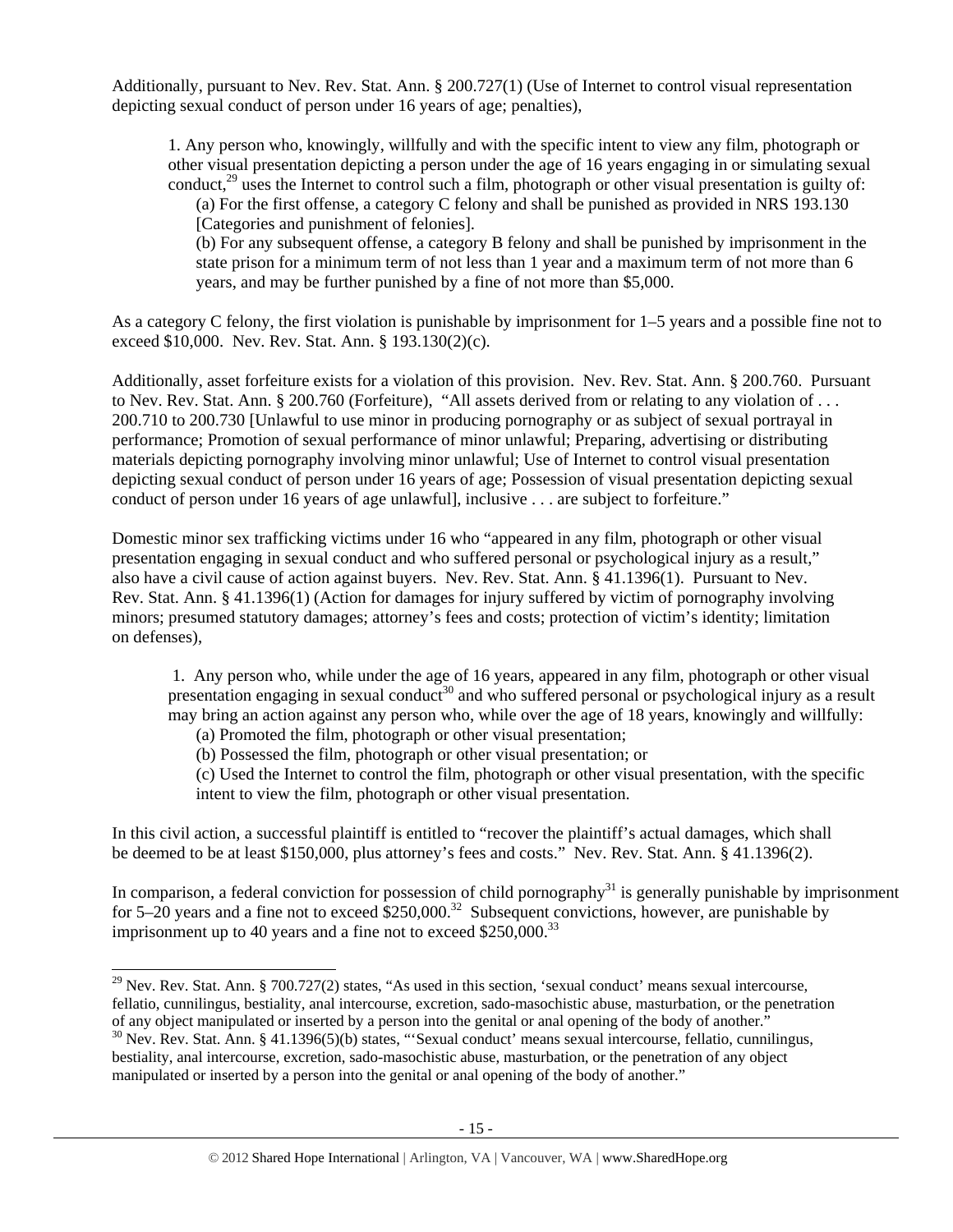*2.10 Convicted buyers of commercial sex acts with minors and child pornography are required to register as sex offenders*.

Any person convicted of "a crime against a child"<sup>34</sup> or deemed a "sex offender" must register. Nev. Rev. Stat. Ann. § 179D.441(1). A "sex offender" is defined to include "a person who, after July 1, 1956, is or has been: (a) Convicted of a sexual offense listed in NRS 179D.097 ["Sexual offense" defined] . . . ." Nev. Rev. Stat. Ann. § 179D.095. Pursuant to Nev. Rev. Stat. Ann. § 179D.097(1) a "sexual offense" is defined to include the following offenses:

(c) Statutory sexual seduction pursuant to NRS 200.368.

. . . .

(g) Abuse of a child pursuant to NRS 200.508, if the abuse involved sexual abuse or sexual exploitation.

(h) An offense involving pornography and a minor pursuant to NRS 200.710 to 200.730 [Unlawful to use minor in producing pornography or as subject of sexual portrayal in performance, Promotion of sexual performance of minor unlawful, Preparing, advertising or distributing materials depicting pornography involving minor unlawful; penalty, Use of Internet to control visual presentation depicting sexual conduct of person under 16 years of age, Possession of visual presentation depicting sexual conduct of person under 16 years of age unlawful; penalties] , inclusive.

(i) Incest pursuant to NRS 201.180.

(j) Solicitation of a minor to engage in acts constituting the infamous crime against nature pursuant to NRS 201.195.

. . . .

(m) Lewdness with a child pursuant to NRS 201.230.

. . . .

 (p) Any other offense that has an element involving a sexual act or sexual conduct with another. . . . .

Therefore, for a conviction under Nev. Rev. Stat. Ann. § 201.354(3) (Engaging in prostitution or solicitation for prostitution: Penalty; exception) or Nev. Rev. Stat. Ann. § 207.030(b) (Prohibited acts; penalty), a buyer could

 $32$  18 U.S.C. §§ 2252(b) (stating that a conviction under subsection (a)(2) is punishable by imprisonment for 5–20 years and a fine, while a conviction under subsection (a)(4) is punishable by imprisonment up to 10 years, a fine, or both),  $2252A(b)(1)$  (a conviction is punishable by imprisonment for 5–20 years and a fine),  $1466A(a)$ , (b) (stating that a conviction under subsection (a) is "subject to the penalties provided in section  $2252A(b)(1)$ ," imprisonment for 5–20 years and a fine, while a conviction under subsection (b) is "subject to the penalties provided in section 2252A(b)(2)," imprisonment up to 10 years, a fine, or both); *see also* 18 U.S.C. §§ 3559(a)(1) (classifying all of the above listed offenses as felonies), 3571(b)(3) (providing a fine up to \$250,000 for any felony conviction).  $33\,18$  U.S.C. §§ 2252(b) (stating if a person has a prior conviction under subsection (a)(2), or a list of other statutes, a conviction is punishable by a fine and imprisonment for 15–40 years, but if a person has a prior conviction under

subsection (a)(4), or a list of other statutes, a conviction is punishable by a fine and imprisonment for  $10-20$  years),  $2252A(b)(1)$  (stating if a person has a prior conviction under subsection (a)(2), (a)(3), or a list of other statutes, a conviction is punishable by a fine and imprisonment for  $15-40$  years),  $1466A(a)$ , (b) (stating that the penalty scheme for section 2252A(b) applies); *see also* 18 U.S.C. §§ 3559(a)(1) (classifying all of the above listed offenses as felonies), 3571(b)(3) (providing a fine up to \$250,000 for any felony conviction).

<sup>34</sup> Pursuant to Nev. Rev. Stat. Ann. § 179D.0357(3) ("Crime against a child" defined) a crime against a child includes "[a]n offense involving pandering or prostitution pursuant to NRS 201.300 to 201.340 [Pandering: Definition; penalties; exception, Pandering: Placing spouse in brothel; penalties, Living from earnings of prostitute; penalty, Pandering: Detaining person in brothel because of debt; penalties, Pandering: Furnishing transportation; penalties]" if the victim was under 18 at the time of the offense.

 $31\,18$  U.S.C. §§ 2252(a)(2), (a)(4) (Certain activities relating to material involving the sexual exploitation of minors),  $2252A(a)(2)$ –(3) (Certain activities relating to material constituting or containing child pornography), 1466A(a), (b) (Obscene visual representations of the sexual abuse of children).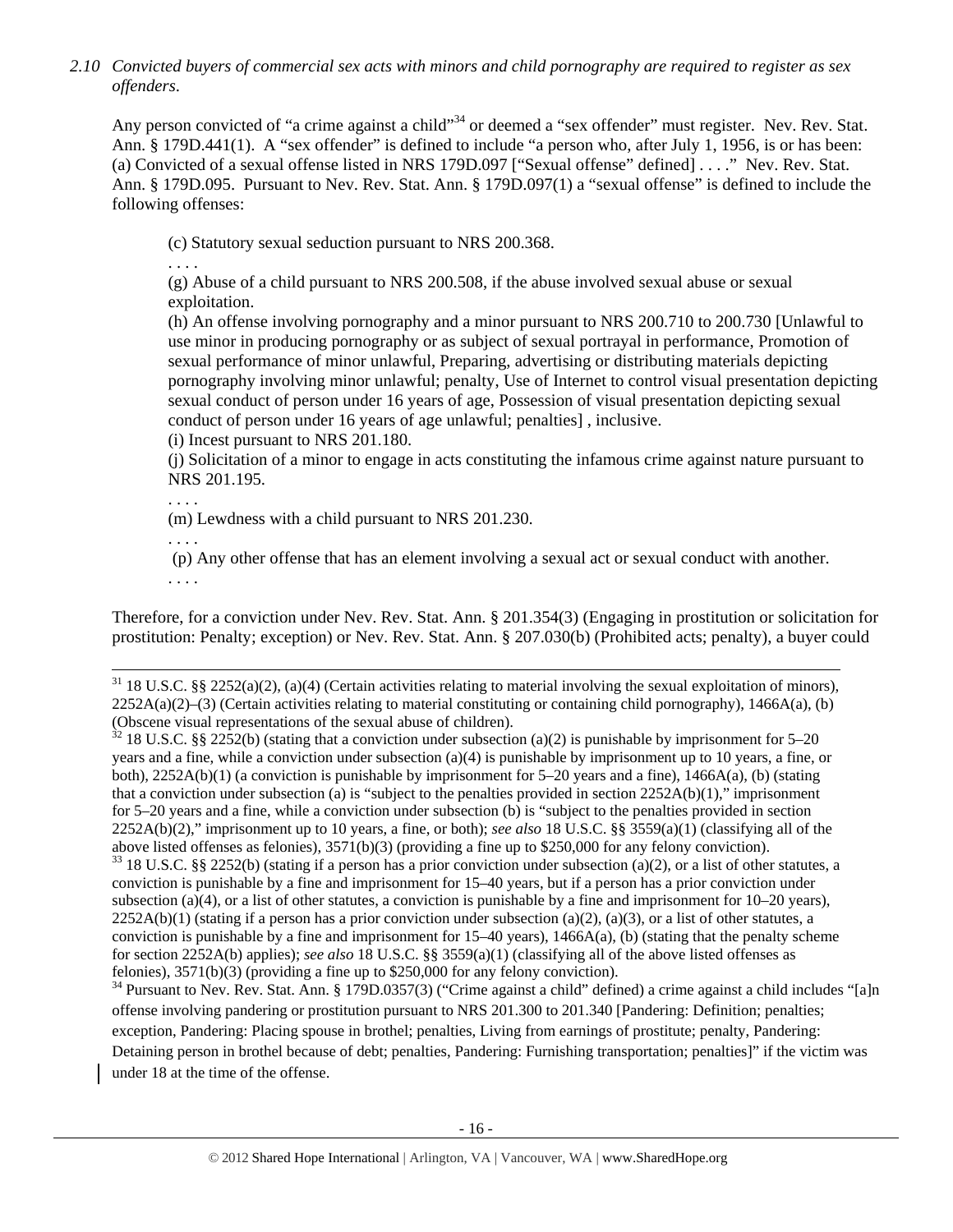potentially be required to register as a sex offender since these are offenses that have "an element involving a sexual act or sexual conduct with another." Nev. Rev. Stat. Ann. § 179D.097(1)(p).

However, notably, under Nev. Rev. Stat. Ann. § 179D.097(2) ("Sexual offense" defined),

2. The term does not include an offense involving consensual sexual conduct if the victim was: (a) An adult, unless the adult was under the custodial authority of the offender at the time of the offense; or (b) At least 13 years of age and the offender was not more than 4 years older than the victim at the

time of the commission of the offense.

Therefore, since a court may view a domestic minor sex trafficking victim as consenting to the sexual conduct, some buyers who are not more than 4 years older than the victim may not be required to register.

- 2.10.1 Recommendation: Amend Nev. Rev. Stat. Ann. § 179D.097 ("Sexual offense" defined) to include Nev. Rev. Stat. Ann. § 201.354(3) (Engaging in prostitution or solicitation for prostitution: Penalty; exception) and § 200.464 (Recruiting, enticing, harboring, transporting, providing or obtaining another person to be held in involuntary servitude; benefiting from another person being held in involuntary servitude; penalty) as a sexual offense for which a person convicted or pleading guilty to the crime would be required to register.
- 2.10.1 Recommendation: Provide an exception to the consent defense in Nev. Rev. Stat. Ann. § 179D.097(2)(b) when the person involved is a domestic minor sex trafficking victim to prevent buyers from avoiding the requirement to register as sex offenders.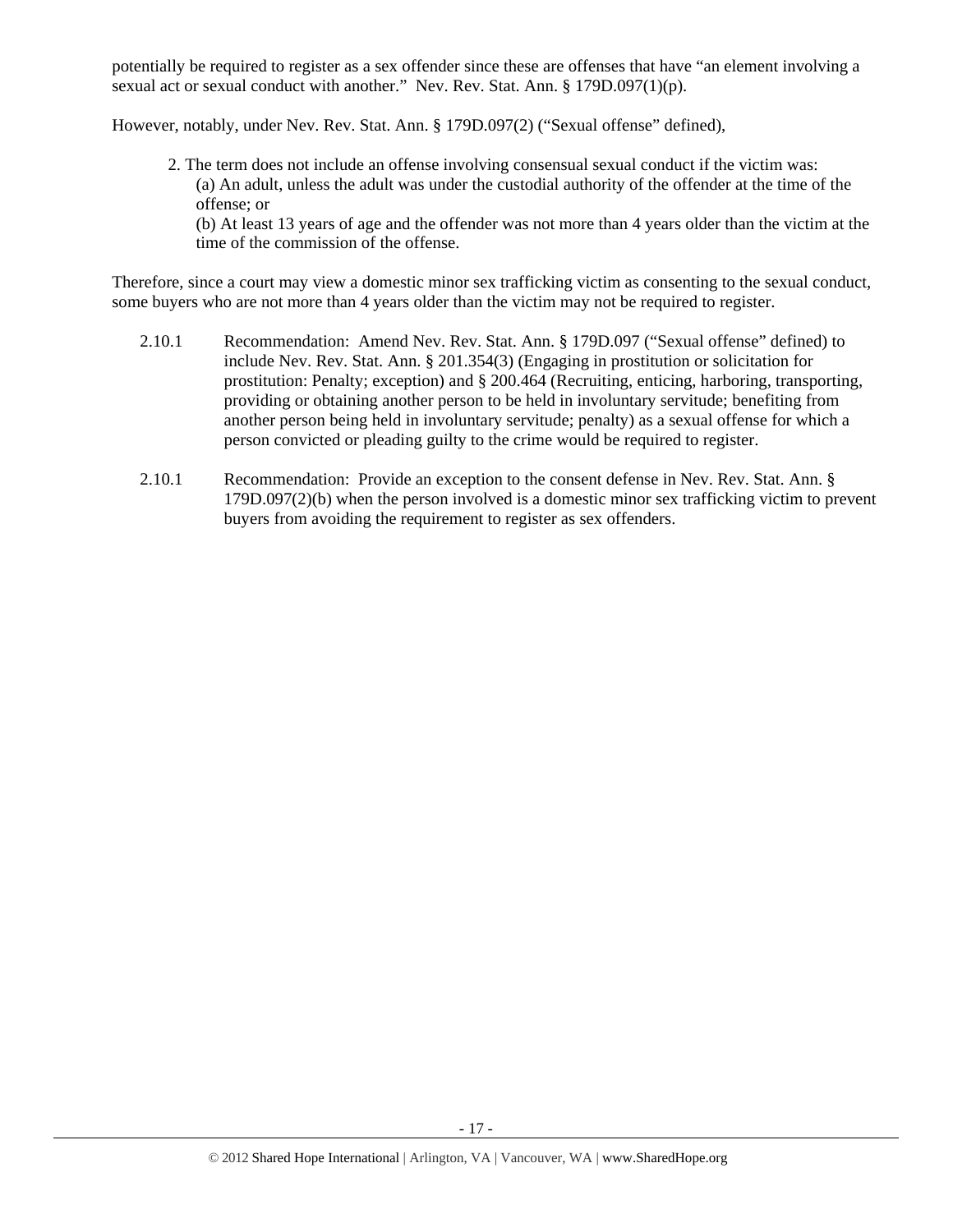#### **FRAMEWORK ISSUE 3: CRIMINAL PROVISIONS FOR TRAFFICKERS**

## *Legal Components:*

- *3.1 Penalties for trafficking a child for sexual exploitation are as high as federal penalties.*
- *3.2 Creating and distributing child pornography carries penalties as high as similar federal offenses.*
- *3.3 Using the Internet to lure, entice, recruit, or sell commercial sex acts with a minor is a separate crime or results in an enhanced penalty for traffickers.*
- *3.4 Financial penalties for traffickers, including asset forfeiture, are sufficiently high.*
- *3.5 Convicted traffickers are required to register as sex offenders.*
- *3.6 Laws relating to termination of parental rights for certain offenses include sex trafficking or commercial sexual exploitation of children (CSEC) offenses in order to remove the children of traffickers from their control and potential exploitation.*

*\_\_\_\_\_\_\_\_\_\_\_\_\_\_\_\_\_\_\_\_\_\_\_\_\_\_\_\_\_\_\_\_\_\_\_\_\_\_\_\_\_\_\_\_\_\_\_\_\_\_\_\_\_\_\_\_\_\_\_\_\_\_\_\_\_\_\_\_\_\_\_\_\_\_\_\_\_\_\_\_\_\_\_\_\_\_\_\_\_\_\_\_\_\_* 

# *Legal Analysis:*

 $\overline{a}$ 

# *3.1 Penalties for trafficking a child for sexual exploitation are as high as federal penalties.* <sup>35</sup>

If Nev. Rev. Stat. Ann. § 200.463(1) (Involuntary servitude; penalties) is applicable to commercial sex acts through the terms "forced labor and services," a trafficker who uses "forced labor or services" and is convicted under that provision will be guilty of a category B felony. Nev. Rev. Stat. Ann. § 200.463. If a person suffers "substantial bodily harm while held in involuntary servitude or in attempted escape or escape therefrom," a violation of Nev. Rev. Stat. Ann. § 200.463 is punishable by imprisonment for 7–20 years and a possible fine not to exceed \$50,000. Nev. Rev. Stat. Ann. § 200.463(2)(a). If the victim does not suffer "substantial bodily harm," a violation is punishable by imprisonment for  $5-20$  years and a possible fine not to exceed \$50,000. Nev. Rev. Stat. Ann. § 200.463(2)(b). Similarly, if Nev. Rev. Stat. Ann. § 200.464(1) (Recruiting, enticing, harboring, transporting, providing or obtaining another person to be held in involuntary servitude; benefiting from another person being held in involuntary servitude; penalty) is applicable to commercial sex acts through the terms "forced labor and services," a trafficker who is convicted under this provision will be guilty of a category B felony punishable by imprisonment for 1–15 years and a fine not to exceed \$50,000. Nev. Rev. Stat. Ann. § 200.464.

A trafficker may also be charged with various pandering offenses including the following offenses: Nev. Rev. Stat. Ann. § 201.300(1) (Pandering: Definitions; penalties; exception), Nev. Rev. Stat. Ann. § 201.330(1) (Pandering: Detaining person in brothel because of debt; penalties), and Nev. Rev. Stat. Ann. § 201.340(1) (Pandering: Furnishing transportation; Penalties). A violation of one of these offenses with "physical force or the immediate threat of physical force" against a child is a category B felony punishable by imprisonment for 2– 20 years and a fine not to exceed \$20,000. Nev. Rev. Stat. Ann. §§ 201.300(2)(b)(1), 201.330(2)(b)(1), 201.340(2)(b)(1). If one of these offenses is committed without "physical force or the immediate threat of physical force," the crime is a category B felony punishable by imprisonment for 1–10 years and a fine not to exceed \$10,000. Nev. Rev. Stat. Ann. §§ 201.300(2)(b)(2), 201.330(2)(b)(2), 201.340(2)(b)(2). If the victim is 14–17 at the time of the offense, pursuant to Nev. Rev. Stat. Ann. § 201.352, a trafficker who violates Nev. Rev. Stat. Ann. § 201.300, § 201.330, or § 201.340 may be fined \$100,000, and if the victim is under 14, the fine raises to \$500,000.

<sup>35</sup> *See supra* Sections 1.1, 1.2 for full discussion of the substantive provisions of the Nevada statutes listed. In Nevada, counties also regulate prostitution laws and have additional offenses that could apply to traffickers of commercial sex with minors. Some counties also allow for the operation of licensed houses of prostitution. *See infra* Appendix A for some county and city ordinances applicable to traffickers.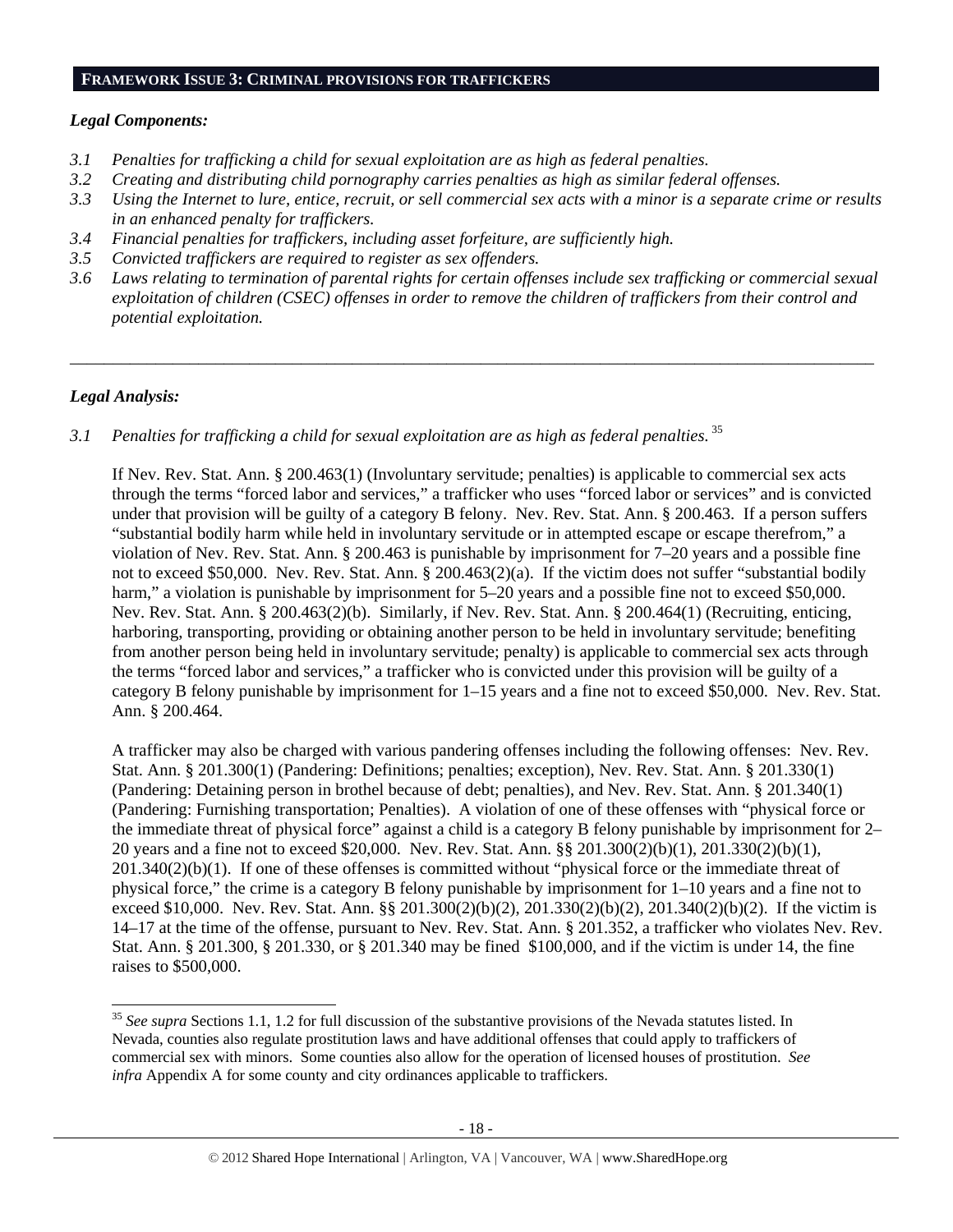When the minor victim is under 14 years of age, a violation of Nev. Rev. Stat. Ann. § 200.710(1)(Unlawful to use minor in producing pornography or as subject of sexual portrayal in performance) is a Category A felony punishable by imprisonment for life with possibility of parole after 10 years and a fine not to exceed \$100,000. Nev. Rev. Stat. Ann. §§ 200.710(1), 200.750(2). When the minor victim is 14 years of age or older, a violation of Nev. Rev. Stat. Ann. § 200.710(1) is a Category A felony punishable by imprisonment for life, with parole eligibility after serving 5 years and a fine not to exceed \$100,000. Nev. Rev. Stat. Ann. §§ 200.710(1), 200.750(2).

Similarly, Nev. Rev. Stat. Ann. § 609.210(2) (Employing or exhibiting minor in certain injurious, immoral or dangerous activities: Criminal penalty) is a misdemeanor punishable by up to 6 months in prison, a fine not to exceed \$1,000, or both. Nev. Rev. Stat. Ann. §§ 609.210, 193.150(1).

A trafficker could be found guilty of money laundering under Nev. Rev. Stat. Ann. § 207.195 (Use of monetary instrument proceeding or derived from unlawful activity), which states,

1. If a monetary instrument represents the proceeds of or is directly or indirectly derived from any unlawful activity, it is unlawful for a person, having knowledge of that fact:

(a) To conduct or attempt to conduct a financial transaction involving the instrument:

(1) With the intent to further any unlawful activity;

(2) With the knowledge that the transaction conceals the location, source, ownership or control of the instrument; or

(3) With the knowledge that the transaction evades any provision of federal or state law that requires the reporting of a financial transaction.

- (b) To transport or attempt to transport the monetary instrument:
	- (1) With the intent to further any unlawful activity;
	- . . . .

A violation of Nev. Rev. Stat. Ann. § 207.195 is a Class D felony punishable by imprisonment for 1–4 years and a possible fine not to exceed \$5,000. Nev. Rev. Stat. Ann. §§ 207.195(3), 193.130(2)(d).

In comparison, if the victim is under the age of 14, a conviction under the Trafficking Victims Protection Act  $(TVPA)^{36}$  for child sex trafficking is punishable by 15 years to life imprisonment and a fine not to exceed \$250,000. 18 U.S.C. §§ 1591(b)(1), 3559(a)(1), 3571(b)(3). If the victim is between the ages of 14–17, a conviction is punishable by 10 years to life imprisonment and a fine not to exceed \$250,000. 18 U.S.C. §§ 1591(b)(2), 3559(a)(1), 3571(b)(3). A conviction is punishable by mandatory life imprisonment, however, if the trafficker has a prior conviction for a federal sex offense<sup>37</sup> against a minor.

*3.2 Creating and distributing child pornography carries penalties as high as similar federal offenses*.

Pursuant to Nev. Rev. Stat. Ann. § 200.725 (Preparing, advertising or distributing materials depicting pornography involving minor unlawful; penalty), it is a category B felony when a person "knowingly prepares, advertises or distributes any item or material that depicts a minor engaging in, or simulating, or assisting others to engage in or simulate, sexual conduct<sup>38</sup>...." The crime is punishable by imprisonment for  $1-15$  years, a fine not to exceed \$15,000, or both. Nev. Rev. Stat. Ann. § 200.725.

Under Nev. Rev. Stat. Ann. § 200.710(1) (Unlawful to use minor in producing pornography or as subject of sexual portrayal in performance), it is a category A felony when a person "knowingly uses, encourages, entices

 $36$  See supra note 12.

<sup>36</sup> *See supra* note 12. 37 *See supra* note 20. 38 *See supra* note 28.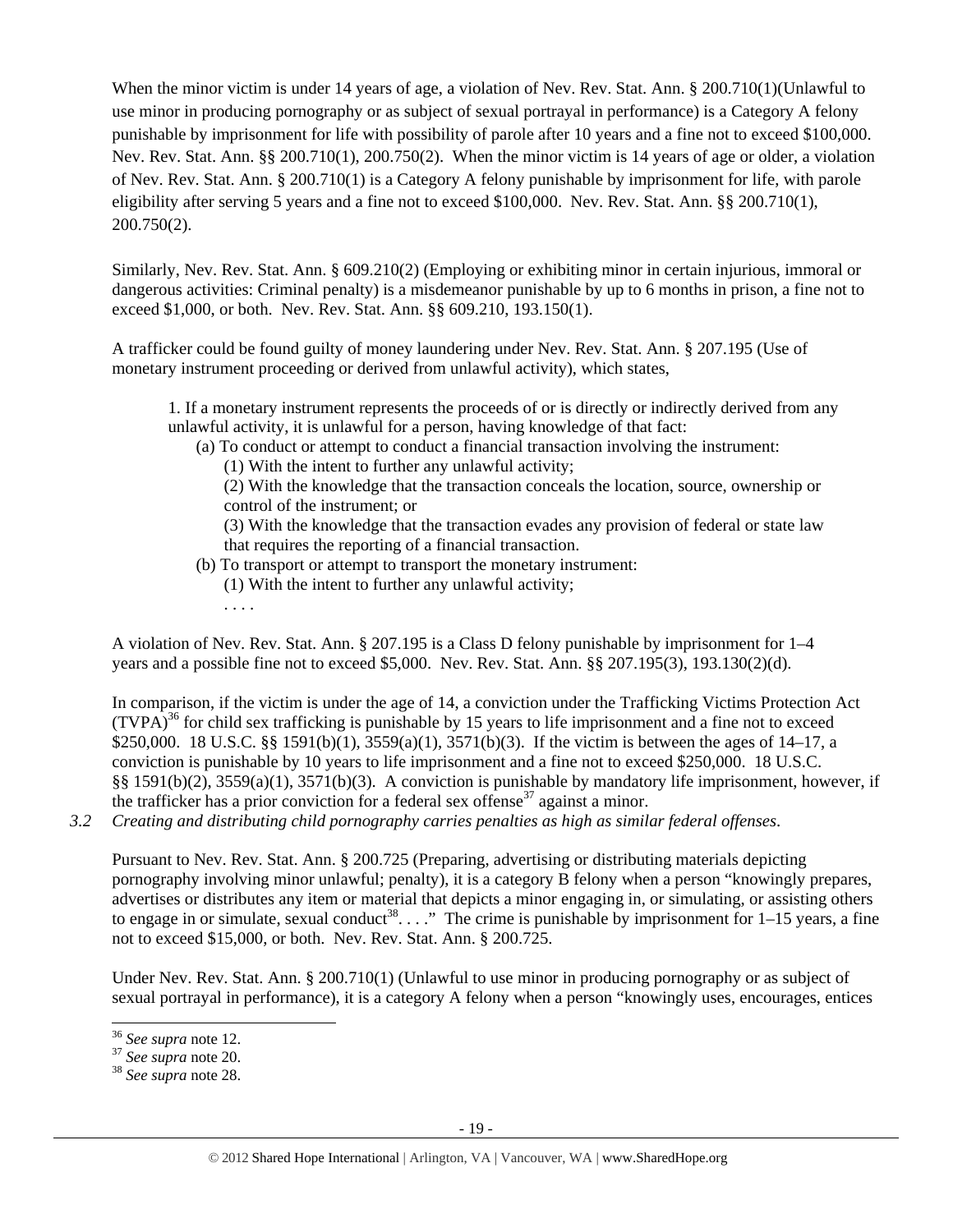or permits a minor to simulate or engage in or assist others to simulate or engage in sexual conduct to produce a performance." Additionally, under Nev. Rev. Stat. Ann. § 200.710(2), it is a category A felony when a person "knowingly uses, encourages, entices, coerces or permits a minor to be the subject of a sexual portrayal in a performance . . . regardless of whether the minor is aware that the sexual portrayal is part of a performance."

Violations of any of these statutes subjects "[a]ll assets derived from or relating to any violation . . . to forfeiture." Nev. Rev. Stat. Ann. § 200.760.

Pursuant to Nev. Rev. Stat. Ann. § 41.1396(1) (Action for damages for injury suffered by victim of pornography involving minors; presumed statutory damages; attorney's fees and costs; protection of victim's identity; limitation on defenses),

1. Any person who, while under the age of 16 years, appeared in any film, photograph or other visual presentation engaging in sexual conduct<sup>39</sup> and who suffered personal or psychological injury as a result may bring an action against any person who, while over the age of 18 years, knowingly and willfully:

(a) Promoted<sup>40</sup> the film, photograph or other visual presentation;

(b) Possessed the film, photograph or other visual presentation; or

(c) Used the Internet to control the film, photograph or other visual presentation, with the specific intent to view the film, photograph or other visual presentation.

In this civil action, a successful plaintiff is entitled to "recover the plaintiff's actual damages, which shall be deemed to be at least \$150,000, plus attorney's fees and costs." Nev. Rev. Stat. Ann. § 41.1396(2).

In comparison, if the victim is under the age of 14, a conviction under the TVPA for child sex trafficking is punishable by 15 years to life imprisonment and a fine not to exceed \$250,000. 18 U.S.C. §§ 1591(b)(1),  $3559(a)(1)$ ,  $3571(b)(3)$ . If the victim is between the ages of  $14-17$ , a conviction is punishable by 10 years to life imprisonment and a fine not to exceed \$250,000. 18 U.S.C. §§ 1591(b)(2), 3559(a)(1), 3571(b)(3). A conviction is punishable by mandatory life imprisonment, however, if the trafficker has a prior conviction for a federal sex offense<sup>41</sup> against a minor. Additionally, a federal conviction for distribution of child pornography<sup>42</sup> is generally punishable by imprisonment for  $5-20$  years and a fine not to exceed \$250,000.<sup>43</sup> Subsequent convictions, however, are punishable by imprisonment up to 40 years and a fine not to exceed \$250,000.44

<sup>&</sup>lt;sup>39</sup> *See supra* note 30.<br><sup>40</sup> "Promote" means "to produce, direct, procure, manufacture, sell, give, lend, publish, distribute, exhibit, advertise or possess for the purpose of distribution." Nev. Rev. Stat. Ann. §§ 41.1396(5)(a), 200.700(2). <sup>41</sup> See supra note 20.

<sup>&</sup>lt;sup>42</sup> 18 U.S.C. §§ 2252(a)(1), (a)(2), (a)(3) (Certain activities relating to material involving the sexual exploitation of minors),  $2252A(a)(2)$ ,  $(a)(3)$  (Certain activities relating to material constituting or containing child pornography), 1466A(a) (Obscene visual representations of the sexual abuse of children).<br><sup>43</sup> 18 U.S.C. §§ 2252(b) (stating that a conviction under subsection (a)(1), (a)(2), or (a)(3) is punishable by

imprisonment for 5–20 years and a fine), 2252A(b)(1) (a conviction is punishable by imprisonment for 5–20 years and a fine), 1466A(a), (b) (stating that a conviction under subsection (a) is "subject to the penalties provided in section 2252A(b)(1)," imprisonment for 5–20 years and a fine, while a conviction under subsection (b) is "subject to the penalties provided in section 2252A(b)(2)," imprisonment up to 10 years, a fine, or both); *see also* 18 U.S.C. §§ 3559(a)(1) (classifying all of the above listed offenses as felonies), 3571(b)(3) (providing a fine up to \$250,000 for any felony conviction).

<sup>&</sup>lt;sup>44</sup> 18 U.S.C. §§ 2252(b) (stating if a person has a prior conviction under subsection (a)(1), (a)(2), or (a)(3) or a list of other statutes, a conviction is punishable by a fine and imprisonment for 15–40 years), 2252A(b)(1) (stating if a person has a prior conviction under subsection (a)(2), (a)(3), or a list of other statutes, a conviction is punishable by a fine and imprisonment for  $15-40$  years),  $1466A(a)$ , (b) (stating that the penalty scheme for section  $2252A(b)$ applies); *see also* 18 U.S.C. §§ 3559(a)(1) (classifying all of the above listed offenses as felonies), 3571(b)(3) (providing a fine up to \$250,000 for any felony conviction).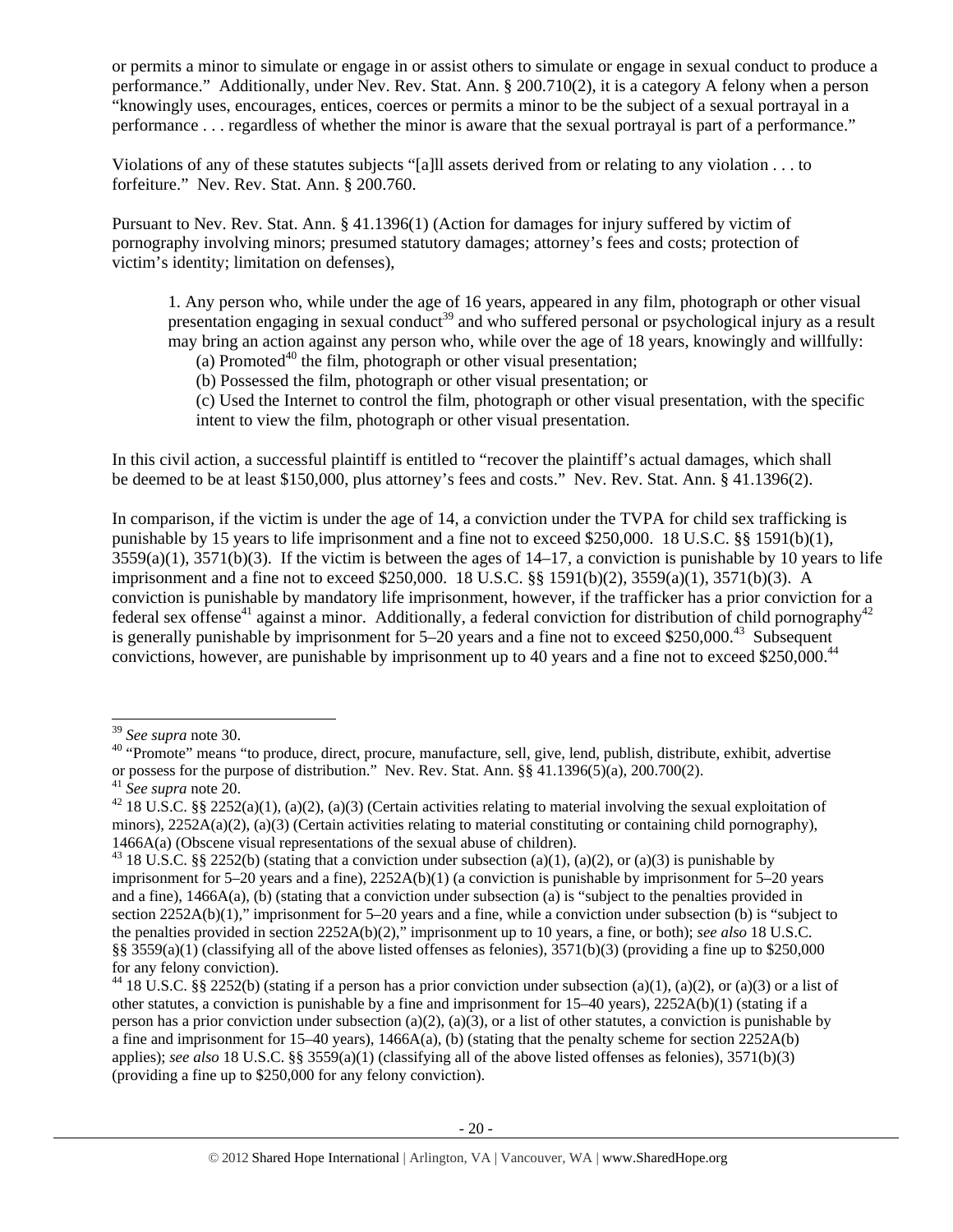*3.3 Using the Internet to lure, entice, recruit, or sell commercial sex acts with a minor is a separate crime or results in an enhanced penalty for traffickers.* 

Although Nevada law does not specifically criminalize using the Internet to sell commercial sex acts, the crime can fall within Nev. Rev. Stat. Ann. § 201.560 (Definitions; exception; penalties). Pursuant to Nev. Rev. Stat. Ann. § 201.560(1),

1. Except as otherwise provided in subsection  $3<sup>45</sup>$  a person commits the crime of luring a child if the person knowingly contacts or communicates with or attempts to contact or communicate with:

(a) A child who is less than 16 years of age and who is at least 5 years younger than the person with the intent to persuade, lure or transport the child away from the child's home or from any location known to the child's parent or guardian or other person legally responsible for the child to a place other than where the child is located, for any purpose:

(1) Without the express consent of the parent or guardian or other person legally responsible for the child; and

(2) With the intent to avoid the consent of the parent or guardian or other person legally responsible for the child; or

(b) Another person whom he or she believes to be a child who is less than 16 years of age and at least 5 years younger than he or she is, regardless of the actual age of that other person, with the intent to persuade or lure the person to engage in sexual conduct.

. . . .

4. A person who violates or attempts to violate the provisions of this section through the use of a computer, system or network:

(a) With the intent to engage in sexual conduct<sup>46</sup> with the child, person believed to be a child or person with mental illness or to cause the child, person believed to be a child or person with mental illness to engage in sexual conduct, is guilty of a category B felony and shall be punished by imprisonment in the state prison for a minimum term of not less than 1 year and a maximum term of not more than 10 years and may be further punished by a fine of not more than \$10,000;

. . . .

3.3.1 Recommendation: Amend Nev. Rev. Stat. Ann. § 201.560 (Definitions; exception; penalties) to apply to use of the Internet to communicate with a minor under 18 for the purpose of committing sex trafficking or CSEC offenses.

*3.4 Financial penalties for traffickers, including asset forfeiture, are sufficiently high*.

For a conviction under Nev. Rev. Stat. Ann. § 200.463 (Involuntary servitude; penalties) or Nev. Rev. Stat. Ann. § 200.464 (Recruiting, enticing, harboring, transporting, providing or obtaining another person to be held in involuntary servitude; benefiting from another person being held in involuntary servitude; penalty), the trafficker can receive a fine not to exceed \$50,000. Nev. Rev. Stat. Ann. §§ 200.463(2), 200.464. Convictions under Nev. Rev. Stat. Ann. § 201.300 (Pandering: Definitions; penalties; exception), Nev. Rev. Stat. Ann. § 201.330 (Pandering: Detaining person in brothel because of debt; penalties), and Nev. Rev. Stat. Ann. § 201.340 (Pandering: Furnishing transportation; penalties) can lead to a possible fine not to exceed \$20,000 if "physical force or the immediate threat of physical force" was used. Nev. Rev. Stat. Ann. §§ 201.300(2)(b)(1), 201.330(2)(b)(1), 201.340(2)(b)(1). Convictions under these statutes without "physical force or the immediate threat of physical force," can result in possible fines not to exceed \$10,000. Nev. Rev. Stat. Ann. §§ 201.300(2)(b)(2), 201.330(2)(b)(2), 201.340(2)(b)(2). A conviction under Nev. Rev. Stat. Ann. § 201.320 (Living from earnings of prostitute) is punishable by a possible fine not to exceed \$5,000. Nev. Rev. Stat. Ann.  $\S$ § 201.320(1), 193.130(2)(d). If the victim is 14–17 at the time of the offense, pursuant to Nev. Rev. Stat. Ann. § 201.352 (Additional fine for pandering child and conspiring to pander child), a trafficker who is convicted of

<sup>&</sup>lt;sup>45</sup> See supra note 23.

<sup>45</sup> *See supra* note 23. 46 *See supra* note 28.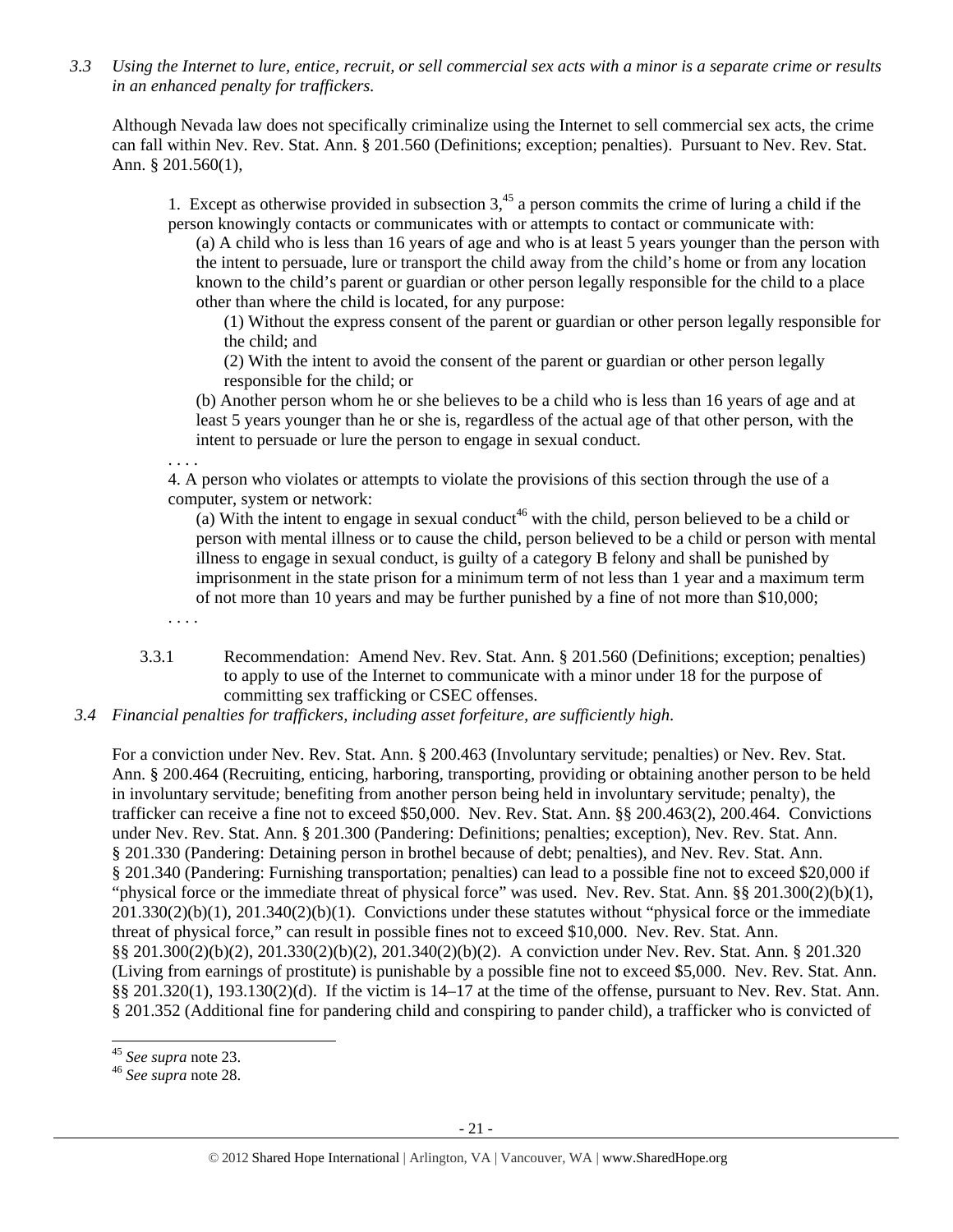Nev. Rev. Stat. Ann. § 201.300, § 201.330, or § 201.340 may be fined \$100,000, and, if the victim is under 14, the fine raises to \$500,000. Convictions under Nev. Rev. Stat. Ann. § 207.030(b), (c) (Prohibited acts; penalty) or Nev. Rev. Stat. Ann. § 609.210 (Employing or exhibiting minor in certain injurious, immoral or dangerous activities: Criminal penalty) can result in fines not to exceed \$1,000. Nev. Rev. Stat. Ann. §§ 207.030, 609.210(2)(a), 193.150(1). Subsequent violations of Nev. Rev. Stat. Ann. § 207.030 that occur within 3 years of the first violation can result in fines of \$250–\$1,000. Nev. Rev. Stat. Ann. § 207.030(2)(b), (c). Traffickers may be subject to civil, discretionary asset forfeiture<sup>47</sup> pursuant to Nev. Rev. Stat. Ann. § 179.121 if they commit pandering offenses in violation of Nev. Rev. Stat. Ann §§ 201.300-201.340 or involuntary servitude in violation of Nev. Rev. Stat. Ann § 200.463 or §200.465. Additionally, Nev. Rev. Stat. Ann. §179.121 (Forfeiture of personal property and conveyances used in the commission of crime) states in part,

1. All personal property, including, without limitation, any tool, substance, weapon, machine, computer, money or security, which is used as an instrumentality in any of the following crimes is subject to forfeiture:

. . . . (d) The commission of any crime by a criminal gang, as defined in NRS 213.1263 [Board may prohibit association with members of criminal gang as condition of parole];  $^{48}$  or (e) A violation of NRS 200.463 to 200.468,<sup>49</sup> inclusive, 201.300 to 201.340,<sup>50</sup> inclusive . . . .

Additionally, pursuant to Nev. Rev. Stat. Ann. § 179.1164(1)(a) (Property subject to seizure and forfeiture; exceptions), "[a]ny proceeds attributable to the commission or attempted commission of any felony," are subject to forfeiture. "Proceeds" is defined as "any property, or that part of an item of property, derived directly or indirectly from the commission or attempted commission of a crime." Nev. Rev. Stat. Ann. § 179.1161. "Property" includes the following: "1. Real property or interest in real property. 2. Fixture or improvement to real property. 3. Personal property, whether tangible or intangible, or interest in personal property. 4. Conveyance, including any aircraft, vehicle or vessel. 5. Money, security or negotiable instrument. 6. Proceeds." Nev. Rev. Stat. Ann. § 179.1162.

Seizure of forfeitable property is governed by Nev. Rev. Stat. Ann. § 179.1165, which provides for seizure upon process issued by a magistrate or without process if

(a) The seizure is incident to:

 $\overline{a}$ 

2. As used in this section, "criminal gang" means any combination of persons, organized formally or informally, so constructed that the organization will continue its operation even if individual members enter or leave the organization, which:

 $^{50}$  Nev. Rev. Stat. Ann. §§ 201.300 (Pandering: Definition; penalties; exception), 201.310 (Pandering: Placing spouse in brothel; penalties), 201.320 (Living from earnings of prostitute; penalty), 201.330 (Pandering: Detaining person in brothel because of debt; penalties), 201.340 (Pandering: Furnishing transportation; penalties).

 $47$  For additional information on asset forfeiture laws and procedure, see http://www.sharedhope.org/wpcontent/uploads/2012/11/SHIStateAssetForfeitureLawsChart.pdf.<br><sup>48</sup> Nev. Rev. Stat. Ann. § 213.1263 states,

<sup>1.</sup> The board may, as a condition of releasing a prisoner on parole, prohibit the prisoner from associating with the members of a criminal gang.

<sup>(</sup>a) Has a common name or identifying symbol;

<sup>(</sup>b) Has particular conduct, status and customs indicative of it; and

<sup>(</sup>c) Has as one of its common activities engaging in criminal activity punishable as a felony.

 $^{49}$  Nev. Rev. Stat. Ann. §§ 200.463 (Involuntary servitude; penalties), 200.464 (Recruiting, enticing, harboring, transporting, providing or obtaining another person to be held in involuntary servitude; benefiting from another person being held in involuntary servitude; penalty), 200.465 (Assuming rights of ownership over another person; purchase or sale of person; penalty), 200.467 (Trafficking in persons for financial gain; penalties), 200.468 (Trafficking in persons for illegal purposes; penalty).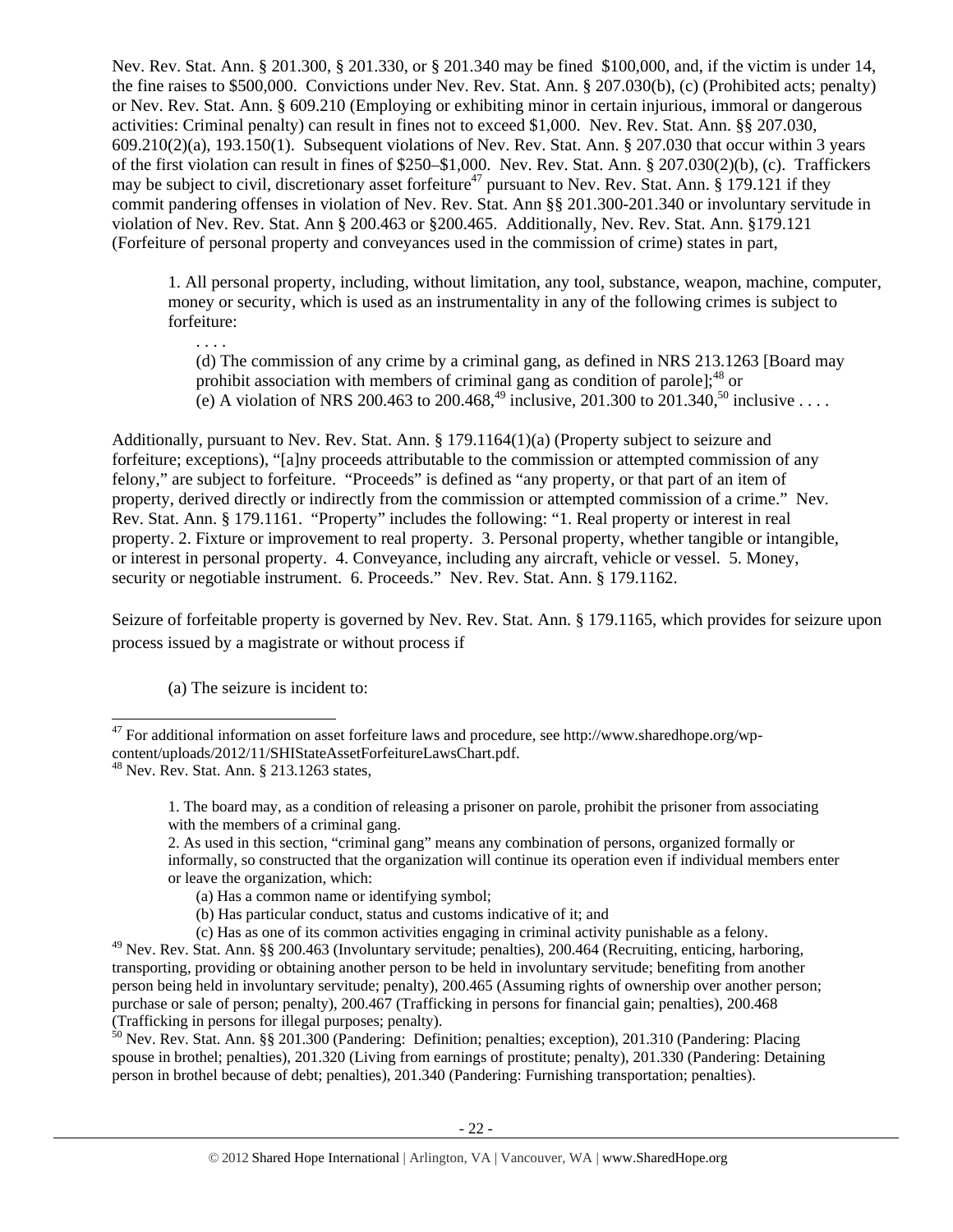(1) An arrest;

- (2) A search pursuant to a search warrant; or
- (3) An inspection pursuant to a warrant for an administrative inspection;
- (b) The property is the subject of a final judgment in a proceeding for forfeiture;

(c) The law enforcement agency has probable cause to believe that the property is directly or indirectly dangerous to health or safety; or

(d) The law enforcement agency has probable cause to believe that the property is subject to forfeiture.

Following an order of forfeiture, the seizing agency may retain the property for official use, "sell any of it which is neither required to be destroyed nor harmful to the public", or "remove it for disposition in accordance with [other statutes]." Nev. Rev. Stat. Ann. § 179.1175.

Additionally, traffickers are subject to a mandatory order of restitution where appropriate. Nev. Rev. Stat. Ann. § 176.033(1)(c). Specifically, pursuant to Nev. Rev. Stat. Ann. § 176.033(1)(c) (Sentence of imprisonment required or permitted by statute: Definite period for misdemeanor or gross misdemeanor; minimum and maximum term for felony unless definite term required by statute; restitution; modification of sentence), "[i]f a sentence of imprisonment is required or permitted by statute, the court shall: . . . . [i]f restitution is appropriate, set an amount for each victim of the offense . . . ."

Finally, a trafficker may face a possible fine up to \$5,000 for a violation of Nev. Rev. Stat. Ann. § 207.195 (Use of monetary instrument proceeding or derived from unlawful activity). Nev. Rev. Stat. Ann. §§ 207.195(3), 193.130(2)(d).

*3.5 Convicted traffickers are required to register as sex offenders.* 

Persons convicted of a "crime against a child" and "sex offenders" must register. Nev. Rev. Stat. Ann. § 179D.441(1). Pursuant to Nev. Rev. Stat. Ann. § 179D.0357(3) ("Crime against a child" defined), a "crime against a child" includes "[a]n offense involving pandering or prostitution pursuant to NRS 201.300 to  $201.340^{51}$  if the victim was under 18 at the time of the offense.

A "sex offender" is defined to include "a person who, after July 1, 1956, is or has been: (a) convicted of a sexual offense listed in NRS 179D.097 ["Sexual offense" defined] . . . ." Nev. Rev. Stat. Ann. § 179D.095(1)(a). Pursuant to Nev. Rev. Stat. Ann. § 179D.097(1), a "sexual offense" is defined to include the following offenses:

(g) Abuse of a child pursuant to NRS 200.508, if the abuse involved sexual abuse or sexual exploitation.

(h) An offense involving pornography and a minor pursuant to NRS 200.710 to 200.730 [Unlawful to use minor in producing pornography or as subject of sexual portrayal in performance; Promotion of sexual performance of minor unlawful; Preparing, advertising or distributing materials depicting pornography involving minor unlawful; Use of Internet to control visual presentation depicting sexual conduct of person under 16 years of age; Possession of visual presentation depicting sexual conduct of person under 16 years of age unlawful], inclusive.

. . . .

(j) Solicitation of a minor to engage in acts constituting the infamous crime against nature pursuant to NRS 201.195.

. . . .

(o) Luring a child or a person with mental illness pursuant to NRS 201.560, if punished as a felony. (p) Any other offense that has an element involving a sexual act or sexual conduct with another. . . . .

 $\overline{a}$ <sup>51</sup> *See supra* note 47.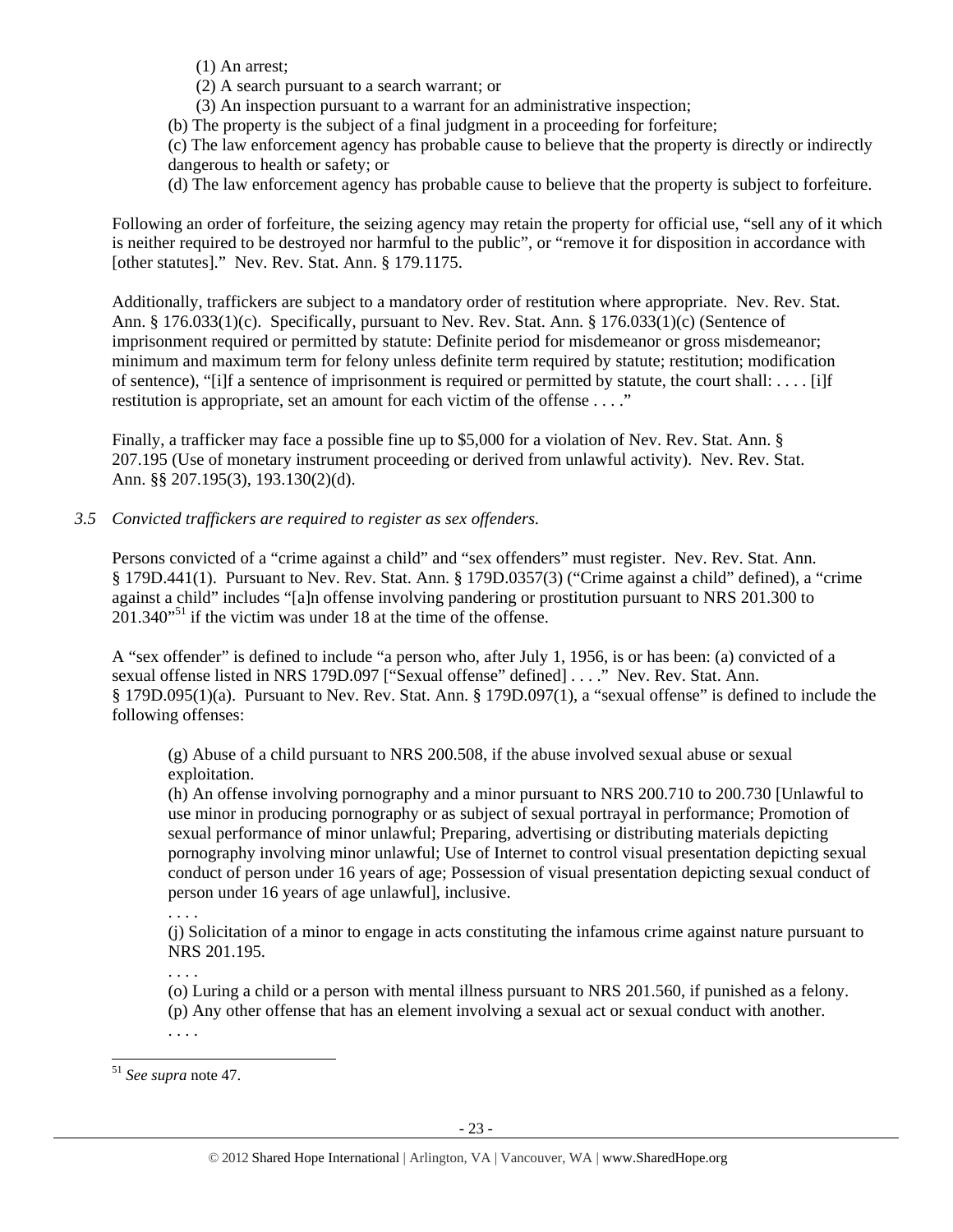However, notably, under Nev. Rev. Stat. Ann. § 179D.097(2),

2. The term does not include an offense involving consensual sexual conduct if the victim was: (a) An adult, unless the adult was under the custodial authority of the offender at the time of the offense; or

(b) At least 13 years of age and the offender was not more than 4 years older than the victim at the time of the commission of the offense.

Therefore, since a court may view a domestic minor sex trafficking victim as consenting to the sexual conduct, some traffickers who commit child pornography offenses and are 4 or fewer years older than the victim may not be required to register. However, traffickers who commit "[a]n offense involving pandering or prostitution pursuant to NRS 201.300 to 201.340" would still be required to register for committing a "crime against a child."

- 3.5.1 Recommendation: Amend Nev. Rev. Stat. Ann. § 179D.0357(3) ("Crime against a child" defined) to include offenses under §§ 200.463 (Involuntary servitude; penalties), 200.464 (Recruiting, enticing, harboring, transporting, providing or obtaining another person to be held in involuntary servitude; benefiting from another person being held in involuntary servitude; penalty) as registrable offenses when these offenses involve sex trafficking.
- *3.6 Laws relating to termination of parental rights for certain offenses include sex trafficking or commercial sexual exploitation of children (CSEC) offenses in order to remove the children of traffickers from their control and potential exploitation.*

Pursuant to Nev. Rev. Stat. Ann. § 128.105 (Grounds for terminating parental rights: Considerations; required findings),

The primary consideration in any proceeding to terminate parental rights must be whether the best interests of the child will be served by the termination. An order of the court for the termination of parental rights must be made in light of the considerations set forth in this section and NRS 128.106 to 128.109, inclusive, and based on evidence and include a finding that:

1. The best interests of the child would be served by the termination of parental rights; and

2. The conduct of the parent or parents was the basis for a finding made pursuant to subsection 3 of NRS 432B.393 or demonstrated at least one of the following:

- (a) Abandonment of the child;
- (b) Neglect of the child;
- (c) Unfitness of the parent;
- (d) Failure of parental adjustment;
- (e) Risk of serious physical, mental or emotional injury to the child if the child were returned to, or remains in, the home of his or her parent or parents;
- (f) Only token efforts by the parent or parents:
	- (1) To support or communicate with the child;
	- (2) To prevent neglect of the child;
	- (3) To avoid being an unfit parent; or

(4) To eliminate the risk of serious physical, mental or emotional injury to the child; or

(g) With respect to termination of the parental rights of one parent, the abandonment by that parent.

Pursuant to Nev. Rev. Stat. Ann. § 128.106 (Specific considerations in determining neglect by or unfitness of parent),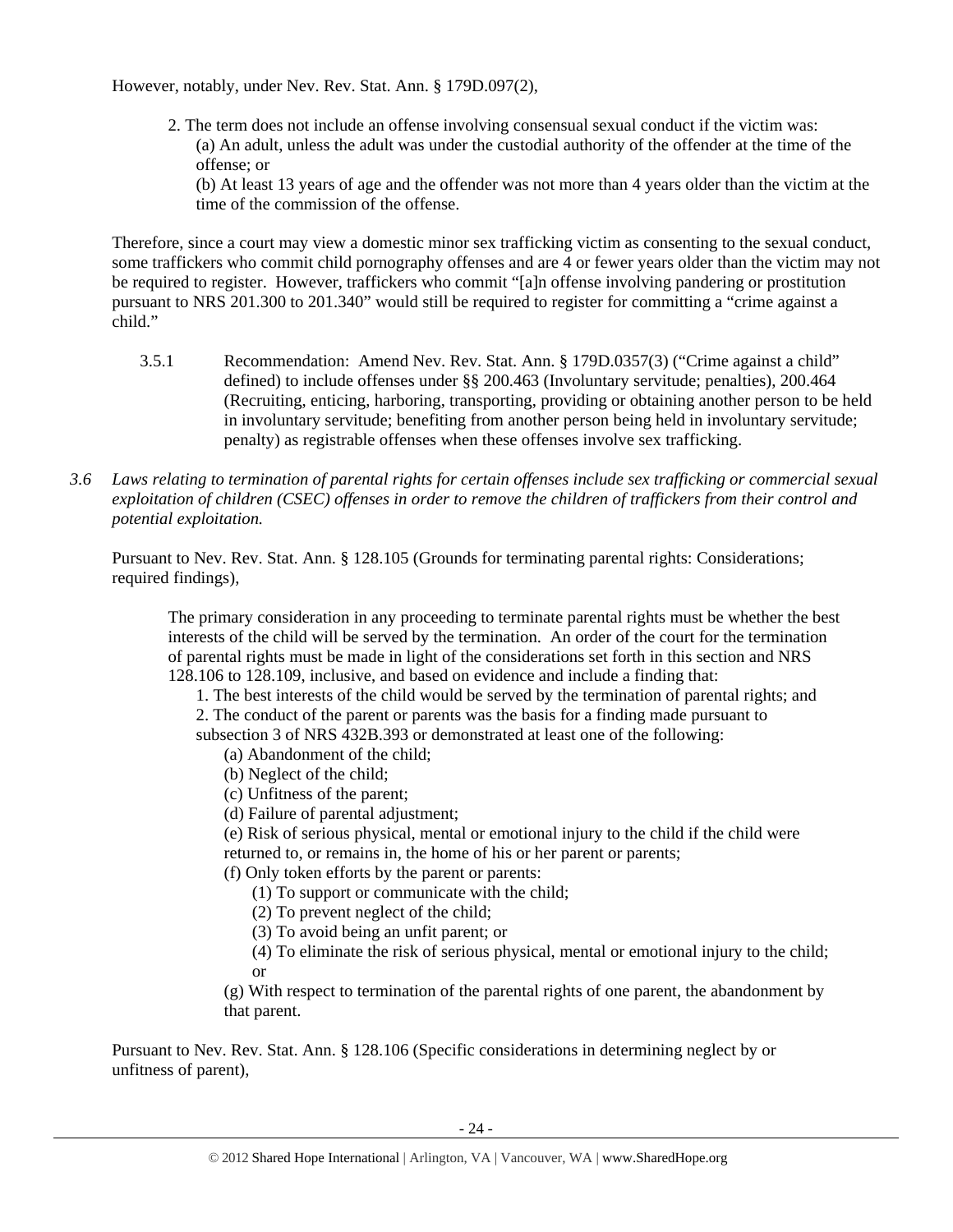In determining neglect by or unfitness of a parent, the court shall consider, without limitation, the following conditions which may diminish suitability as a parent:

2. Conduct toward a child of a physically, emotionally or sexually cruel or abusive nature. 3. Conduct that violates any provision of NRS 200.463 [Involuntary servitude; penalties], 200.464 [Recruiting, enticing, harboring, transporting, providing or obtaining another person to be held in involuntary servitude; benefiting from another person being held in involuntary servitude; penalty] or 200.465 [Assuming rights of ownership over another person; purchase or sale of person; penalty].

6. Conviction of the parent for commission of a felony, if the facts of the crime are of such a nature as to indicate the unfitness of the parent to provide adequate care and control to the extent necessary for the child's physical, mental or emotional health and development. . . . .

Nev. Rev. Stat. Ann. § 432B.393(3) provides that an agency is not required to make reasonable efforts to reunify a parent and child, if the court finds that

(a) A parent or other primary caretaker of the child has:

(1) Committed, aided or abetted in the commission of, or attempted, conspired or solicited to commit murder or voluntary manslaughter;

(2) Caused the abuse or neglect of the child, or of another child of the parent or primary caretaker, which resulted in substantial bodily harm to the abused or neglected child; (3) Caused the abuse or neglect of the child, a sibling of the child or another child in the household, and the abuse or neglect was so extreme or repetitious as to indicate that any plan to return the child to the home would result in an unacceptable risk to the health or welfare of the child; . . .

. . . .

. . . .

. . . .

3.6.1 Recommendation: Amend Nev. Rev. Stat. Ann. § 128.106 (Specific considerations in determining neglect by or unfitness of parent) to include the crimes of Nev. Rev. Stat. Ann. § 201.300 (Pandering: Definitions; penalties; exception), Nev. Rev. Stat. Ann. § 201.330 (Pandering: Detaining person in brothel because of debt; penalties), Nev. Rev. Stat. Ann. § 201.340 (Pandering; furnishing transportation; penalties), and Nev. Rev. Stat. Ann. § 201.320 (Living from earnings of prostitute) as conduct toward the child that the court shall consider in determining parental unfitness.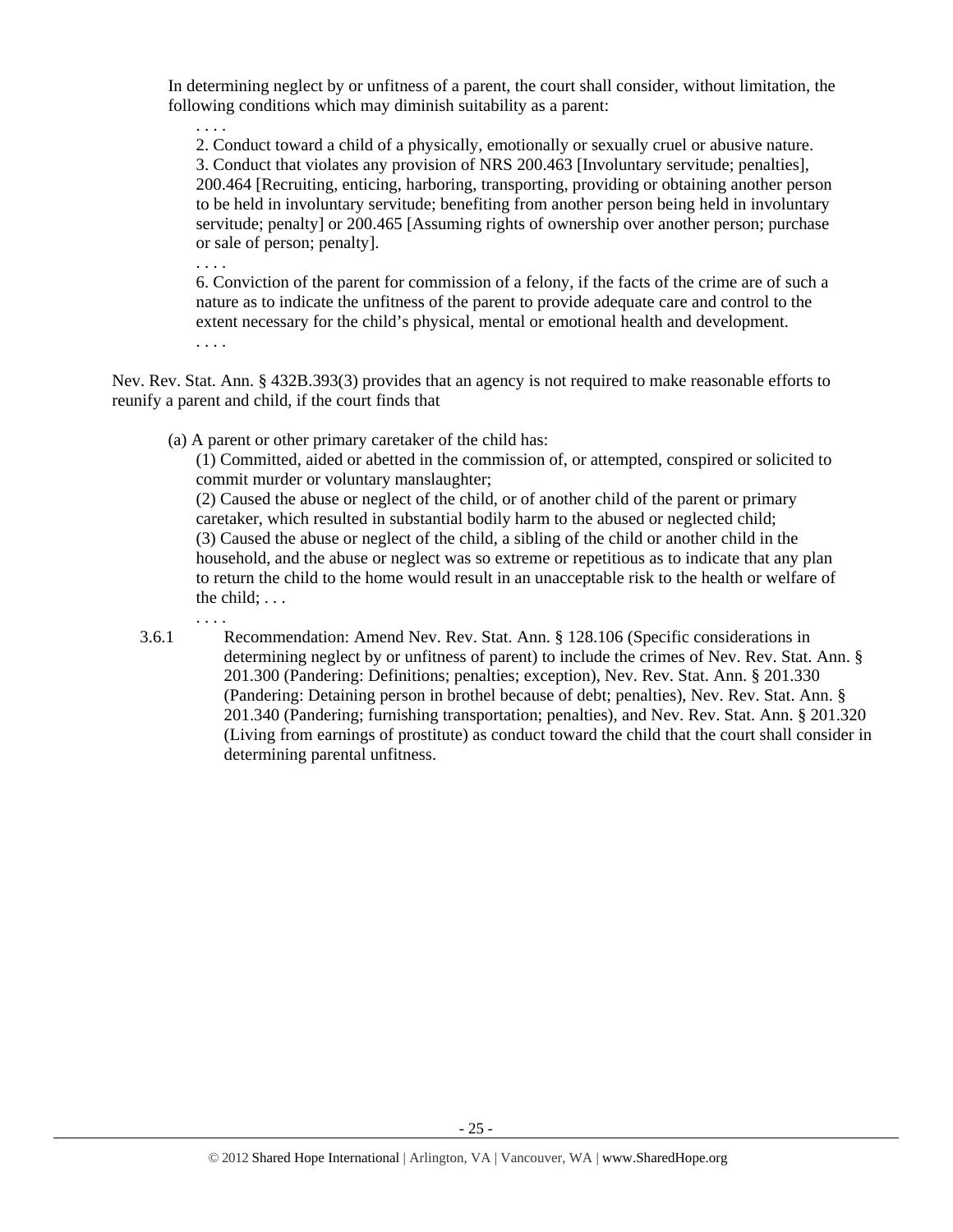#### *Legal Components:*

- *4.1 The acts of assisting, enabling, or financially benefitting from child sex trafficking are included as criminal offenses in the state sex trafficking statute.*
- *4.2 Financial penalties, including asset forfeiture laws, are in place for those who benefit financially from or aid and assist in committing domestic minor sex trafficking.*

*\_\_\_\_\_\_\_\_\_\_\_\_\_\_\_\_\_\_\_\_\_\_\_\_\_\_\_\_\_\_\_\_\_\_\_\_\_\_\_\_\_\_\_\_\_\_\_\_\_\_\_\_\_\_\_\_\_\_\_\_\_\_\_\_\_\_\_\_\_\_\_\_\_\_\_\_\_\_\_\_\_\_\_\_\_\_\_\_\_\_\_\_\_\_* 

- *4.3 Promoting and selling child sex tourism is illegal.*
- *4.4 Promoting and selling child pornography is illegal.*

#### *Legal Analysis:*

 $\overline{a}$ 

*4.1 The acts of assisting, enabling, or financially benefitting from child sex trafficking are included as criminal offenses in the state sex trafficking statute*. *52*

If Nev. Rev. Stat. Ann. § 200.464 (Recruiting, enticing, harboring, transporting, providing or obtaining another person to be held in involuntary servitude; benefiting from another person being held in involuntary servitude; penalty) is applicable to commercial sex acts through the terms "forced labor and services," the actions of some facilitators are criminalized by the state under the statute, which states that a person who "knowingly . . . harbors, transports . . . by any means, another person, intending or knowing that the person will be held in involuntary servitude; or 2. Benefits, financially or by receiving anything of value, from participating in a violation of NRS 200.463 [Involuntary servitude; penalties]" commits a category B felony punishable by imprisonment for 1–15 years and a possible fine not to exceed \$50,000. Nev. Rev. Stat. Ann. § 200.464.

Several other statutes could apply to facilitators. Nev. Rev. Stat. Ann. § 201.340(1) (Pandering; Furnishing transportation; penalties) criminalizes when a person "knowingly transports or causes to be transported, by any means of conveyance, into, through or across this state, or who aids or assists in obtaining such transportation for a person with the intent to induce, persuade, encourage, inveigle, entice or compel that person to become a prostitute or to continue to engage in prostitution is guilty of pandering." When this offense is committed against a child with "physical force or the immediate threat of physical force," the crime is a category B felony punishable by imprisonment for 2–20 years and a fine not to exceed \$20,000. Nev. Rev. Stat. Ann. §  $201.340(2)(b)(1)$ . When no "physical force or the immediate threat of physical force" is present, the crime is a category B felony punishable by imprisonment for 1–10 years and a possible fine not to exceed \$10,000. Nev. Rev. Stat. Ann. § 201.340(2)(b)(2). If the victim is 14–17 at the time of the offense, pursuant to Nev. Rev. Stat. Ann. § 201.352, a facilitator who violates Nev. Rev. Stat. Ann. §201.340 may be fined \$100,000, and if the victim is under 14, the fine increases to \$500,000.

Finally, a facilitator could be found guilty of money laundering under Nev. Rev. Stat. Ann. § 207.195 (Use of monetary instrument proceeding or derived from unlawful activity), which states,

1. If a monetary instrument represents the proceeds of or is directly or indirectly derived from any unlawful activity, it is unlawful for a person, having knowledge of that fact:

(a) To conduct or attempt to conduct a financial transaction involving the instrument:

(1) With the intent to further any unlawful activity;

(2) With the knowledge that the transaction conceals the location, source, ownership or control of the instrument; or

 $52$  In Nevada, counties also regulate prostitution laws and have additional offenses that could apply to facilitators of domestic minor sex trafficking. Some counties also allow for the operation of licensed houses of prostitution. *See infra* Appendix A for a list of some county and city ordinances applicable to facilitators.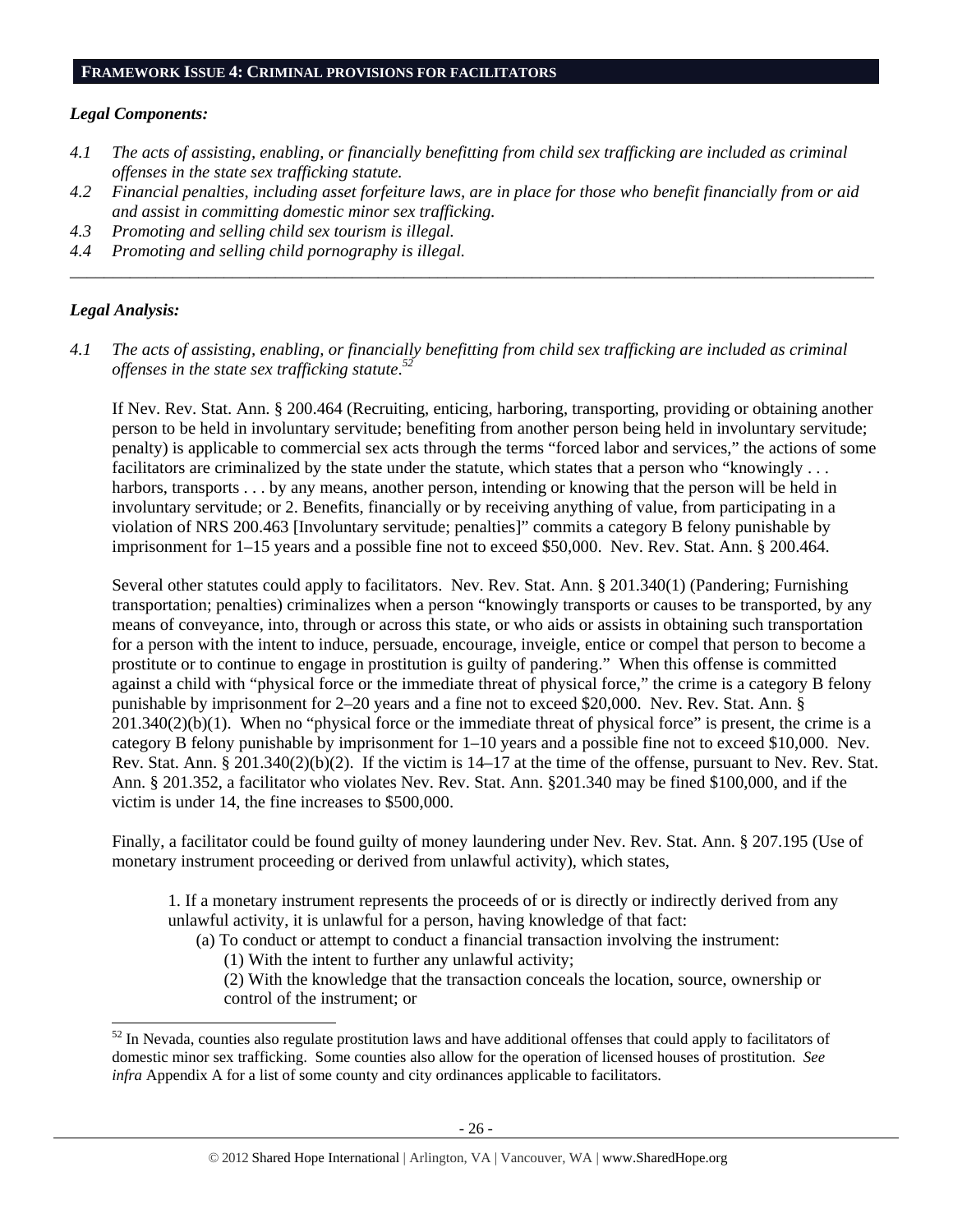(3) With the knowledge that the transaction evades any provision of federal or state law that requires the reporting of a financial transaction.

(b) To transport or attempt to transport the monetary instrument: (1) With the intent to further any unlawful activity; . . . .

A violation of Nev. Rev. Stat. Ann. § 207.195 is a Class D felony punishable by imprisonment 1–4 years and a possible fine not to exceed \$5,000. Nev. Rev. Stat. Ann. §§ 207.195(3), 193.130(2)(d).

- 4.1.1 Recommendation: Amend Nev. Rev. Stat. Ann. § 200.464 (Recruiting, enticing, harboring, transporting, providing or obtaining another person to be held in involuntary servitude; benefiting from another person being held in involuntary servitude; penalty) to expressly include sex trafficking of minors so facilitators who benefit financially from participation in domestic minor sex trafficking will face criminal liability for their offenses.
- *4.2 Financial penalties, including asset forfeiture laws, are in place for those who benefit financially from or aid and assist in committing domestic minor sex trafficking.*

For a violation of Nev. Rev. Stat. Ann. § 200.464 (Recruiting, enticing, harboring, transporting, providing or obtaining another person to be held in involuntary servitude; benefiting from another person being held in involuntary servitude; penalty), the facilitator can receive a fine not exceeding \$50,000. Nev. Rev. Stat. Ann. § 200.464. Violations of Nev. Rev. Stat. Ann. § 201.340(1) (Pandering; furnishing transportation; penalties) can lead to a possible fine not to exceed \$20,000 if the facilitator used "physical force or the immediate threat of physical force." Nev. Rev. Stat. Ann. § 201.340(2)(b)(1). Violations of these statutes without "physical force or the immediate threat of physical force" can result in possible fines not to exceed \$10,000. Nev. Rev. Stat. Ann. § 201.340(2)(b)(1). If the victim is 14–17 at the time of the offense, pursuant to Nev. Rev. Stat. Ann. § 201.352, a facilitator who violates Nev. Rev. Stat. Ann. § 201.340 may be fined \$100,000, and, if the victim is under 14, the fine raises to \$500,000. Persons convicted under Nev. Rev. Stat. Ann. § 207.030(1)(b) (Prohibited acts; penalty) and § 201.430 (Unlawful advertising of prostitution; penalties) can receive a fine not to exceed \$1,000. Nev. Rev. Stat. Ann. §§ 207.030(2)(a), 201.430(4)(a). Subsequent violations of Nev. Rev. Stat. Ann. § 207.030 or § 201.430 that occur within 3 years of the first violation can result in fines between \$250–\$1,000. Nev. Rev. Stat. Ann. §§ 207.030(2)(b), (c), 201.430(4)(b), (c). Lastly, a violation of Nev. Rev. Stat. Ann. § 201.390(1) (Property or principal business streets not to be rented for purposes of prostitution) can result in a fine of not more than \$500. Nev. Rev. Stat. Ann. § 201.390(2).

Facilitators may be subject to civil, discretionary asset forfeiture<sup>53</sup> pursuant to Nev. Rev. Stat. Ann. § 179.121 if they commit pandering offenses in violation of Nev. Rev. Stat. Ann §§201.300-201.340. Nev. Rev. Stat. Ann. §179.121 states in part,

1. All personal property, including, without limitation, any tool, substance, weapon, machine, computer, money or security, which is used as an instrumentality in any of the following crimes is subject to forfeiture:

(e) A violation of NRS 200.463 to 200.468,<sup>54</sup> inclusive, 201.300 to 201.340,<sup>55</sup> inclusive ....

. . . .

 $\overline{a}$  $53$  For additional information on asset forfeiture laws and procedure, see http://www.sharedhope.org/wp-<br>content/uploads/2012/11/SHIStateAssetForfeitureLawsChart.pdf.

<sup>&</sup>lt;sup>54</sup> Nev. Rev. Stat. Ann. §§ 200.463 (Involuntary servitude; penalties), 200.464 (Recruiting, enticing, harboring, transporting, providing or obtaining another person to be held in involuntary servitude; benefiting from another person being held in involuntary servitude; penalty), 200.465 (Assuming rights of ownership over another person; purchase or sale of person; penalty), 200.467 (Trafficking in persons for financial gain; penalties), 200.468 (Trafficking in persons for illegal purposes; penalty).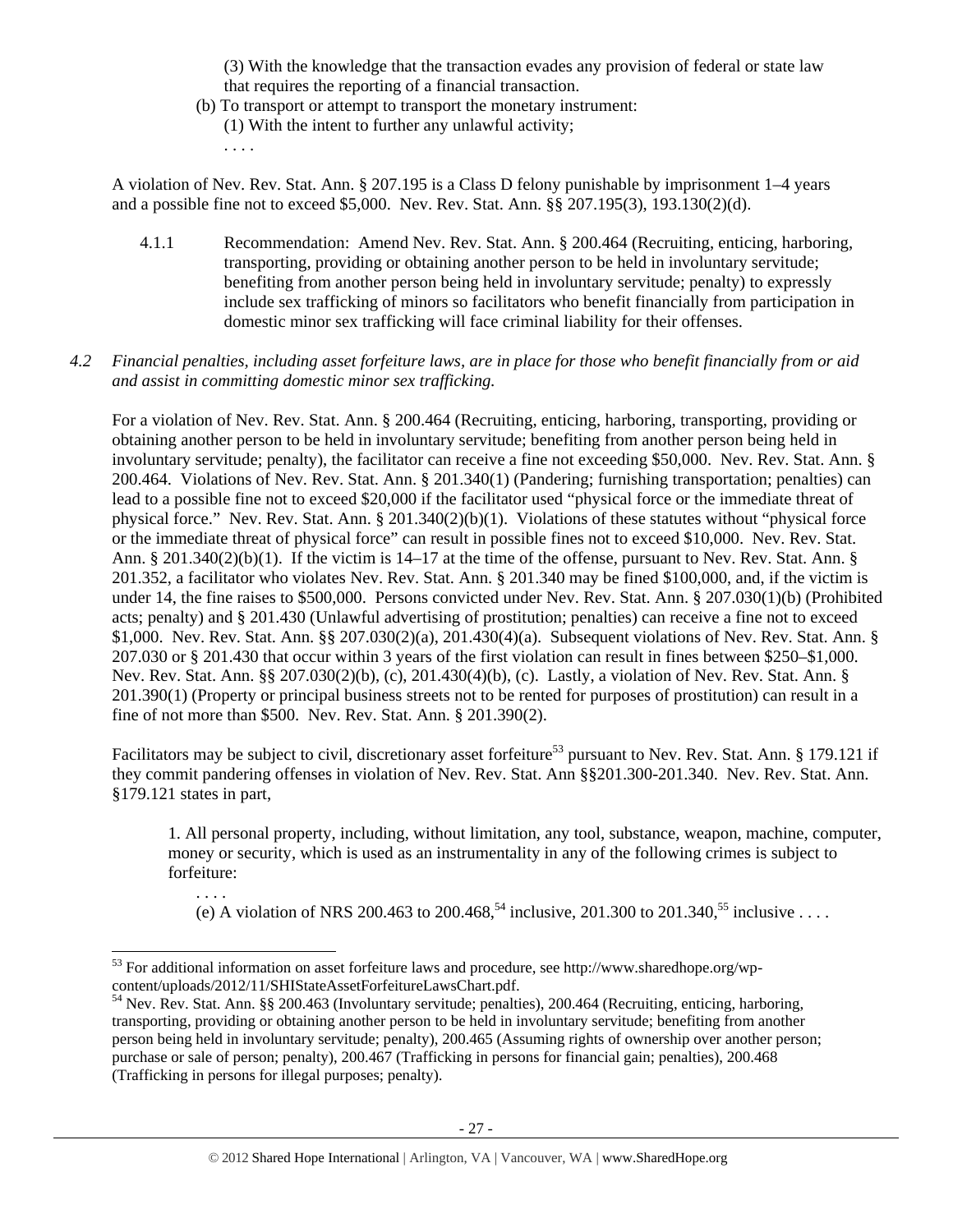Additionally, pursuant to Nev. Rev. Stat. Ann. § 179.1164(1)(a) (Property subject to seizure and forfeiture; exceptions), "[a]ny proceeds attributable to the commission or attempted commission of any felony," are subject to forfeiture. "Proceeds" is defined as "any property, or that part of an item of property, derived directly or indirectly from the commission or attempted commission of a crime." Nev. Rev. Stat. Ann. § 179.1161. "Property" includes the following: "1. Real property or interest in real property. 2. Fixture or improvement to real property. 3. Personal property, whether tangible or intangible, or interest in personal property. 4. Conveyance, including any aircraft, vehicle or vessel. 5. Money, security or negotiable instrument. 6. Proceeds." Nev. Rev. Stat. Ann. § 179.1162.

Seizure of forfeitable property is governed by Nev. Rev. Stat. Ann. § 179.1165, which provides for seizure upon process issued by a magistrate or without process if

- (a) The seizure is incident to:
	- (1) An arrest;
	- (2) A search pursuant to a search warrant; or
	- (3) An inspection pursuant to a warrant for an administrative inspection;
- (b) The property is the subject of a final judgment in a proceeding for forfeiture;
- (c) The law enforcement agency has probable cause to believe that the property is directly or indirectly dangerous to health or safety; or
- (d) The law enforcement agency has probable cause to believe that the property is subject to forfeiture.

Following an order of forfeiture, the seizing agency may retain the property for official use, sell any of it which is neither required to be destroyed nor harmful to the public, or remove it for disposition in accordance with other statutes. Nev. Rev. Stat. Ann. § 179.1175.

Additionally, a facilitator is subject to a mandatory restitution order where appropriate. Nev. Rev. Stat. Ann. § 176.033(1)(c). Specifically, pursuant to Nev. Rev. Stat. Ann. § 176.033(1)(c) (Sentence of imprisonment required or permitted by statute: Definite period for misdemeanor or gross misdemeanor; minimum and maximum term for felony unless definite term required by statute; restitution; modification of sentence), "[i]f a sentence of imprisonment is required or permitted by statute, the court shall: . . . . [i]f restitution is appropriate, set an amount for each victim of the offense . . . ."

- 4.2.1 Recommendation: Amend trafficking and CSEC offenses to require mandatory fines for these offenses.
- *4.3 Promoting and selling child sex tourism is illegal*.

Nevada has no statute specifically related to sex tourism.

- 4.3.1 Recommendation: Enact a law prohibiting selling or offering to sell travel services that include or facilitate travel for the purpose of engaging in commercial sexual exploitation of a minor or prostitution of a minor, if occurring in Nevada.
- *4.4 Promoting and selling child pornography is illegal*.

Pursuant to Nev. Rev. Stat. Ann. § 200.720 (Promotion of sexual performance of minor unlawful), it is a category A felony to "knowingly promote[] a performance of a minor: 1. Where the minor engages in or

 <sup>55</sup> Nev. Rev. Stat. Ann. §§ 201.300 (Pandering: Definition; penalties; exception), 201.310 (Pandering: Placing spouse in brothel; penalties), 201.320 (Living from earnings of prostitute; penalty), 201.330 (Pandering: Detaining person in brothel because of debt; penalties), 201.340 (Pandering: Furnishing transportation; penalties).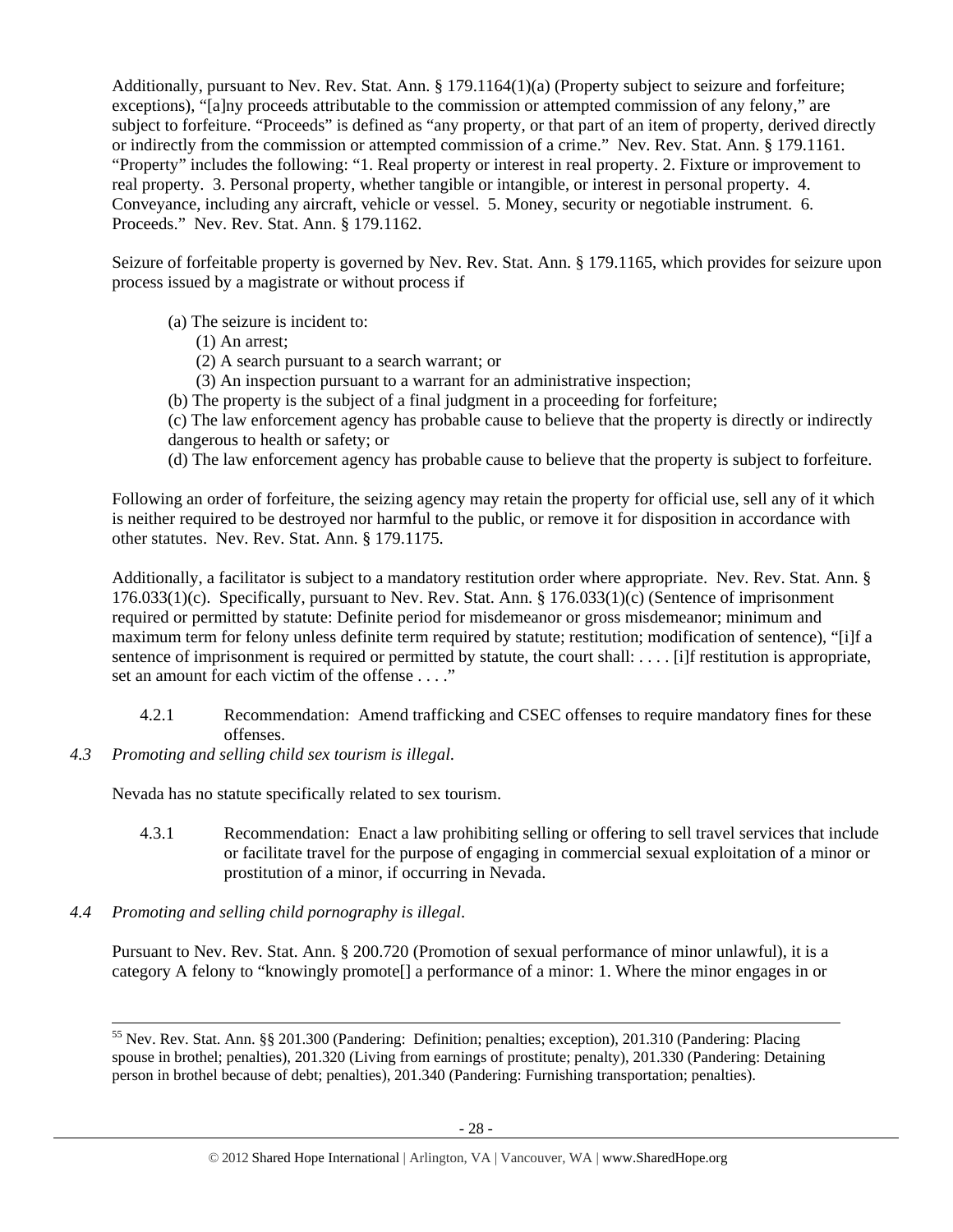simulates, or assists others to engage in or simulate, sexual conduct;<sup>56</sup> or 2. Where the minor is the subject of a sexual portrayal."<sup>57</sup> For the purpose of this statute, "promote" means "to produce, direct, procure, manufacture, sell, give, lend, publish, distribute, exhibit, advertise or possess for the purpose of distribution." Nev. Rev. Stat. Ann. § 200.700(2). When the minor is 14 or older, a violation is punishable by imprisonment "for life with the possibility of parole, with eligibility for parole beginning when a minimum of 5 years has been served, and shall be further punished by a fine of not more than \$100,000." Nev. Rev. Stat. Ann. § 200.750(1). When the minor is under 14, the crime is punishable by imprisonment "for life with the possibility of parole, with eligibility for parole beginning when a minimum of 10 years has been served, and shall be further punished by a fine of not more than \$100,000." Nev. Rev. Stat. Ann. § 200.750(2).

Pursuant to Nev. Rev. Stat. Ann. § 200.725 (Preparing, advertising or distributing materials depicting pornography involving minor unlawful; penalty), it is a category B felony when a person "knowingly prepares, advertises or distributes any item or material that depicts a minor engaging in, or simulating, or assisting others to engage in or simulate, sexual conduct . . . ." The crime is punishable by imprisonment for 1–15 years, a fine not to exceed \$15,000, or both. Nev. Rev. Stat. Ann. § 200.725. Violations of either of these statutes subjects "[a]ll assets derived from or relating to any violation . . . to forfeiture." Nev. Rev. Stat. Ann. § 200.760.

Pursuant to Nev. Rev. Stat. Ann. § 41.1396(1) (Action for damages for injury suffered by victim of pornography involving minors; presumed statutory damages; attorney's fees and costs; protection of victim's identity; limitation on defenses),

1. Any person who, while under the age of 16 years, appeared in any film, photograph or other visual presentation engaging in sexual conduct<sup>58</sup> and who suffered personal or psychological injury as a result may bring an action against any person who, while over the age of 18 years, knowingly and willfully:

(a) Promoted<sup>59</sup> the film, photograph or other visual presentation;

(b) Possessed the film, photograph or other visual presentation; or

(c) Used the Internet to control the film, photograph or other visual presentation, with the specific intent to view the film, photograph or other visual presentation.

In this civil action, a successful plaintiff is entitled to "recover the plaintiff's actual damages, which shall be deemed to be at least \$150,000, plus attorney's fees and costs." Nev. Rev. Stat. Ann. § 41.1396(2).

<sup>&</sup>lt;sup>56</sup> See supra note 28.

<sup>56</sup> *See supra* note 28. 57 *See supra* note 27. 58 *See supra* note 30

<sup>59</sup> *See supra* note 40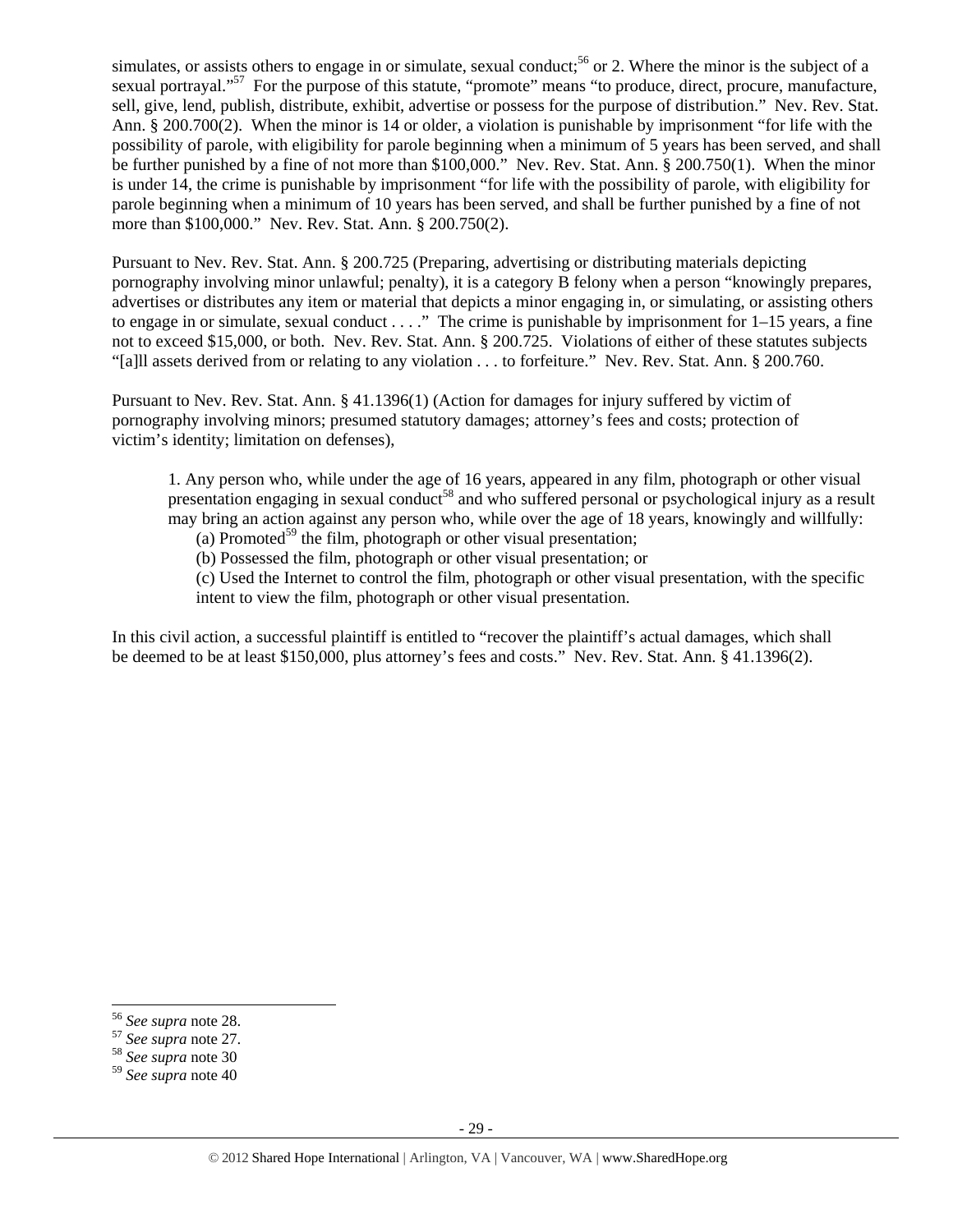#### **FRAMEWORK ISSUE 5: PROTECTIVE PROVISIONS FOR THE CHILD VICTIMS**

#### *Legal Components:*

- *5.1 Statutorily-mandated victim services define "victim" to specifically include victims of domestic minor sex trafficking or commercial sexual exploitation of children (CSEC) to ensure prompt identification and access to victims' rights and services.*
- *5.2 The state sex trafficking statute expressly prohibits a defendant from raising consent of the minor to the commercial sex acts as a defense.*
- *5.3 Prostitution laws apply only to adults, making minors under 18 specifically immune from this offense.*
- *5.4 Child victims of sex trafficking or commercial sexual exploitation are provided with a child protection response, including specialized shelter and services, and are not detained in juvenile detention facilities.*
- *5.5 Commercial sexual exploitation or sex trafficking is identified as a type of abuse and neglect within child protection statutes.*
- *5.6 The definition of "caregiver" (or similar term) in the child welfare statutes is broad enough to include a trafficker who has custody or control of a child in order to bring a trafficked child into the protection of child protective services.*
- *5.7 Crime victims' compensation is specifically available to a child victim of sex trafficking or commercial sexual exploitation of children (CSEC) without regard to ineligibility factors.*
- *5.8 Victim-friendly procedures and protections are provided in the trial process for minors under18.*
- *5.9 Expungement or sealing of juvenile delinquency records resulting from arrests or adjudications for prostitution-related offenses committed as a result of, or in the course of, the commercial sexual exploitation of a minor is available within a reasonable time after turning 18.*
- *5.10 Victim restitution and civil remedies for victims of domestic minor sex trafficking or commercial sexual exploitation of children (CSEC) are authorized by law.*
- *5.11 Statutes of limitations for civil and criminal actions for child sex trafficking or commercial sexual exploitation of children (CSEC) offenses are eliminated or lengthened sufficiently to allow prosecutors and victims a realistic opportunity to pursue criminal action and legal remedies.*

*\_\_\_\_\_\_\_\_\_\_\_\_\_\_\_\_\_\_\_\_\_\_\_\_\_\_\_\_\_\_\_\_\_\_\_\_\_\_\_\_\_\_\_\_\_\_\_\_\_\_\_\_\_\_\_\_\_\_\_\_\_\_\_\_\_\_\_\_\_\_\_\_\_\_\_\_\_\_\_\_\_\_\_\_\_\_\_\_\_\_\_\_\_* 

#### *Legal Analysis:*

 $\overline{a}$ 

*5.1 Statutorily-mandated victim services define "victim" to specifically include victims of domestic minor sex trafficking or commercial sexual exploitation of children (CSEC) to ensure prompt identification and access to victims' rights and services.* 

For the purpose crime victims compensation, pursuant to Nev. Rev. Stat. Ann. § 217.070 ("Victim" defined),

#### "Victim" means:

1. A person who is physically injured or killed as the direct result of a criminal act;

2. A minor who was involved in the production of pornography in violation of NRS 200.710 [Unlawful to use minor in producing pornography or as subject of sexual portrayal in performance], 200.720 [Promotion of sexual performance of minor unlawful], 200.725 [Preparing, advertising or distributing materials depicting pornography involving minor unlawful; penalty] or 200.730 [Use of Internet to control visual presentation depicting sexual conduct of person under 16 years of age; penalties];

3. A minor who was sexually abused, as "sexual abuse" is defined in NRS  $432B.100$ ;<sup>60</sup>

. . . .

 $60$  Pursuant to 432B.100 ("Sexual abuse" defined), "'Sexual abuse' includes acts upon a child constituting: . . . ; 2. Lewdness with a child under NRS 201.230; 3. Sado-masochistic abuse under NRS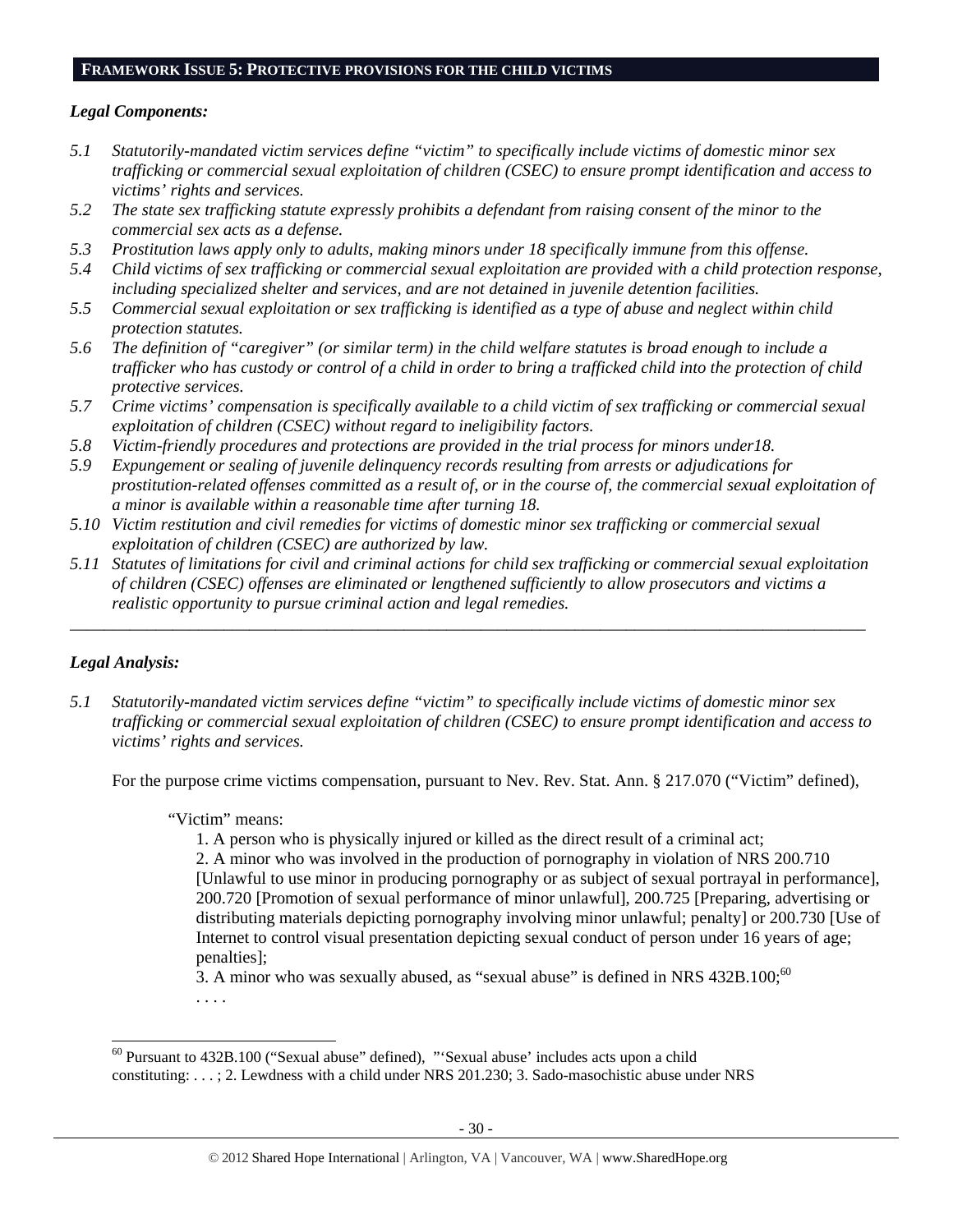*5.2 The state sex trafficking statute expressly prohibits a defendant from raising consent of the minor to the commercial sex acts as a defense.* 

Nev. Rev. Stat. Ann. § 200.463 (Involuntary servitude; penalties), Nev. Rev. Stat. Ann. § 200.464 (Recruiting, enticing, harboring, transporting, providing or obtaining another person to be held in involuntary servitude; benefiting from another person being held in involuntary servitude; penalty), and the CSEC offenses listed in Section  $1.2<sup>61</sup>$  do not refer to a defense based on consent of the minor to the commercial sex act. However, the code does not specifically prohibit a defendant from raising such a defense.

5.2.1 Recommendation: Enact a provision specifically prohibiting a defense to any sexual crime against a minor under 18 based on consent of the child to the sex act.

*5.3 Prostitution laws apply only to adults, making minors under 18 specifically immune from this offense. 62* 

Nev. Rev. Stat. Ann. § 201.354 (Engaging in prostitution or solicitation for prostitution: Penalty; exception) does not exclude minors from prosecution. The statute establishes a misdemeanor "for any person to engage in prostitution or solicitation therefor, except in a licensed house of prostitution." Nev. Rev. Stat. Ann. § 201.354(1). Similarly, Nev. Rev. Stat. Ann. § 207.030(1)(b) (Prohibited acts; penalty) does not exclude minors from prosecution and makes it a crime to "[o]ffer or agree to engage in, engage in or aid and abet any act of prostitution." The crime is a misdemeanor, with heightened penalties for subsequent violations committed within 3 years of the first violation. Nev. Rev. Stat. Ann. § 207.030(2).

- 5.3.1 Recommendation: Amend Nev. Rev. Stat. Ann. § 201.354 (Engaging in prostitution or solicitation for prostitution; Penalty; exception) and Nev. Rev. Stat. Ann. § 207.030(1)(b) (Prohibited acts; penalty) to make the law inapplicable to the minors under 18 who are patronized.
- *5.4 Child victims of sex trafficking or commercial sexual exploitation are provided with a child protection response, including specialized shelter and services, and are not detained in juvenile detention facilities.*

A domestic minor sex trafficking victim may fall within several classifications in Nevada.

A "child in need of supervision" is defined as "a child who is adjudicated to be in need of supervision pursuant to the provisions of this title."<sup>63</sup> Nev. Rev. Stat. Ann. § 62A.040. Under Nev. Rev. Stat. Ann. §

 $\overline{a}$ 

1. Except as otherwise provided in this title, the juvenile court has exclusive original jurisdiction in proceedings concerning any child living or found within the county who is alleged or adjudicated to be in need of supervision because the child:

(a) Is subject to compulsory school attendance and is a habitual truant from school;

(b) Habitually disobeys the reasonable and lawful demands of the parent or guardian of the child and is unmanageable;

(c) Deserts, abandons or runs away from the home or usual place of abode of the child and is in need of care or rehabilitation; or

(d) Uses an electronic communication device to transmit or distribute a sexual image of himself or herself to another person or to possess a sexual image in violation of NRS 200.737.

<sup>201.262; 4.</sup> Sexual assault under NRS 200.366; 5. Statutory sexual seduction under NRS 200.368; 6. Open or gross lewdness under NRS 201.210; ...."<br><sup>61</sup> See supra Section 1.2 for a full list of CSEC offenses.

 $62$  In Nevada, counties also regulate prostitution laws and have additional offenses that could apply to victims of domestic minor sex trafficking. See infra Appendix A for a list of county ordinances applicable to victi

 $63$  Pursuant to Nev. Rev. Stat. § 62B.320 (Child in need of supervision) the court assumes jurisdiction over children in need of supervision as follows: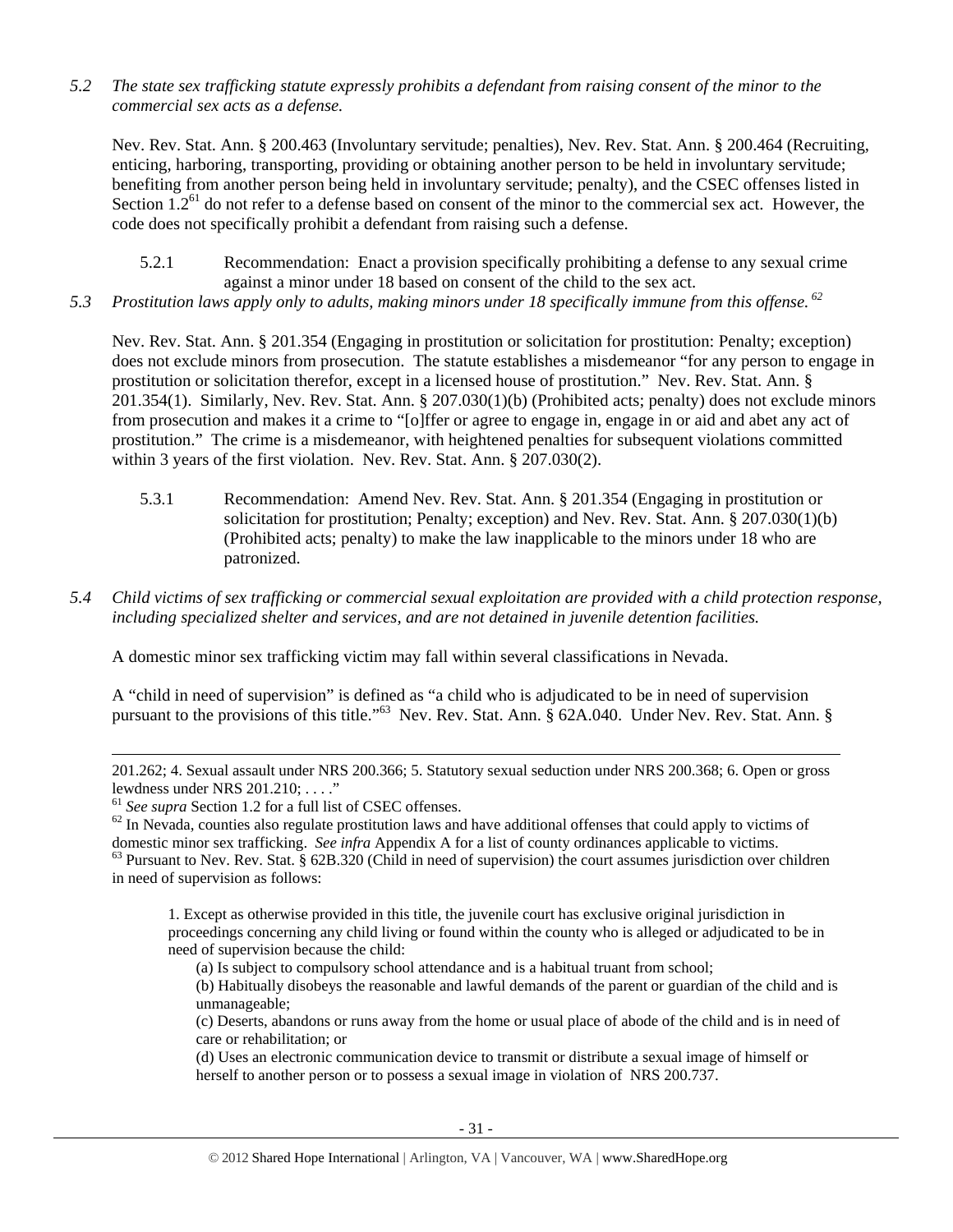62A.380 (Use of services and facilities of agencies which provide child welfare services; duties of such agencies),

1. In carrying out the objects and purposes of this title, the juvenile court may use the services and facilities of the agency which provides child welfare services.<sup>64</sup>

2. The agency which provides child welfare services shall determine the plans, placements and services to be provided to any child pursuant to the provisions of this title, chapter 432 of NRS [Protection of Children from Abuse and Neglect],NRS 432B.010 to 432B.400, inclusive, and 432B.4681 to 432B.469, inclusive.

. . . .

Pursuant to Nev. Rev. Stat. Ann. § 432B.330 (Circumstances under which child is or may be in need of protection),

(1) A child is in need of protection if:

(a) The child has been abandoned by a person responsible for the welfare of the child;<sup>65</sup> (b) The child has been subjected to abuse or neglect<sup>66</sup> by a person responsible for the welfare of the child;

(c) The child is in the care of a person responsible for the welfare of the child and another child has died as a result of abuse or neglect by that person;

(d) The child has been placed for care or adoption in violation of law; or

(e) The child has been delivered to a provider of emergency services pursuant to NRS 432B.630 [Delivery of newborn child to provider of emergency services].

#### 2. A child may be in need of protection if the person responsible for the welfare of the child: (a) Is unable to discharge his or her responsibilities to and for the child because of incarceration, hospitalization, or other physical or mental incapacity;

(b) Fails, although the person is financially able to do so or has been offered financial or other means to do so, to provide for the following needs of the child:

(1) Food, clothing or shelter necessary for the child's health or safety;

- (2) Education as required by law; or
- (3) Adequate medical care; or

(c) Has been responsible for the abuse or neglect of a child who has resided with that person.

. . . .

 $\overline{a}$ 

One way a child may come to the attention of the Department of Family and Child Services as a child in need of protection is through a mandatory report pursuant to Nev. Rev. Stat. Ann. § 432B.220, which states,

1. Any person who is described in subsection 4 [includes certain medical, religious, and educational workers] and who, in his or her professional or occupational capacity, knows or has reasonable cause to believe that a child has been abused or neglected shall:

2. A child who is subject to the jurisdiction of the juvenile court pursuant to this section must not be considered a delinquent child. 64 Nev. Rev. Stat. Ann. § 62A.380(3) states,

As used in this section, "agency which provides child welfare services" means:

(a) In a county whose population is less than 100,000, the office of the Division of Child and Family Services; or

(b) In a county whose population is 100,000 or more, the agency of the county,

which provides or arranges for necessary child welfare services.<br>
<sup>65</sup> See infra Section 5.6 for definition of "person responsible for the welfare of the child."<br>
<sup>66</sup> See infra Section 5.5 for definition of "abuse or negl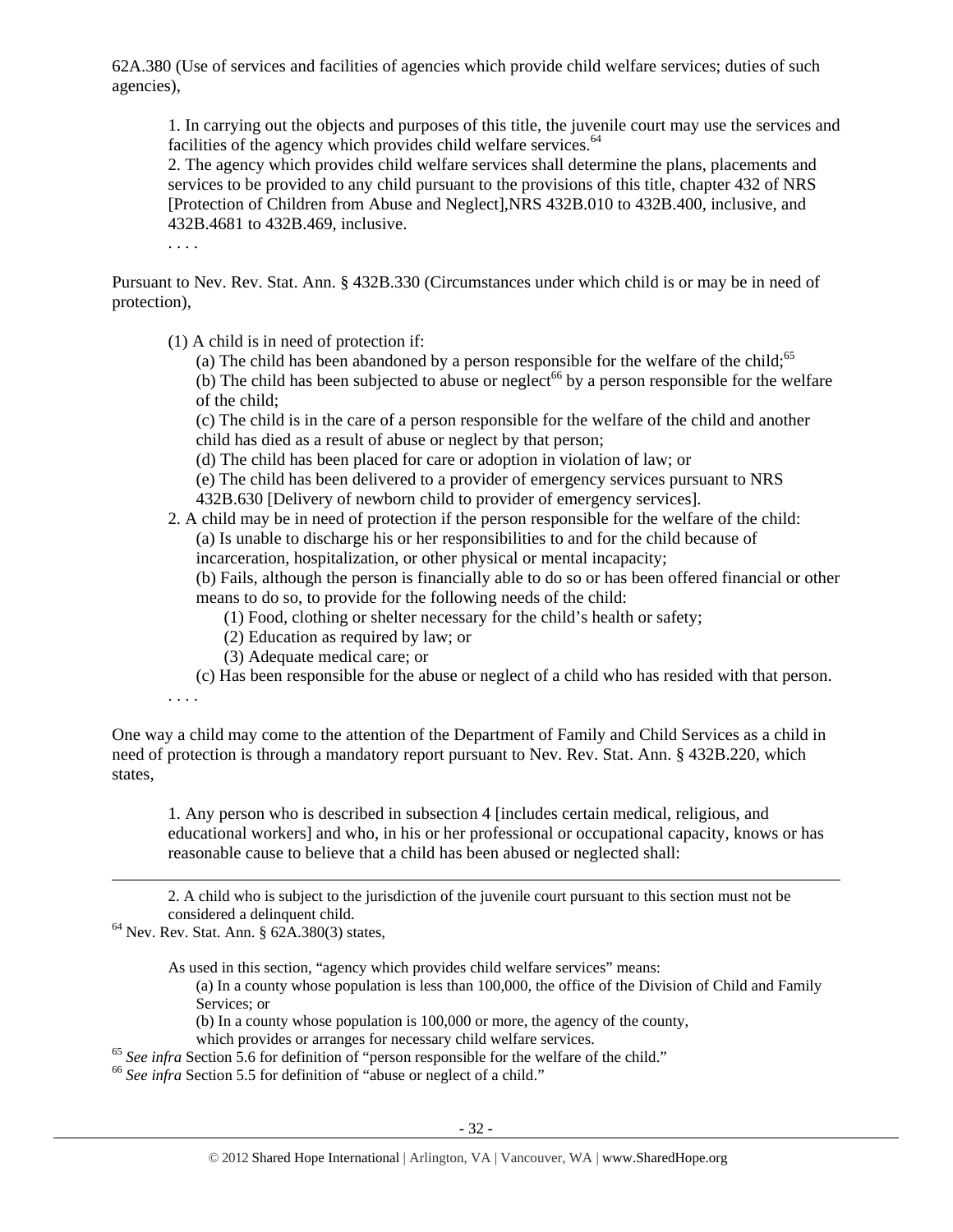(a) Except as otherwise provided in subsection  $2<sup>67</sup>$  report the abuse or neglect of the child to an agency which provides child welfare services or to a law enforcement agency; and (b) Make such a report as soon as reasonably practicable but not later than 24 hours after the person knows or has reasonable cause to believe that the child has been abused or neglected.

A trafficked child under the age of 12 may also be identified through a mandatory report of a sexual offense under Nev. Rev. Stat. Ann. § 202.882 (Duty to report violent or sexual offense against child 12 years of age or younger; penalty for failure to report; contents of report) which states,

1. Except as otherwise provided in NRS 202.885 [Limitation on prosecution or conviction for failure to report] and 202.888 [Persons exempt from duty to report], a person who knows or has reasonable cause to believe that another person has committed a violent or sexual offense against a child who is 12 years of age or younger shall:

(a) Report the commission of the violent or sexual offense against the child to a law enforcement agency; and

(b) Make such a report as soon as reasonably practicable but not later than 24 hours after the person knows or has reasonable cause to believe that the other person has committed the violent or sexual offense against the child.

A child who comes under the court's jurisdiction pursuant to Chapter 432 may be taken into custody as a child in need of protection pursuant to Nev. Rev. Stat. Ann. § 432B.390 (Placement of child in protective custody), or brought within child protective services but not into custody pursuant to Nev. Rev. Stat. Ann. § 432B.340 (Determination that child needs protection but is not in imminent danger).

If a child is in need of protection but is not in imminent danger, the child may be sent in various routes. Pursuant to Nev. Rev. Stat. Ann. § 432B.340 (Determination that child needs protection but is not in imminent danger),

1. If the agency which provides child welfare services determines that a child needs protection, but is not in imminent danger from abuse or neglect, it may:

(a) Offer to the parents or guardian a plan for services and inform the parents or guardian that the agency has no legal authority to compel the parents or guardian to accept the plan but that it has the authority to petition the court pursuant to NRS 432B.490 [Procedure following hearing or investigation] or to refer the case to the district attorney or a law enforcement agency; or

(b) File a petition pursuant to NRS 432B.490 and, if a child is adjudicated in need of protection, request that the child be removed from the custody of the parents or guardian or that the child remain at home with or without the supervision of the court or of any person or agency designated by the court.

2. If the parent or guardian accepts the conditions of the plan offered by the agency pursuant to paragraph (a) of subsection 1, the agency may elect not to file a petition and may arrange for

 $\overline{a}$ 

2. If a person who is required to make a report pursuant to subsection 1 knows or has reasonable cause to believe that the abuse or neglect of the child involves an act or omission of:

(a) A person directly responsible or serving as a volunteer for or an employee of a public or private home, institution or facility where the child is receiving child care outside of the home for a portion of the day, the person shall make the report to a law enforcement agency.

(b) An agency which provides child welfare services or a law enforcement agency, the person shall make the report to an agency other than the one alleged to have committed the act or omission, and the investigation of the abuse or neglect of the child must be made by an agency other than the one alleged to have committed the act or omission.

 $67$  Nev. Rev. Stat.  $432B.220(2)$  states,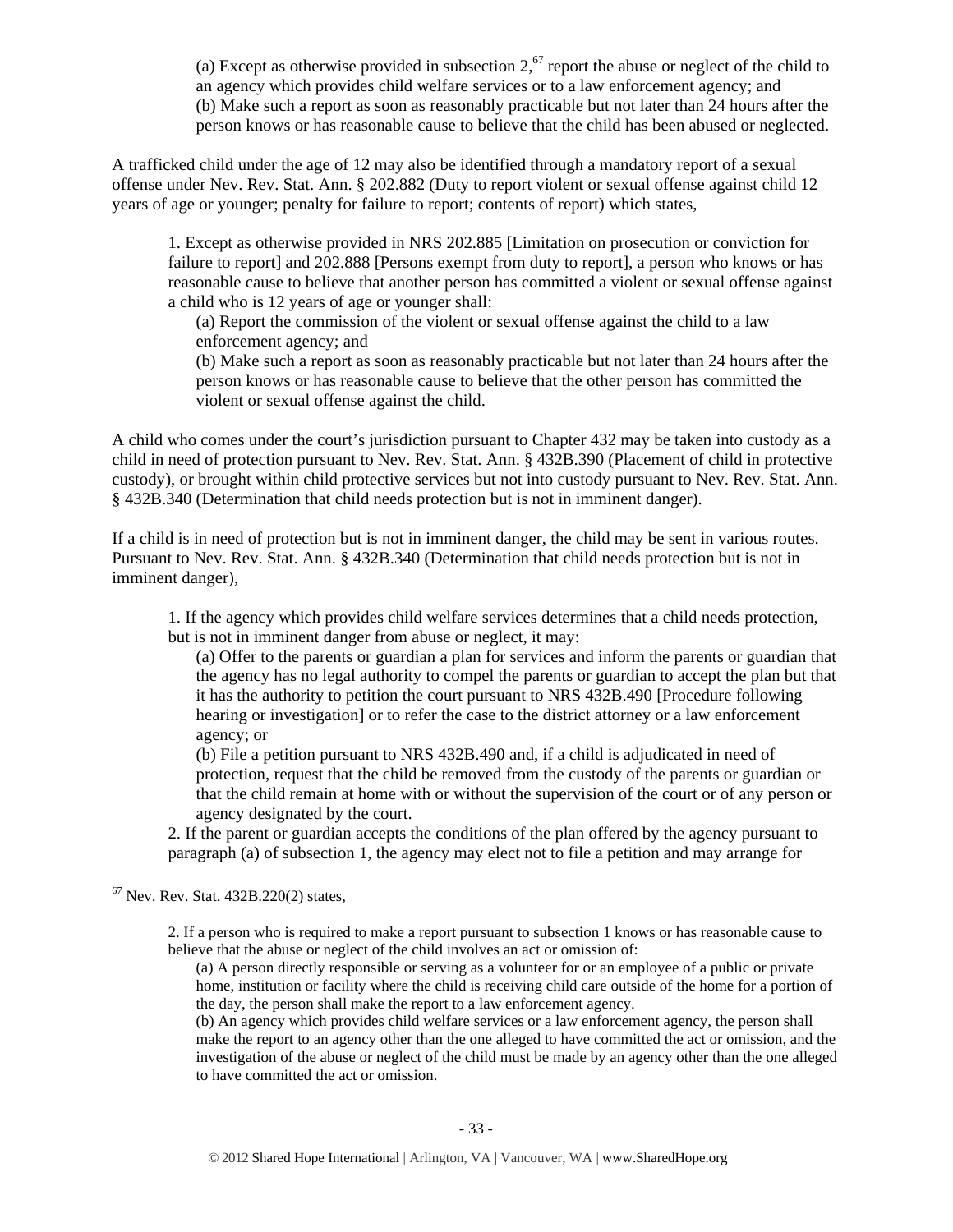appropriate services, including medical care, care of the child during the day, management of the home or supervision of the child, the parents or guardian.

If immediate action is needed for a child to be taken into protective custody, several placement options exist. Pursuant to Nev. Rev. Stat. Ann. § 432B.390 (Placement of child in protective custody),

1. An agent or officer of a law enforcement agency, an officer of the local juvenile probation department or the local department of juvenile services, or a designee of an agency which provides child welfare services:

(a) May place a child in protective custody without the consent of the person responsible for the child's welfare if the agent, officer or designeee has reasonable cause to believe that immediate action is necessary to protect the child from injury, abuse or neglect.

6. A child placed in protective custody pending an investigation and a hearing held pursuant to NRS 432B.470 [Hearing required; notice] must be placed, except as otherwise provided in NRS 432B.3905 [Limitation on transfer and placement of child who is under 6 years of age; notice; reports], in the following order of priority:

(a) In a hospital, if the child needs hospitalization.

(b) With a person who is related within the fifth degree of consanguinity or a fictive kin, and who is suitable and able to provide proper care and guidance for the child, regardless of whether the relative or fictive kin resides within this State.

(c) In a foster home that is licensed pursuant to chapter 424 of NRS.

(d) In any other licensed shelter that provides care to such children.

7. Whenever possible, a child placed pursuant to subsection 6 must be placed together with any siblings of the child. Such a child must not be placed in a jail or other place for detention, incarceration or residential care of persons convicted of a crime or children charged with delinquent acts.

. . . .

. . . .

Upon being taken into custody pursuant to Nev. Rev. Stat. Ann. § 432B.390, a child must be given a hearing under Nev. Rev. Stat. Ann. § 432B.470(1) (Hearing required; notice) and, pursuant to Nev. Rev. Stat. Ann. § 432B.480(1)(b) (Hearing: Court required to advise parties of rights; determinations by court; order to continue custody or release child),

The court shall determine whether there is reasonable cause to believe that it would be:

(1) Contrary to the welfare of the child for the child to reside at his or her home; or

(2) In the best interests of the child to place the child outside of his or her home. The court shall prepare an explicit statement of the facts upon which each of its determinations is based. If the court makes an affirmative finding regarding either subparagraph (1) or (2), the court shall issue an order keeping the child in protective custody pending a disposition by the court.

If the court opts not to place the child in protective custody, "[a]n agency [that] provides child welfare services" may conduct an investigation and file a petition. Nev. Rev. Stat. Ann. § 432B.490(1)(c). Pursuant to Nev. Rev. Stat. Ann. § 432B.530(1), "An adjudicatory hearing must be held within 30 days after the filing of the petition, unless good cause is shown or the hearing has been continued until a later date pursuant to NRS 432B.513." Pursuant to Nev. Rev. Stat. Ann. § 432B.550 (Determination of custody of child by court; determination Of Whether Agency Which Provides Child Welfare Services Has Made Reasonable Efforts Required) provides,

1. If the court finds that a child is in need of protection, it may, by its order, after receipt and review of the report from the agency which provides child welfare services: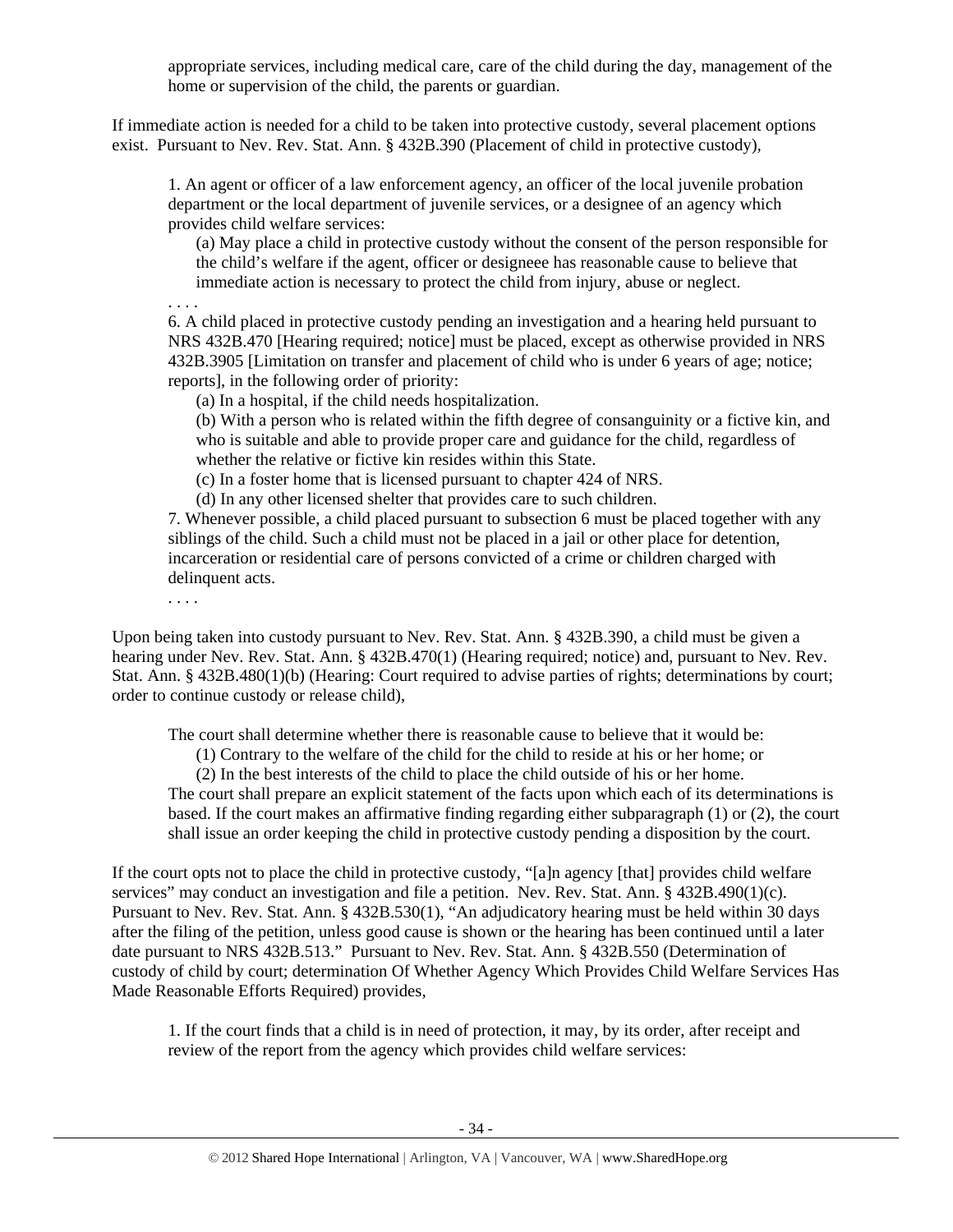(a) Permit the child to remain in the temporary or permanent custody of the parents of the child or a guardian with or without supervision by the court or a person or agency designated by the court, . . .

(b) Place the child in the temporary or permanent custody of a relative, a fictive kin, or other person the court finds suitable to receive and care for the child with or without supervision, . . . ; or

(c) Place the child in the temporary custody of a public agency or institution authorized to care for children, the local juvenile probation department, the local department of juvenile services or a private agency or institution licensed by the Department of Health and Human Services or a county whose population is 100,000 or more to care for such a child.

. . . .

 $\overline{a}$ 

However, a trafficked child may be identified and taken into custody as a delinquent child or as a child in need of supervision pursuant to Nev. Rev. Stat. Ann. § 62C.010 (Grounds for taking child into custody; notification of parent or guardian of child and probation officer; release or further detention of child),<sup>68</sup> which states,

Except as otherwise provided in this title and NRS 484C.160 [Implied consent to evidentiary test; exemption from blood test; choice of test; when blood test may be required; when other tests may be used; reasonable force authorized to obtain test in certain circumstances; notification of parent or guardian of minor directed to submit to test]:

1. A peace officer or probation officer may take into custody any child:

- (a) Who the officer has probable cause to believe is violating or has violated any state or local law, ordinance, or rule or regulation having the force of law; or
- (b) Whose conduct indicates that the child is in need of supervision.

If a child is taken into custody under Nev. Rev. Stat. Ann. § 62C.010(1), subsection (2) requires the officer to notify the parent or guardian of the child taken into custody, and the facility where the child is detained must notify a probation officer and, if the officer's attempts at notification are not successful, also attempt to notify the parent or guardian of the child taken into custody. Nev. Rev. Stat. Ann. §  $62C.010(2)(a)$ , (b). The child must be released to a parent, guardian, or responsible adult that agrees in writing to bring the child to juvenile court at a stated time unless the release is "impracticable or inadvisable or has been otherwise ordered by the juvenile court." Nev. Rev. Stat. Ann. § 62C.010(2)(c). Regarding the written agreement signed by the responsible adult, subsection (c) also states in part, "If the person fails to produce the child at the time stated in the agreement or upon a summons from the juvenile court, a writ may be issued for the attachment of the person or of the child requiring that the person or child, or both, be brought before the juvenile court at a time stated in the writ." Nev. Rev. Stat. Ann. § 62C.010(2)(c).

If a child in custody is not released as stated above, the child must be taken to juvenile court or a "place of detention designated by the juvenile court." Nev. Rev. Stat. Ann. § 62C.010(3)(a). The juvenile court then may order the child to be released to a parent, guardian, or other appointed person, to be detained in a designated place, or to be conditionally released for supervised detention in the child's home that may include electronic surveillance. Nev. Rev. Stat. Ann. § 62C.010(3)(b).

 $68$  The juvenile court may also receive a petition that a child is in need of services, but upon an initial receipt of this petition "the juvenile court: (a) Shall admonish the child to obey the law and to refrain from repeating the acts for which the petition was filed; (b) Shall maintain a record of the admonition; (c) Shall refer the child to services available in the community for counseling, behavioral modification and social adjustment; and (d) Shall not adjudicate the child to be in need of supervision, unless a subsequent petition based upon additional facts is filed with the juvenile court after admonition and referral pursuant to this subsection." Nev. Rev. Stat. Ann. § 62E.410(1).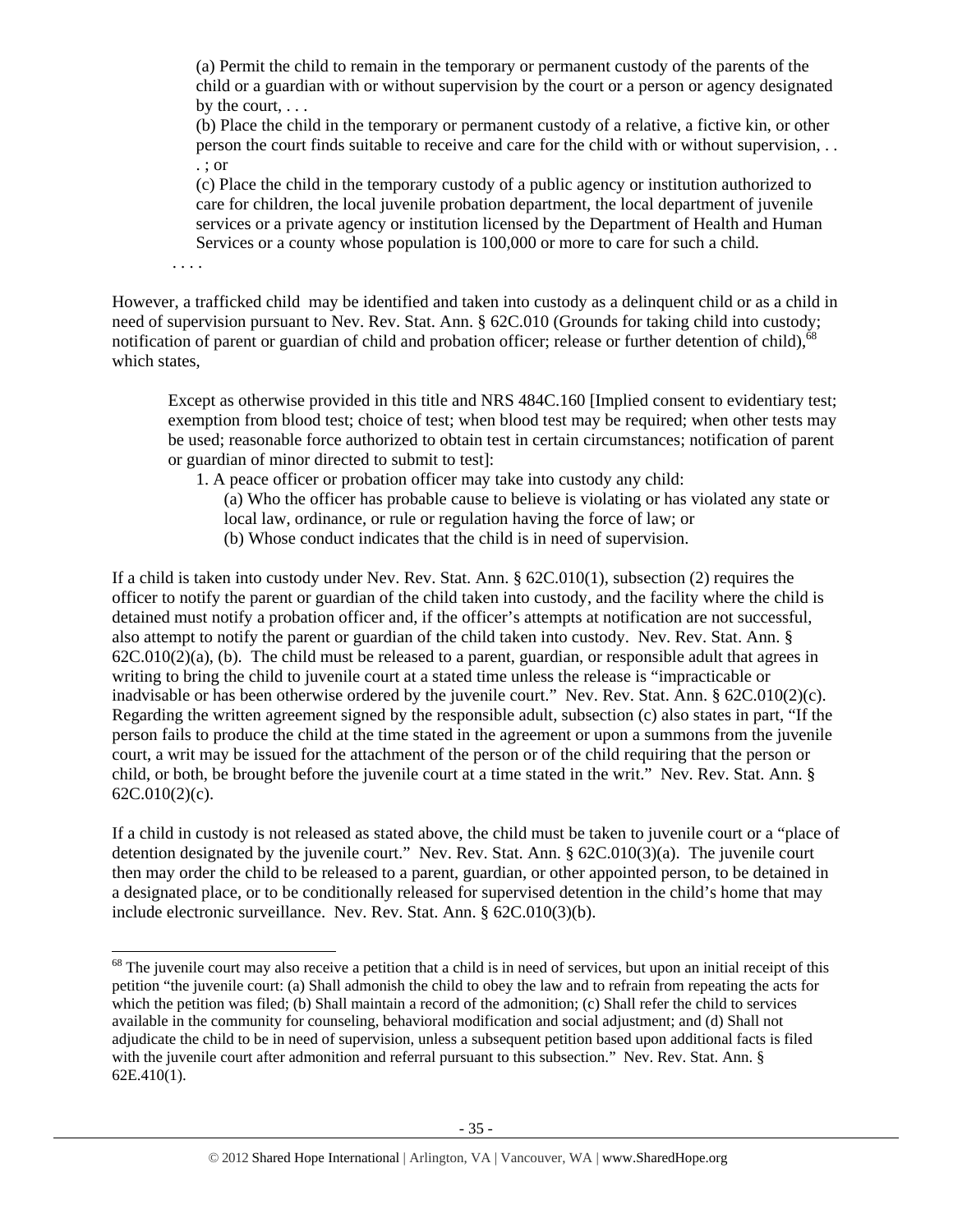When a child is taken into custody as an alleged child in need of supervision, Nev. Rev. Stat. § 62C.050 (Release of child alleged to be in need of supervision required within certain period; exceptions) provides,

1. Except as otherwise provided in this section, if a child who is alleged to be in need of supervision is taken into custody and detained, the child must be released not later than 24 hours, excluding Saturdays, Sundays and holidays, after the child's initial contact with a peace officer or probation officer to:

(a) A parent or guardian of the child;

- (b) Any other person who is able to provide adequate care and supervision for the child; or (c) Shelter care.
- 2. A child does not have to be released pursuant to subsection 1 if the juvenile court:
	- (a) Holds a detention hearing;
	- (b) Determines that the child:
		- (1) Has threatened to run away from home or from the shelter;
		- (2) Is accused of violent behavior at home; or
		- (3) Is accused of violating the terms of a supervision and consent decree; and

(c) Determines that the child needs to be detained to make an alternative placement for the child. The child may be detained for an additional 24 hours but not more than 48 hours after the detention hearing, excluding Saturdays, Sundays and holidays.

3. A child does not have to be released pursuant to this section if the juvenile court:

- (a) Holds a detention hearing; and
- (b) Determines that the child:

 $\overline{a}$ 

(1) Is a ward of a federal court or held pursuant to a federal statute;

(2) Has run away from another state and a jurisdiction within that state has issued a want,

warrant or request for the child; or

(3) Is accused of violating a valid court order.

The child may be detained for an additional period as necessary for the juvenile court to return the child to the jurisdiction from which the child originated or to make an alternative placement for the child. 4. For the purposes of this section, an alternative placement must be in a facility in which there are no physical restraining devices or barriers.

A child may also be adjudicated delinquent pursuant to Nev. Rev. Stat. Ann. § 62D.040.<sup>69</sup> A "delinquent child" is defined as "a child who is adjudicated delinquent pursuant to the provisions of this title." Nev. Rev. Stat. Ann. § 62A.070. Under Nev. Rev. Stat. Ann. § 62B.330(2), "a child commits a delinquent act if the child: (a) Violates a county or municipal ordinance; (b) Violates any rule or regulation having the force of law; or (c) Commits an act designated a criminal offense pursuant to the laws of the State of Nevada. . . ." Therefore, for a

2. If the child denies the allegations in the petition, the juvenile court shall:

6. If the juvenile court finds that the allegations in the petition have been established, the juvenile court shall make a proper disposition of the case.

 $69$  Nev. Rev. Stat. Ann. § 62D.040(2)–(6) (Procedure at first appearance at intake and before juvenile court; when adjudicating hearing is required; standards of proof; actions of court after determination of whether or not allegations have been established) provides,

<sup>(</sup>a) Conduct an adjudicatory hearing concerning the allegations; and

<sup>(</sup>b) Record its findings on whether the allegations have been established.

<sup>3.</sup> If the child is alleged to be in need of supervision, the allegations in the petition must be established by a preponderance of the evidence based upon competent, material and relevant evidence.

<sup>4.</sup> If the child is alleged to have committed a delinquent act, the allegations in the petition must be

established by proof beyond a reasonable doubt based upon competent, material and relevant evidence. 5. If the juvenile court finds that the allegations in the petition have not been established, the juvenile court

shall dismiss the petition and order that the child be discharged from any facility for the detention of children or temporary care, unless otherwise ordered by the juvenile court.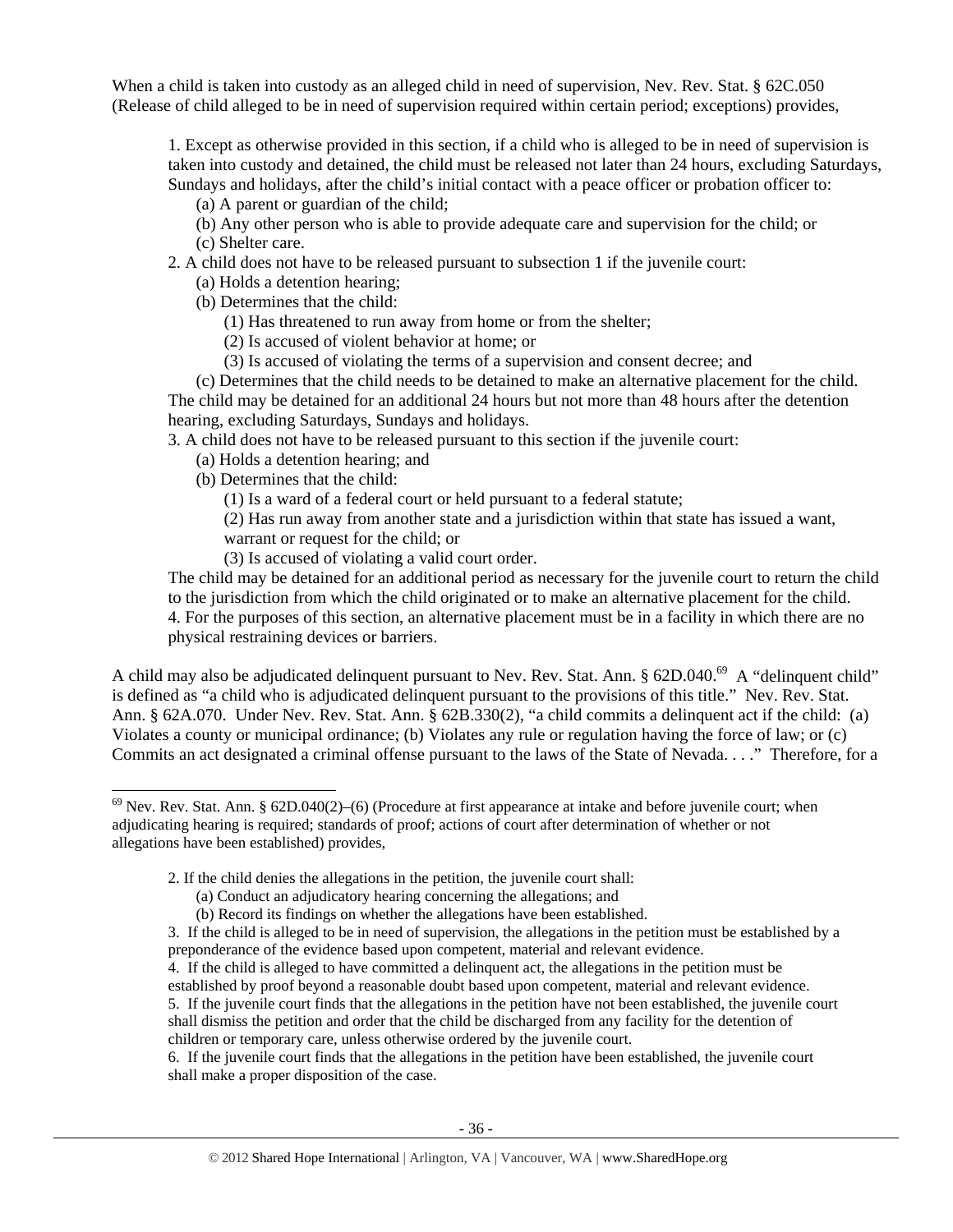violation of county prostitution ordinances, Nev. Rev. Stat. Ann. § 201.354 (Engaging in prostitution or solicitation for prostitution; Penalty; exception) or Nev. Rev. Stat. Ann. § 207.030(1)(b) (Prohibited acts; penalty), the child can be considered a delinquent child. However, the court will not have jurisdiction over a child charged with a delinquent offense if the child committed "[a]ny . . . offense if, before the offense was committed, the person previously had been convicted of a criminal offense." Nev. Rev. Stat. Ann. § 62B.330(3)(f). This means that, if a child is convicted of one criminal offense in Nevada, the child will be tried as an adult if charged with any other criminal offense. Nev. Rev. Stat. Ann. § 62B.370(2)(a).

Once a child is adjudicated pursuant to Nev. Rev. Stat. Ann. § 62D.040 to be a child in need of supervision, Nev. Rev. Stat. Ann. § 62E.420 (Placement in certain facilities prohibited) prohibits the juvenile court from placing a child in need of supervision in "a state facility for the detention of children or any other facility that provides correctional care." But, the juvenile court has several options for placement of a child through disposition. Pursuant to Nev. Rev. Stat. Ann. § 62E.110(1) (Placement of child in home; commitment of child to institution or facility),

1. Except as otherwise provided in this chapter, the juvenile court may:

(a) Place a child in the custody of a suitable person for supervision in the child's own home or in another home; or

(b) Commit the child to the custody of a public or private institution or agency authorized to care for children.

In addition to commitment inside or outside the home, alternative placement may be available for juveniles adjudicated delinquent or in need of supervision for the first time. Pursuant to Nev. Rev. Stat. Ann. § 62E.210(1) (When juvenile court may order completion of certain alternative programs; payment of cost of participation in such programs),

1. If a child has not previously been adjudicated delinquent or in need of supervision and the unlawful act committed by the delinquent child did not involve the use or threatened use of force or violence against a victim, the juvenile court may order a child to complete any or all of the following programs:

(a) A program of cognitive training and human development established pursuant to NRS 62E.220.

(b) A program for the arts as described in NRS 62E.240.

(c) A program of sports or physical fitness as described in NRS 62E.240.

A delinquent child under 12 may not be committed in "a state facility for the detention of children." Nev. Rev. Stat. Ann. § 62E.510(1). In contrast, for a child 12 or older, "the juvenile court shall not commit the child to a private institution." Nev. Rev. Stat. Ann. §62E.510(2).

Alternatively, in certain circumstances, a delinquent child may be routed into Child and Family Services for placement. Pursuant to Nev. Rev. Stat. Ann. § 62E.520(1) (Commitment of child to Division of Child and Family Services: Conditions and limitations; notice; investigation and recommendation for placement of child),

1. The juvenile court may commit a delinquent child to the custody of the Division of Child and Family Services for suitable placement if:

(a) The child is at least 8 years of age but less than 12 years of age, and the juvenile court finds that the child is in need of placement in a correctional or institutional facility; or (b) The child is at least 12 years of age but less than 18 years of age, and the juvenile court finds that the child:

(1) Is in need of placement in a correctional or institutional facility; and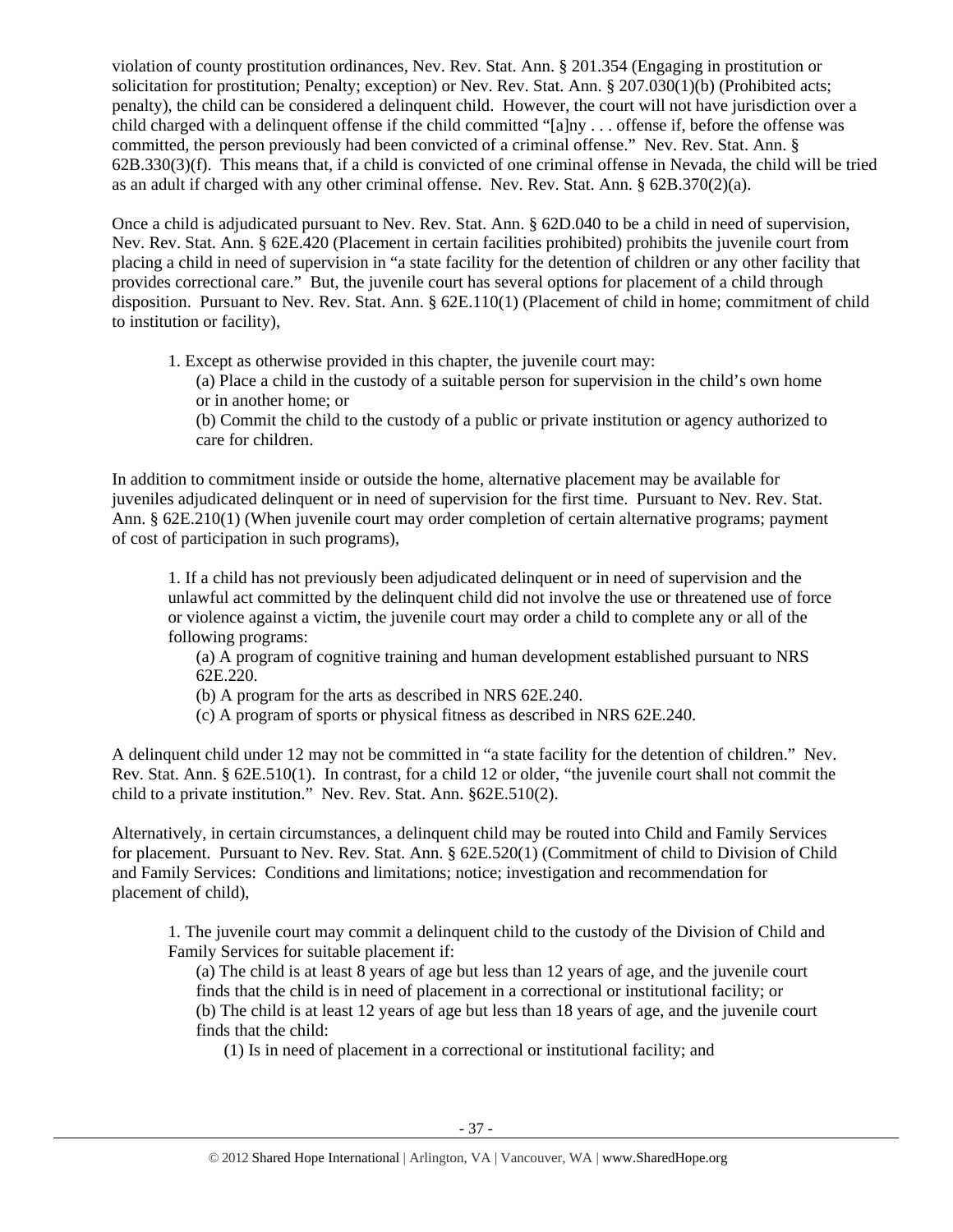(2) Is in need of residential psychiatric services or other residential services for the mental health of the child.

5.4.1 Recommendation: Establish a mandatory response law that directs any minor involved in prostitution or who is a victim of trafficking for sexual servitude away from the criminal justice system and into a protective system.

## *5.5 Commercial sexual exploitation or sex trafficking is identified as a type of abuse and neglect within child protection statutes.*

Pursuant to Nev. Rev. Stat. Ann. § 432B.020(1)(b) ("Abuse or neglect of a child" defined), "abuse or neglect of a child" includes "sexual abuse or sexual exploitation . . . of a child caused or allowed by a person responsible for the welfare of the child under circumstances which indicate that the child's health or welfare is harmed or threatened with harm." Nev. Rev. Stat. Ann. § 432B.110 ("Sexual exploitation" defined) states,

"Sexual exploitation" includes forcing, allowing<sup>70</sup> or encouraging a child:

- 1. To solicit for or engage in prostitution;
- 2. To view a pornographic film or literature; and
- 3. To engage in:

 $\overline{a}$ 

a. Filming, photographing or recording on videotape; or

b. Posing, modeling, depiction or a live performance before an audience, which involves the exhibition of a child's genitals or any sexual conduct with a child, as defined in NRS 200.700 [Definitions].

Nev. Rev. Stat. Ann. § 432B.100 ("Sexual abuse" defined) states,

"Sexual abuse" includes acts upon a child constituting:

- 1. Incest under NRS 201.180;
- 2. Lewdness with a child under NRS 201.230;
- 3. Sado-masochistic abuse under NRS 201.262;
- 4. Sexual assault under NRS 200.366;
- 5. Statutory sexual seduction under NRS 200.368;
- 6. Open or gross lewdness under NRS 201.210; and

7. Mutilation of the genitalia of a female child, aiding, abetting, encouraging or participating in the mutilation of the genitalia of a female child, or removal of a female child from this State for the purpose of mutilating the genitalia of the child under NRS 200.5083.

As a result of the inclusion of "sexual exploitation" and "sexual abuse" within the definition of "abuse or neglect of a child," domestic minor sex trafficking victims can be considered abused or neglected.

*5.6 The definition of "caregiver" (or similar term) in the child welfare statutes is broad enough to include a trafficker who has custody or control of a child in order to bring a trafficked child into the protection of child protective services.* 

Nev. Rev. Stat. Ann. § 432B.130 (Persons responsible for child's welfare) states,

A person is responsible for a child's welfare under the provisions of this chapter if the person is the child's parent, guardian, a stepparent with whom the child lives, an adult person continually or regularly found in the same household as the child, or a person directly responsible or serving as a volunteer for or employed

 $70$  "'Allow' means to do nothing to prevent or stop the abuse or neglect of a child in circumstances where the person knows or has reason to know that a child is abused or neglected." Nev. Rev. Stat. Ann. § 432B.020(3).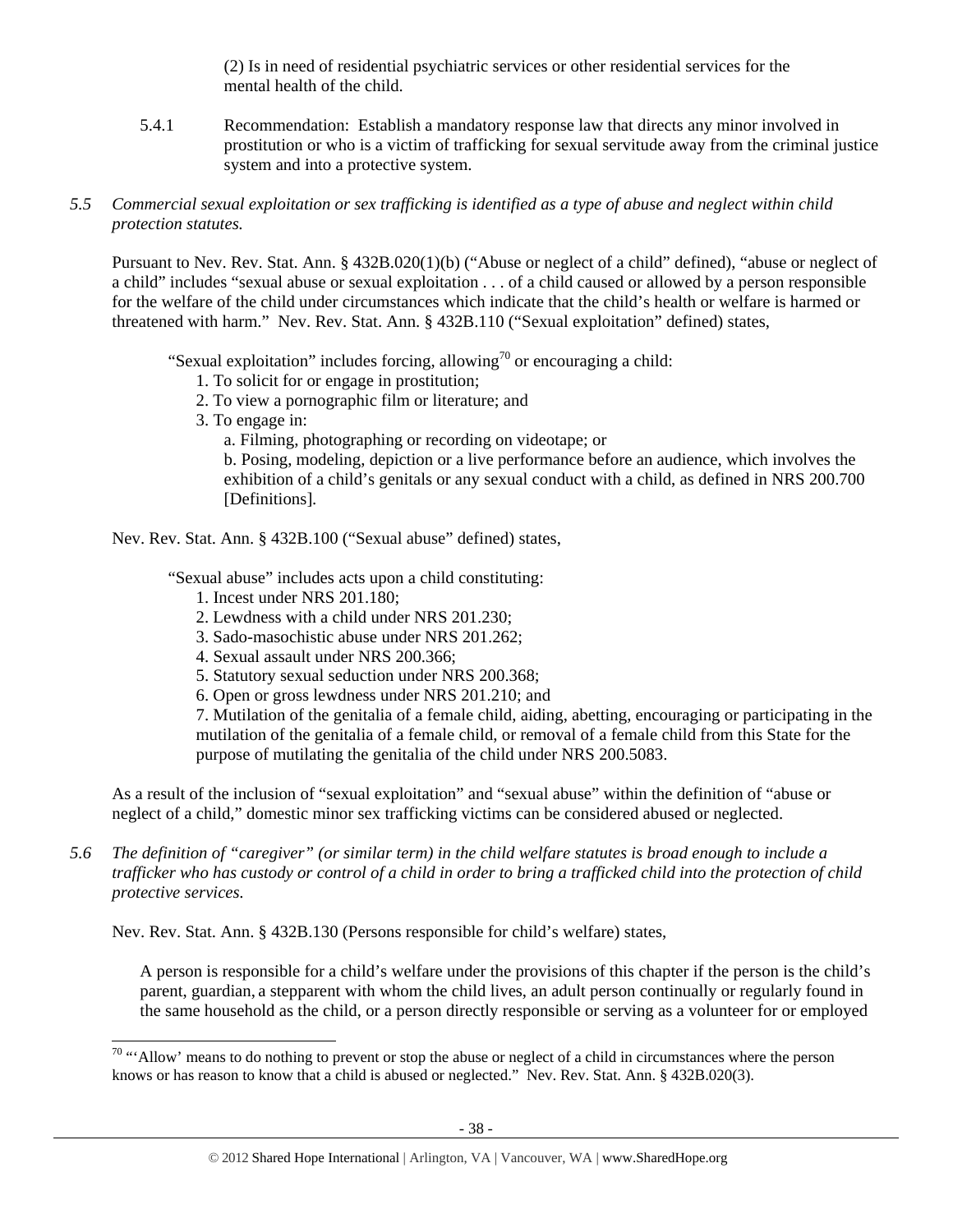in a public or private home, institution or facility where the child actually resides or is receiving child care outside of the home for a portion of the day.

- 5.6.1 Recommendation: Clarify the reach of the child protection laws by amending the definition of "persons responsible for child's welfare" to include a person who has control of a child to reach traffickers.
- *5.7 Crime victims' compensation is specifically available to a child victim of sex trafficking or commercial sexual exploitation of children (CSEC) without regard to ineligibility factors.*

For "compensation for certain victims of criminal acts," pursuant to Nev. Rev. Stat. Ann. § 217.070 ("Victim" defined) a "victim" is defined as

1. A person who is physically injured or killed as the direct result of a criminal act;

2. A minor who was involved in the production of pornography in violation of NRS 200.710 [Unlawful to use minor in producing pornography or as subject of sexual portrayal in performance], 200.720 [Promotion of sexual performance of minor unlawful], 200.725 [Preparing, advertising or distributing materials depicting pornography involving minor unlawful; penalty] or 200.730 [Possession of visual presentation depicting sexual conduct of person under 16 years of age unlawful; penalties]; 3. A minor who was sexually abused, as "sexual abuse" is defined in NRS 432B.100 ["Sexual abuse" defined]; $^{71}$ 

. . . .

Therefore, those domestic minor sex trafficking victims "physically injured" from any CSEC crime, and those involved in the production of pornography are entitled to compensation.

Pursuant to Nev. Rev. Stat. Ann. § 217.210(1) (Limitations on time for making order for payment of compensation; exception),

Except as otherwise provided in subsection 2, an order for the payment of compensation must not be made unless the application is made within 1 year after the date of the personal injury or death on which the claim is based, unless waived by the board of examiners or a person designated by the Board for good cause shown and the personal injury or death was the result of an incident or offense that was reported to the police within 5 days of its occurrence or, if the incident or offense could not reasonably have been reported within that period, within 5 days of the time when a report could reasonably have been made.

However, these time limits "do not apply to a minor who is sexually abused or who is involved in the production of pornography," and "[s]uch a minor must apply for compensation before reaching 21 years of age." Nev. Rev. Stat. Ann. § 217.210(2).

Additional ineligibility factors could preclude a domestic minor sex trafficking victim from receiving compensation. If the compensation board considers the domestic minor sex trafficking victim's act of prostitution an act that makes the victim "a coconspirator, codefendant, accomplice . . . of the offender whose crime caused the victim's injuries," the victim will not receive compensation. Nev. Rev. Stat. Ann. §  $217.220(1)(c)$ . Additionally, the victim will not receive compensation if the victim "[f]ails to cooperate with law enforcement agencies." Nev. Rev. Stat. Ann. § 217.220(1)(f).

<sup>71</sup> *See supra* note 60.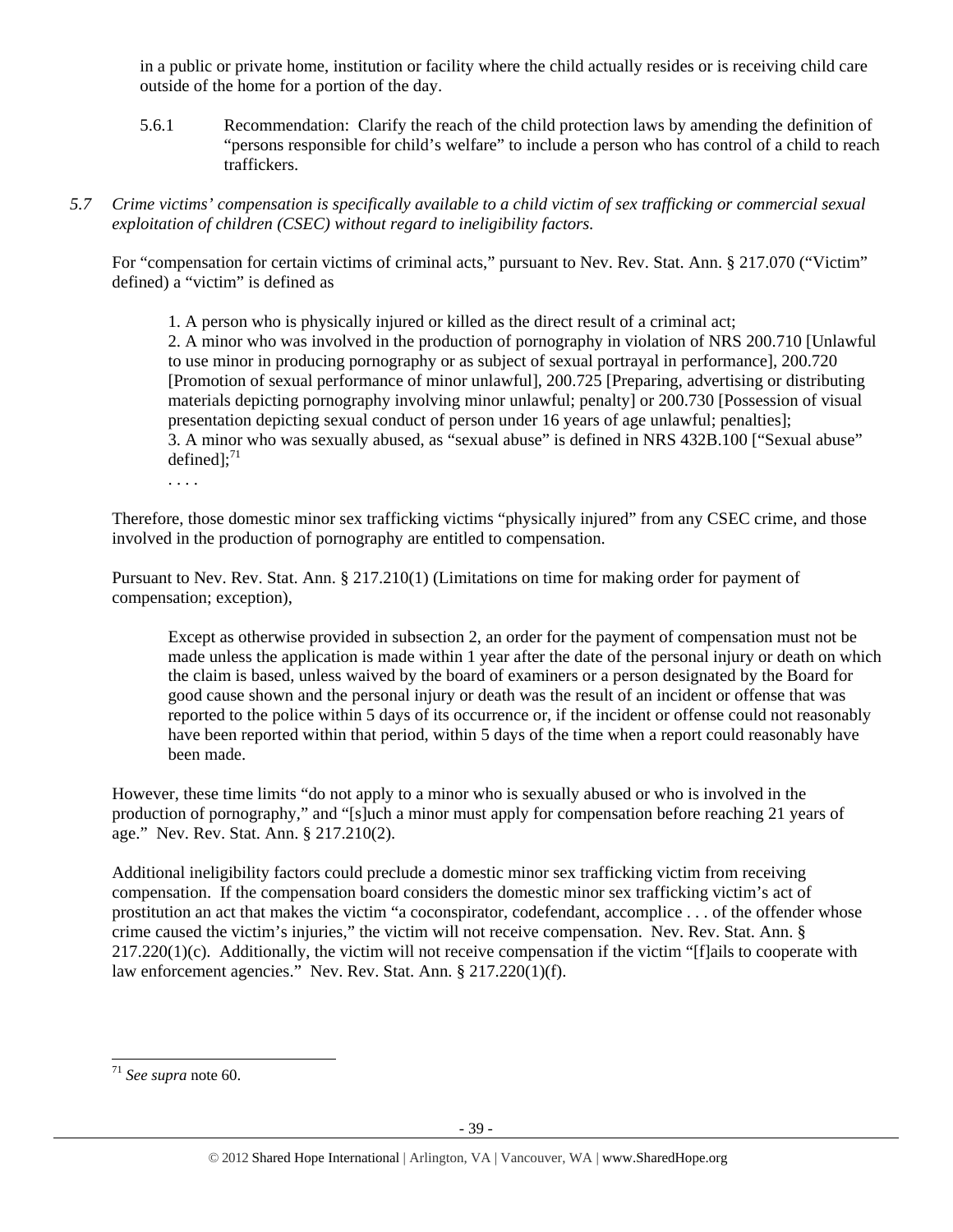Nevada also has specialized aid to victims of sexual assault,<sup>72</sup> victims of domestic violence,<sup>73</sup> and victims of sexual abuse.<sup>74</sup> Domestic minor sex trafficking victims will likely not be considered victims of sexual assault due to the requirement of the action occurring "against the will of the victim" or victims of domestic violence. However, some of these victims may be considered victims of sexual abuse. Nev. Rev. Stat. Ann. §§ 217.280, 200.366(1). Those domestic minor sex trafficking victims who are also considered "victims of sexual abuse" may receive counseling upon request. Nev. Rev. Stat. Ann. § 217.480(1).

5.7.1 Recommendation: Amend Nev. Rev. Stat. Ann. § 217.210 (Limitations on time for making order for payment of compensation; exceptions) and Nev. Rev. Stat. Ann. § 217.220 (Award of compensation prohibited under certain circumstances; exceptions) to stipulate an exception to ineligibility criteria for domestic minor sex trafficking victims of Nev. Rev. Stat. Ann. § 200.463 (Involuntary servitude; penalties), Nev. Rev. Stat. Ann. § 200.464 (Recruiting, enticing, harboring, transporting, providing or obtaining another person to be held in involuntary servitude; benefiting from another person being held in involuntary servitude; penalty), Nev. Rev. Stat. Ann. § 201.354 (Engaging in prostitution or solicitation for prostitution; Penalty; exception), Nev. Rev. Stat. Ann. § 201.300 (Pandering: Definitions; penalties; exception), Nev. Rev. Stat. Ann. § 201.330 (Pandering: Detaining person in brothel because of debt; penalties), and Nev. Rev. Stat. Ann. § 201.340(1) (Pandering; furnishing transportation; penalties) in recognition of the challenges these victims face through traumabonding, denial, and delayed disclosure.

# *5.8 Victim-friendly procedures and protections are provided in the trial process for minors under 18.*

There are situations when a domestic minor sex trafficking victim will not be afforded the protections of Nevada's rape shield laws. Pursuant to Nev. Rev. Stat. Ann. § 50.090 (Evidence of previous sexual conduct of victim of sexual assault or statutory sexual seduction inadmissible to challenge victim's credibility; exceptions), the protections only apply to "any prosecution for sexual assault or statutory sexual seduction or for attempt to commit or conspiracy to commit either crime . . . ." Similarly, the protections in Nev. Rev. Stat. Ann. § 48.069 (Previous sexual conduct of victim of sexual assault:

. . . .

 $\overline{a}$ 

reasonably foreseeable risk of harm to the other from the entry. 74 Nev. Rev. Stat. Ann. § 217.480 defines "sexual abuse" by referencing the definition of "sexual abuse" in Nev. Rev. Stat. Ann. § 432B.100. *See supra* note 60 for the definition of "sexual abuse."

<sup>&</sup>lt;sup>72</sup> Pursuant to Nev. Rev. Stat. Ann. § 217.280 ("Victim of sexual assault" defined), "'victim of sexual assault' means a person who has been sexually assaulted as defined by NRS 200.366 or a person upon whom a sexual assault has been attempted." Under Nev. Rev. Stat. Ann. § 200.366(1) (Sexual assault: Definitions; penalties), "A person who subjects another person to sexual penetration, or who forces another person to make a sexual penetration on himself or herself or another, or on a beast, against the will of the victim or under conditions in which the perpetrator knows or should know that the victim is mentally or physically incapable of resisting or understanding the nature of his or her conduct, is guilty of sexual assault."

 $73$  Nev. Rev. Stat. Ann. § 217.400(3) defines "domestic violence" as

<sup>(</sup>a) The attempt to cause or the causing of bodily injury to a family or household member or the placing of the member in fear of imminent physical harm by threat of force.

<sup>(</sup>b) Any of the following acts committed by a person against a family or household member, a person with whom he or she had or is having a dating relationship or with whom he or she has a child in common, or upon his or her minor child or a minor child of that person:

<sup>. . . .</sup>  (3) Compelling the other by force or threat of force to perform an act from which he or she has the right to refrain or to refrain from an act which he or she has the right to perform. (4) A sexual assault.

<sup>(6)</sup> False imprisonment.

<sup>(7)</sup> Unlawful entry of the other's residence, or forcible entry against the other's will if there is a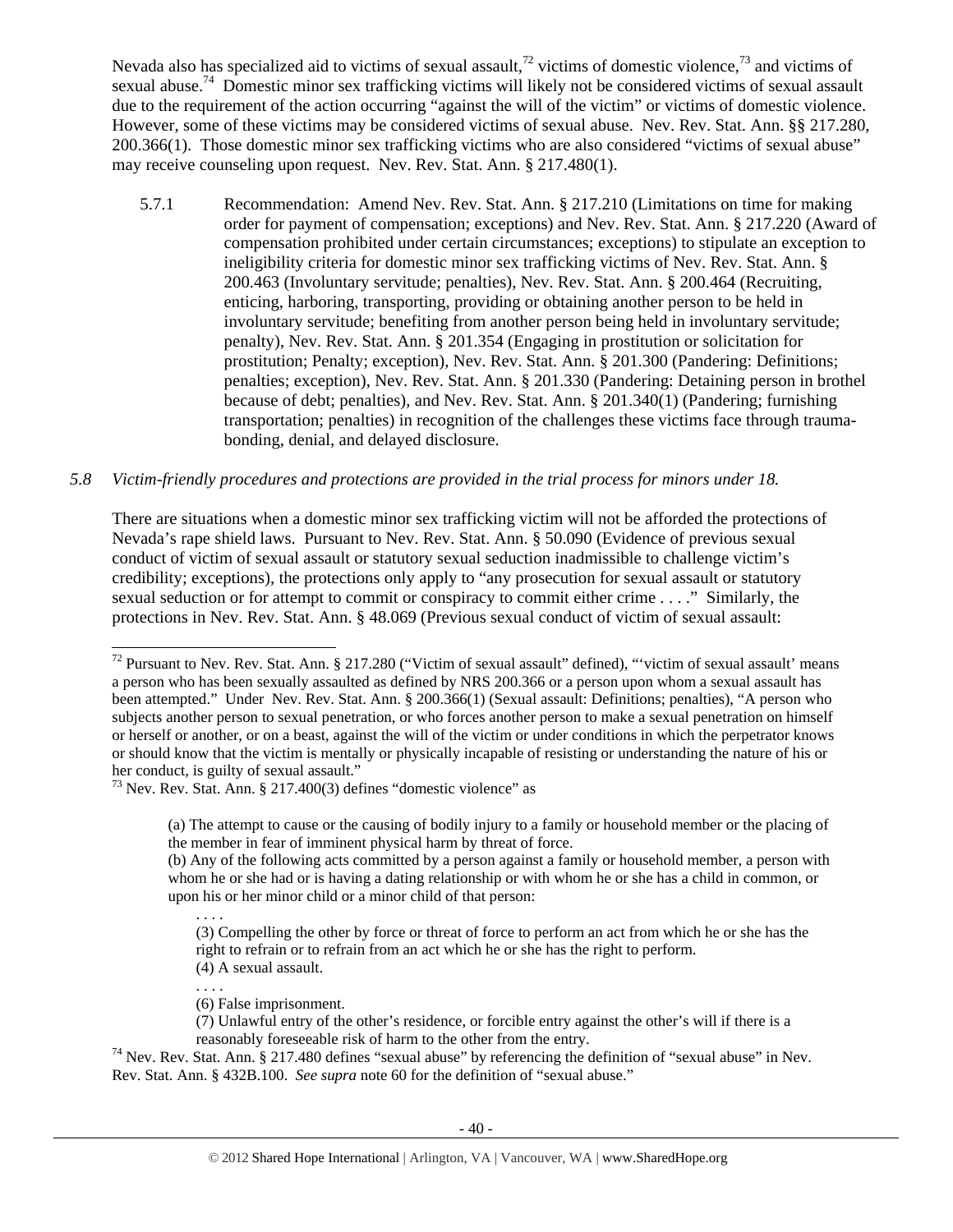Procedure for admission of evidence to prove victim's consent) only apply to a "prosecution for sexual assault or for attempt to commit or conspiracy to commit a sexual assault."

Child witnesses, defined as "a child under the age of 14 years who has been or will be called to testify in a proceeding," may testify via an "alternative method." Nev. Rev. Stat. Ann. §§ 50.530, 50.560, 50.520. Pursuant to Nev. Rev. Stat. Ann. § 50.520 ("Alternative method" defined),

"Alternative method" means a method by which a child witness testifies which does not include all of the following:

1. Having the child testify in person in an open forum;

2. Having the child testify in the presence and full view of the finder of fact and presiding officer; and

3. Allowing all of the parties to be present, to participate and to view and be viewed by the child.

A child witness is allowed to testify via an alternative method in a criminal proceeding only if the court "finds by clear and convincing evidence that the child would suffer serious emotional trauma that would substantially impair the child's ability to communicate with the finder of fact" either due to "testify[ing] in the open forum" of the court or "be[ing] confronted face-to-face by the defendant." Nev. Rev. Stat. Ann. § 50.580(1)(a), (b). Pursuant to Nev. Rev. Stat. Ann. § 50.590 (Factors for determining whether to permit alternative method), the court will consider the following factors when determining whether to allow a child to testify by an alternative method:

1. [Whether] [a]lternative methods [are] reasonably available;

2. [Whether there are] [a]vailable means for protecting the interests of or reducing emotional trauma to the child without resorting to an alternative method;

3. The nature of the case;

4. The relative rights of the parties;

5. The importance of the proposed testimony of the child;

6. The nature and degree of emotional trauma that the child may suffer if an alternative method is not used; and

7. Any other relevant factor.

Pursuant to Nev. Rev. Stat. Ann. § 51.385(1), (2) (Admissibility; notice of unavailability or inability of child to testify),

1. In addition to any other provision for admissibility made by statute or rule of court, a statement made by a child under the age of 10 years describing any act of sexual conduct performed with or on the child or any act of physical abuse of the child is admissible in a criminal proceeding regarding that act of sexual conduct or physical abuse if:

(a) The court finds, in a hearing out of the presence of the jury, that the time, content and circumstances of the statement provide sufficient circumstantial guarantees of trustworthiness; and

(b) The child testifies at the proceeding or is unavailable or unable to testify.

2. In determining the trustworthiness of a statement, the court shall consider, without limitation, whether:

(a) The statement was spontaneous;

(b) The child was subjected to repetitive questioning;

(c) The child had a motive to fabricate;

(d) The child used terminology unexpected of a child of similar age; and

(e) The child was in a stable mental state.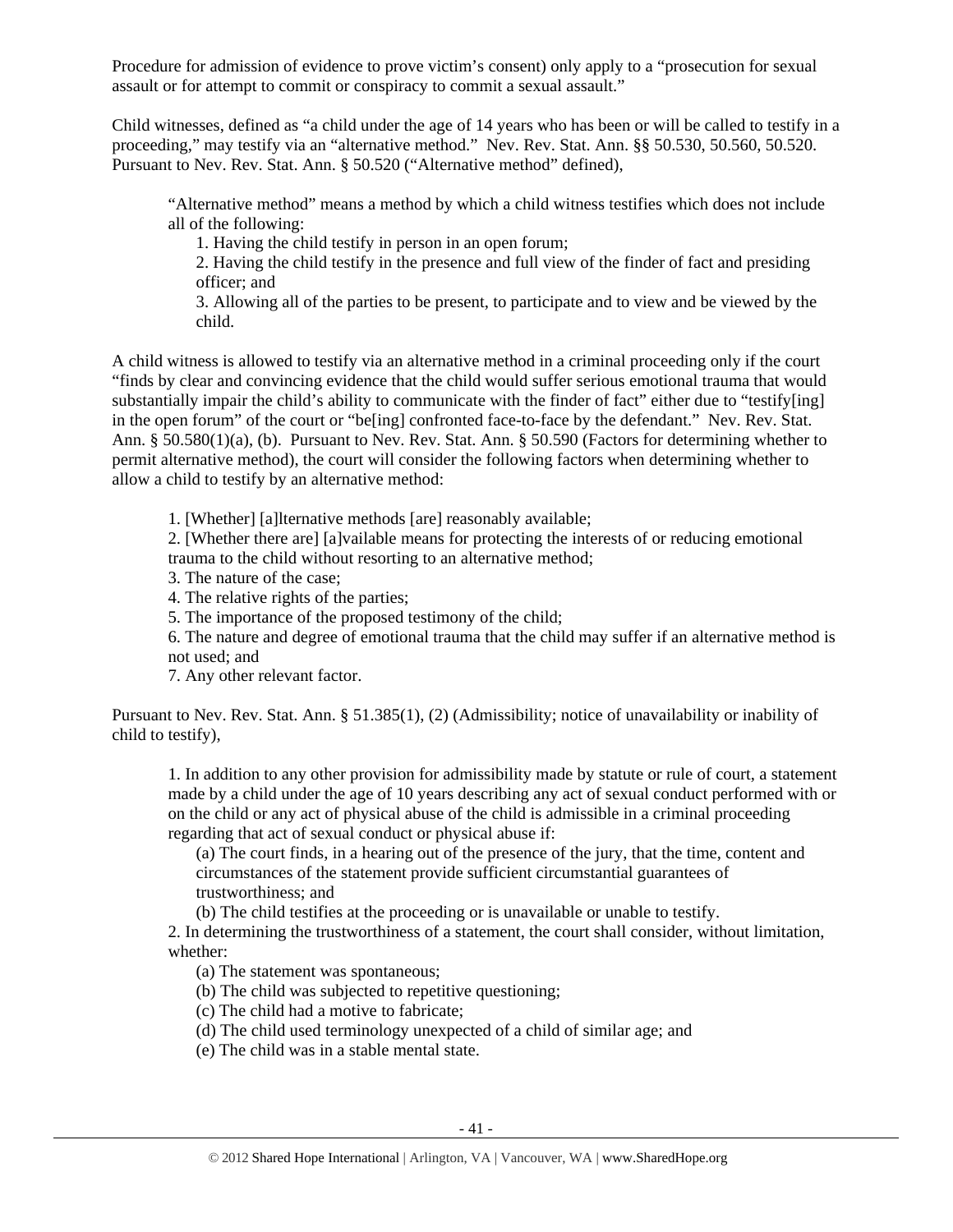Within the chapter on Sexual Assault and Seduction, victims of Nev. Rev. Stat. Ann. § 200.366 (Sexual assault: Definitions; penalties), Nev. Rev. Stat. Ann. § 200.368 (Statutory sexual seduction: Penalties), and Nev. Rev. Stat. Ann. § 200.373 (Sexual assault of spouse by spouse) receive additional protections that are not extended to domestic minor sex trafficking victims. For instance, the identities of sexual assault and sexual seduction victims are kept confidential, including through the use of pseudonyms on their files. Nev. Rev. Stat. Ann. §§ 200.3771, 200.3772, 200.3773.

- 5.8.1 Recommendation: Enact a separate "rape shield" law, similar to Nev. Rev. Stat. Ann. § 48.069 (Previous sexual conduct of victim of sexual assault: Procedure for admission of evidence to prove victim's consent) and Nev. Rev. Stat. Ann. § 50.090 (Evidence of previous sexual conduct of victim of sexual assault or statutory sexual seduction inadmissible to challenge victim's credibility; exceptions) for DMST and CSEC victims applicable to Nev. Rev. Stat. Ann. § 200.463 (Involuntary servitude; penalties), Nev. Rev. Stat. Ann. § 200.464 (Recruiting, enticing, harboring, transporting, providing or obtaining another person to be held in involuntary servitude; benefiting from another person being held in involuntary servitude; penalty), Nev. Rev. Stat. Ann. § 201.354 (Engaging in prostitution or solicitation for prostitution; Penalty; exception), Nev. Rev. Stat. Ann. § 201.300 (Pandering: Definitions; penalties; exception), Nev. Rev. Stat. Ann. § 201.330 (Pandering: Detaining person in brothel because of debt; penalties), and Nev. Rev. Stat. Ann. § 201.340(1) (Pandering; furnishing transportation; penalties).
- 5.8.2 Recommendation: Enact similar protections found in the Sexual Assault and Seduction chapter for DMST and CSEC victims, including the protections in Nev. Rev. Stat. Ann. § 200.3771 (Victims of certain sexual offenses: Confidentiality of records and reports that reveal identity; when disclosure permitted; penalty), Nev. Rev. Stat. Ann. § 200.3772 (Victims of certain sexual offenses: Procedure for substituting pseudonym for name on files, records and reports; actual identity confidential; when disclosure required; immunity for unintentional disclosure) and Nev. Rev. Stat. Ann. § 200.3773 (Victims of certain sexual offenses: Public officer or employee prohibited from disclosing identity; exceptions; penalty).
- *5.9 Expungement or sealing of juvenile delinquency records resulting from arrests or adjudications for prostitution-related offenses committed as a result of, or in the course of, the commercial sexual exploitation of a minor is available within a reasonable time after turning 18.*

Unless the child falls under the exception in Nev. Rev. Stat. Ann. § 62H.150,<sup>75</sup> once a child reaches 21 years old, "all records relating to the child must be sealed automatically." Nev. Rev. Stat. Ann. § 62H.140. If the child is less than 21, a child or a "child's probation officer on behalf of the child" may petition to seal records "not earlier than 3 years after the child: (a) Was last adjudicated in need of supervision or adjudicated delinquent; or (b) Was last referred to the juvenile court, whichever is later." Nev. Rev. Stat. Ann. § 62H.130(1). After a hearing on the petition, "the juvenile court shall enter an order sealing all records relating to the child if the juvenile court finds that: (a) During the applicable 3 year period, the child has not been convicted of a felony or of any misdemeanor involving moral turpitude; and (b) The child has been rehabilitated to the satisfaction of the juvenile court." Nev. Rev. Stat. Ann. § 62H.130(4).

*5.10 Victim restitution and civil remedies for victims of domestic minor sex trafficking or commercial sexual exploitation of children (CSEC) are authorized by law.* 

 $<sup>75</sup>$  A child's records may not be sealed until the child is 30 years old if the child committed a sexual assault, battery</sup> with intent to commit sexual assault, or lewdness with a child. Nev. Rev. Stat. 62H.150.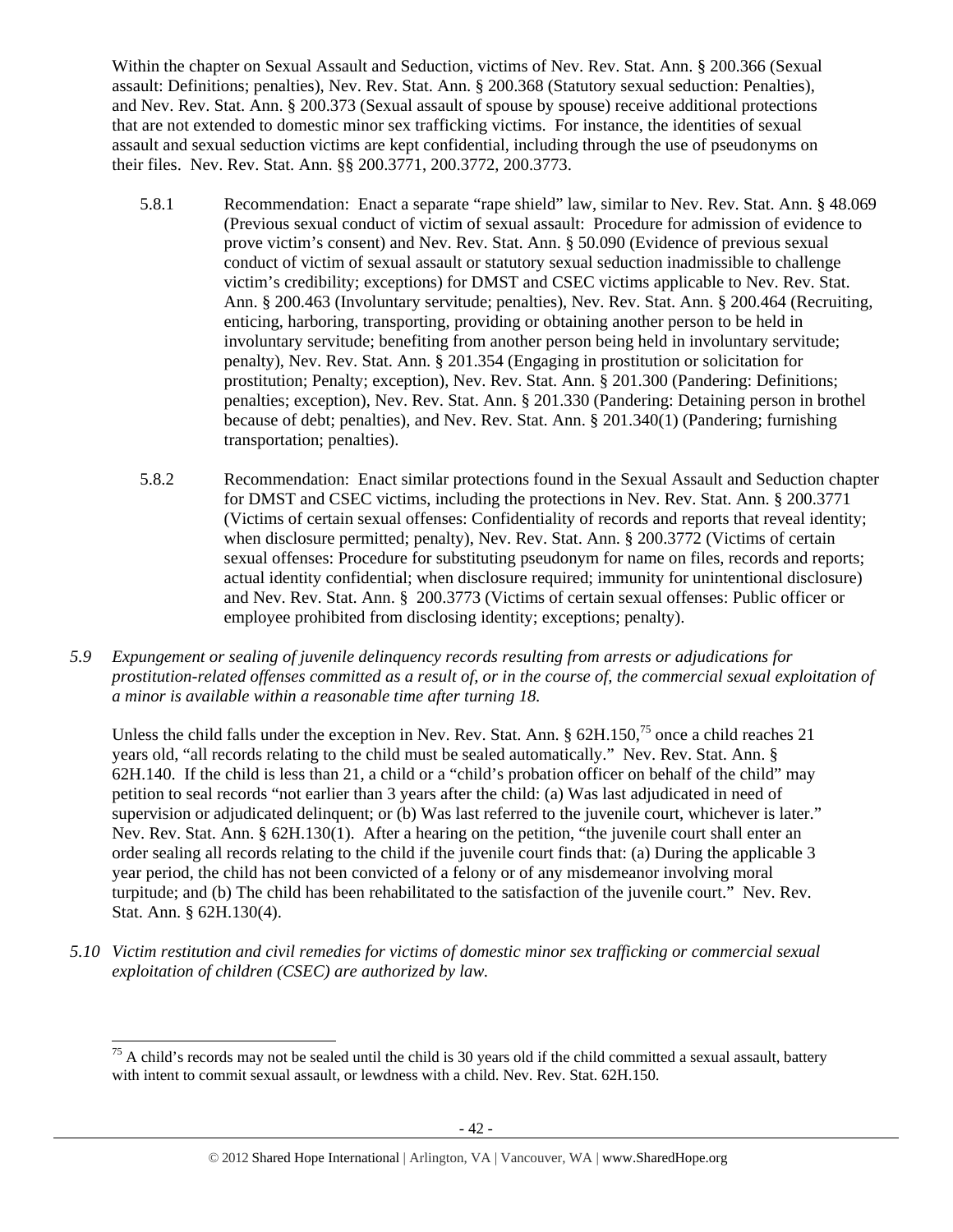A court must consider restitution in all cases, and is required to order it where appropriate. Nev. Rev. Stat. Ann. § 176.033(1)(c). Specifically, "If a sentence of imprisonment is required or permitted by statute, the court shall: . . . . [i]f restitution is appropriate, set an amount for each victim of the offense . . . ." Nev. Rev. Stat. Ann.  $\S 176.033(1)(c)$ . Additionally, a court may order restitution "as a condition of probation or suspension of sentence." Nev. Rev. Stat. Ann. § 176A.430(1). Specifically, "The court shall order as a condition of probation or suspension of sentence, in appropriate circumstances, that the defendant makes full or partial restitution to the person or persons named in the order, at the times and in the amounts specified in the order unless the court finds that restitution is impracticable." Nev. Rev. Stat. Ann. § 176A.430(1).

Minor victims, under the age of 16, who "appeared in any film, photograph or other visual presentation engaging in sexual conduct and who suffered personal or psychological injury as a result," also have a civil cause of action. Nev. Rev. Stat. Ann. § 41.1396(1). Pursuant to Nev. Rev. Stat. Ann. § 41.1396(1) (Action for damages for injury suffered by victim of pornography involving minors; presumed statutory damages; attorney's fees and costs; protection of victim's identity; limitation on defenses),

1. Any person who, while under the age of 16 years, appeared in any film, photograph or other visual presentation engaging in sexual conduct and who suffered personal or psychological injury as a result may bring an action against any person who, while over the age of 18 years, knowingly and willfully:

(a) Promoted the film, photograph or other visual presentation;

(b) Possessed the film, photograph or other visual presentation; or

(c) Used the Internet to control the film, photograph or other visual presentation, with the specific intent to view the film, photograph or other visual presentation.

In this civil action, a successful plaintiff is entitled to "recover the plaintiff's actual damages, which shall be deemed to be at least \$150,000, plus attorney's fees and costs." Nev. Rev. Stat. Ann. § 41.1396(2).

- 5.10.1 Recommendation: Amend Nev. Rev. Stat. Ann. § 41.1396 to allow any minor under 18 to commence a civil action for damages resulting from CSEC or sex trafficking offenses.
- *5.11 Statutes of limitations for civil and criminal actions for child sex trafficking or commercial sexual exploitation of children (CSEC) offenses are eliminated or lengthened sufficiently to allow prosecutors and victims a realistic opportunity to pursue criminal action and legal remedies.*

In Nevada, most felonies have a 3 year statute of limitations.<sup>76</sup> Nev. Rev. Stat. Ann. § 171.085(2). Gross misdemeanors generally have a 2 year statute of limitations, and misdemeanors have a 1 year statute of limitations. Nev. Rev. Stat. Ann. § 171.090. If a sexual assault victim files a written report with a law enforcement officer during the statute of limitation period, $^{77}$  then the statute of limitations is eliminated for that case, and an offender may be charged at any time. Nev. Rev. Stat. Ann. § 171.083(1). Similarly, if a kidnapping victim files a written report with a law enforcement officer, the statute of limitations is extended for 5 years. Nev. Rev. Stat. Ann. § 171.084(1). The statute of limitations is also extended if the crime is "committed in a secret manner." Nev. Rev. Stat. Ann. § 171.095(1). Pursuant to Nev. Rev. Stat. Ann. § 171.095(1)(b) (Limitations for offenses committed in secret manner and offenses constituting sexual abuse of child),

(b) An indictment must be found, or an information or complaint filed, for any offense constituting sexual abuse of a child, as defined in NRS  $432B.100$ ,<sup>78</sup> before the victim of the sexual abuse is:

 $\overline{a}$  $76$  Only acts of murder and terrorism automatically eliminate the statute of limitations. Nev. Rev. Stat. Ann. § 171.080.

<sup>&</sup>lt;sup>77</sup> Pursuant to Nev. Rev. Stat. Ann. § 171.085(1), the statute of limitations for sexual assault is 4 years.

<sup>78</sup> *See supra* note 60.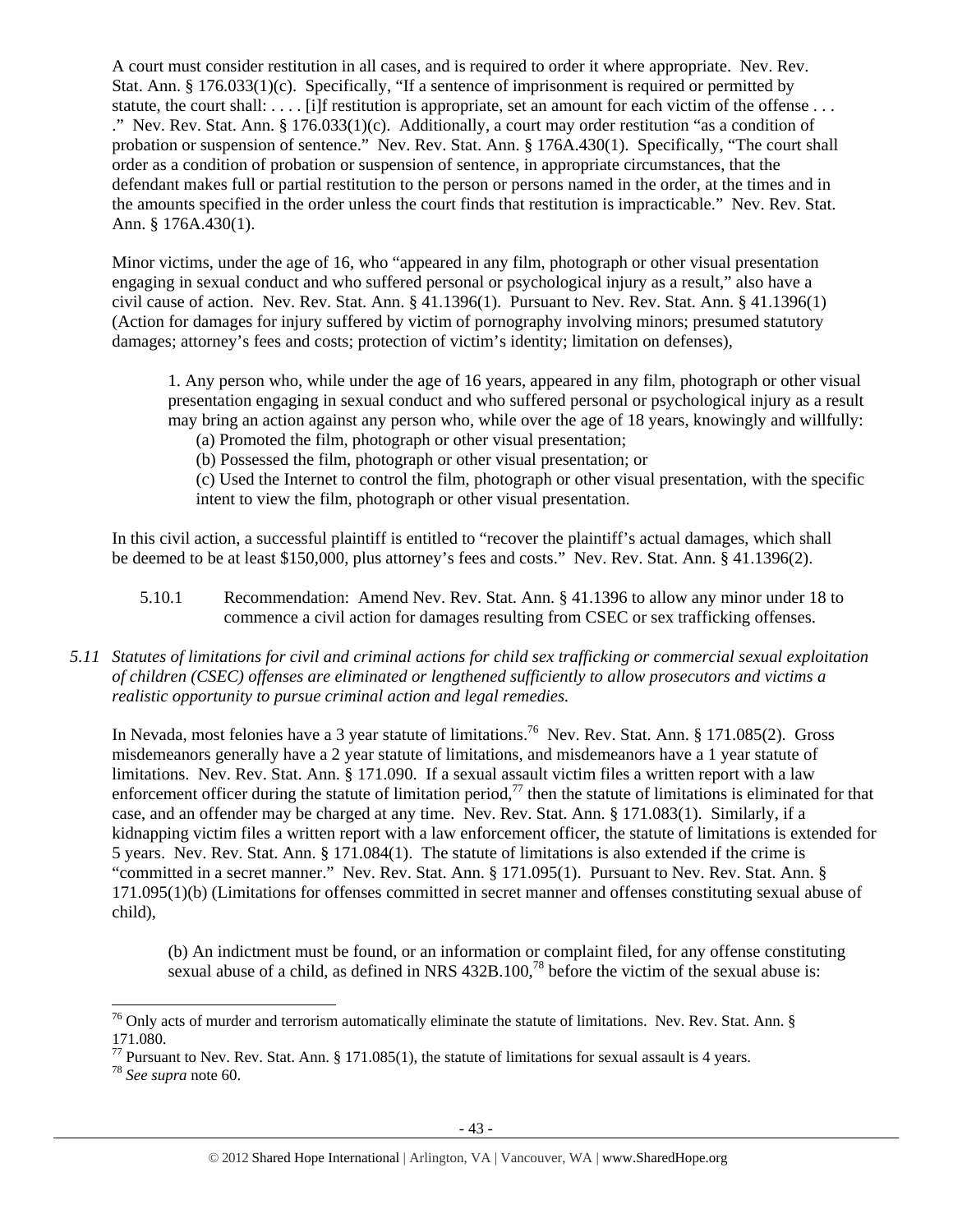(1) Twenty-one years old if the victim discovers or reasonably should have discovered that he or she was a victim of the sexual abuse by the date on which the victim reaches that age; or (2) Twenty-eight years old if the victim does not discover and reasonably should not have discovered that he or she was a victim of the sexual abuse by the date on which the victim reaches 21 years of age.

For civil actions, a plaintiff must generally bring within 3 years "[a]n action upon a liability created by statute, other than a penalty or forfeiture." Nev. Rev. Stat. Ann. § 11.190(3)(a). Actions for injuries to a person must generally be brought within 2 years, except as provided in Nev. Rev. Stat. Ann. § 11.215. Nev. Rev. Stat. Ann. § 11.190(4)(e). The statute of limitations will not begin running until the plaintiff reaches the age of 18. Nev. Rev. Stat. Ann. § 11.250(1). Pursuant to Nev. Rev. Stat. Ann. § 11.215 (Actions for damages for injury arising from sexual abuse of minor; exception for actions involving injury arising from appearances of minor in pornography), an action for injuries arising from the sexual abuse of a person under 18 "must be commenced within 10 years after the plaintiff: (a) Reaches 18 years of age; or (b) Discovers or reasonably should have discovered that his or her injury was caused by sexual abuse, whichever occurs later." Nev. Rev. Stat. Ann. § 11.215(1). A claim under Nev. Rev. Stat. Ann. § 41.1396 (Action for damages for injury suffered by victim of pornography involving minors; presumed statutory damages; attorney's fees and costs; protection of victim's identity; limitation on defenses)<sup>79</sup> must be brought "within 3 years after the occurrence of the following, whichever is later: (a) The court enters a verdict in a related criminal case; or (b) The victim reaches the age of 18 years." Nev. Rev. Stat. Ann. § 11.215(2).

5.11.1 Recommendation: Amend Nev. Rev. Stat. Ann. § 171.083 to allow prosecutions for sex trafficking and CSEC offenses to be commenced at any time, regardless of whether the victim filed a report with law enforcement during the statute of limitations period.

 $79$  The cross-reference to Nev. Rev. Stat. Ann. § 41.1396 incorrectly appears as "NRS § 41.139" in the Nevada Code on the Lexis online database. The correct language for Nev. Rev. Stat. Ann. § 11.215 can be found on the Nevada legislature's website. NEVADA LEGISLATURE, http://www.leg.state.nv.us/NRS/NRS-011.html#NRS011Sec215 (last visited November 21, 2011).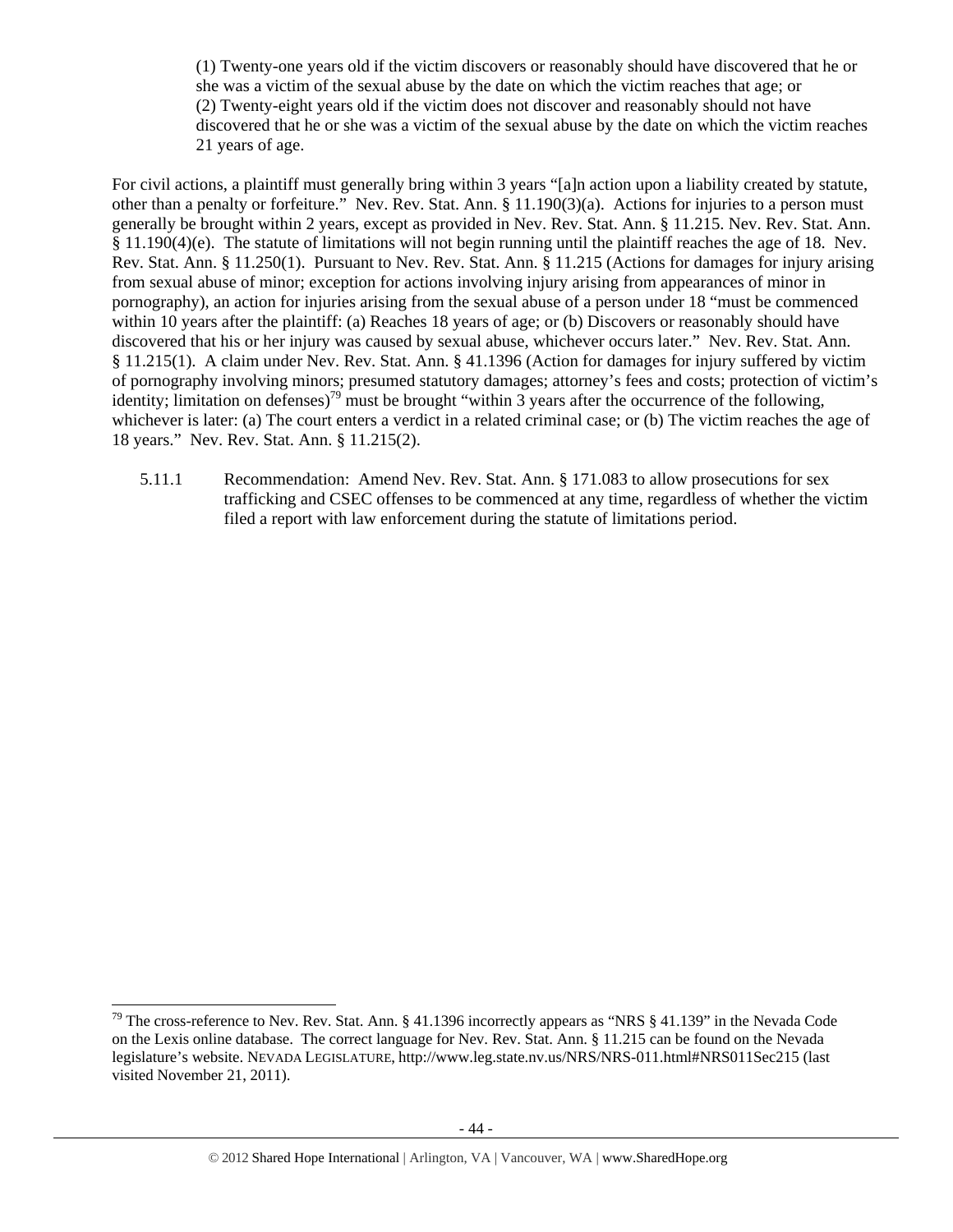#### **FRAMEWORK ISSUE 6: CRIMINAL JUSTICE TOOLS FOR INVESTIGATION AND PROSECUTIONS**

## *Legal Components:*

- *6.1 Training on human trafficking and domestic minor sex trafficking for law enforcement is statutorily mandated.*
- *6.2 Single party consent to audio-taping is permitted in law enforcement investigations.*
- *6.3 Wiretapping is an available tool to investigate domestic minor sex trafficking.*
- *6.4 Using a law enforcement decoy posing as a minor to investigate buying or selling of commercial sex acts is not a defense to soliciting, purchasing, or selling sex with a minor.*
- *6.5 Using the Internet to investigate buyers and traffickers is a permissible investigative technique.*
- *6.6 Law enforcement and child welfare agencies are mandated to promptly report missing and recovered children. \_\_\_\_\_\_\_\_\_\_\_\_\_\_\_\_\_\_\_\_\_\_\_\_\_\_\_\_\_\_\_\_\_\_\_\_\_\_\_\_\_\_\_\_\_\_\_\_\_\_\_\_\_\_\_\_\_\_\_\_\_\_\_\_\_\_\_\_\_\_\_\_\_\_\_\_\_\_\_\_\_\_\_\_\_\_\_\_\_\_\_\_\_\_*

# *Legal Analysis:*

*6.1 Training on human trafficking and domestic minor sex trafficking for law enforcement is statutorily mandated.*

Nevada requires that all Category I peace officers<sup>80</sup> complete a program designed to train them in detecting, investigating, and responding to the sexual abuse or sexual exploitation of minors. Nev. Rev. Stat. Ann. § 432B.610(1)(a). Additionally, an officer who is regularly assigned to investigate "cases of sexual abuse or sexual exploitation of children under the age of 18 years must be certified to carry out those duties by the Peace Officers' Standards and Training Commission." Nev. Rev. Stat. Ann. § 432B.620(1). This training must be completed annually and covers "a program of training for the detection and investigation of and response to cases of sexual abuse or sexual exploitation of children under the age of 18 years." Nev. Rev. Stat. § 432B.620(2). Additionally, pursuant to Nev. Rev. Stat. Ann. § 432B.620 (Certification of peace officers who regularly investigate cases of sexual abuse or sexual exploitation of children; regulations), "[i]f a law enforcement agency does not have a peace officer who is certified to investigate cases of sexual abuse or sexual exploitation of children under the age of 18 years pursuant to Nev. Rev. Stat. § 432B.610 [Training of certain peace officers for detection and investigation of and response to cases of sexual abuse or sexual exploitation of children; regulations], it may consult with a peace officer of another law enforcement agency who is so certified." Nev. Rev. Stat. § 432B.620(3).

*6.2 Single party consent to audio-taping is permitted in law enforcement investigations.* 

Nevada case law requires both parties to consent to audio-taping over the telephone, but allows single-party consent to in-person conversations.<sup>81</sup> Pursuant to Nev. Rev. Stat. Ann. § 200.620 (Interception and attempted interception of wire communication prohibited; exceptions), applicable to audio-recording in general, "it is unlawful for any person to intercept or attempt to intercept any wire communication unless: (a) The interception or attempted interception is made with the prior consent of one of the parties to the communication; and (b) An emergency situation exists and it is impractical to obtain a court order . . . . "<sup>82</sup> Nev. Rev. Stat. Ann. §

 $82$  Nev. Rev. Stat. Ann. § 200.620(3) further states,

Any person who has made an interception in an emergency situation as provided in paragraph (b) of subsection 1 shall, within 72 hours of the interception, make a written application to a justice of the

<sup>&</sup>lt;sup>80</sup> For a complete list of Category I peace officers see Nev. Rev. Stat. Ann. § 432B.610(2).

<sup>&</sup>lt;sup>81</sup> In *Lane v. Allstate Ins. Co.*, 969 P.2d 938, 940 (Nev. 1998), the Supreme Court of Nevada held that, although the "plain language" of Nev. Rev. Stat. Ann. § 200.620 seemed to allow for single party consent, the stronger language of "'unless authorized to do so by one of the persons engaging in the conversation'" showed the legislature's intent "that intrusion upon Nevadans' privacy by nonconsensual recording of telephone conversations was a greater intrusion than the recording of conversations in person." Additionally, in *Summer v. State*, 718 P.2d 676, 680 (Nev. 1986), the Supreme Court of Nevada held that the "body bugging" of a police informant was permissible under Nev. Rev. Stat. Ann. § 600.650.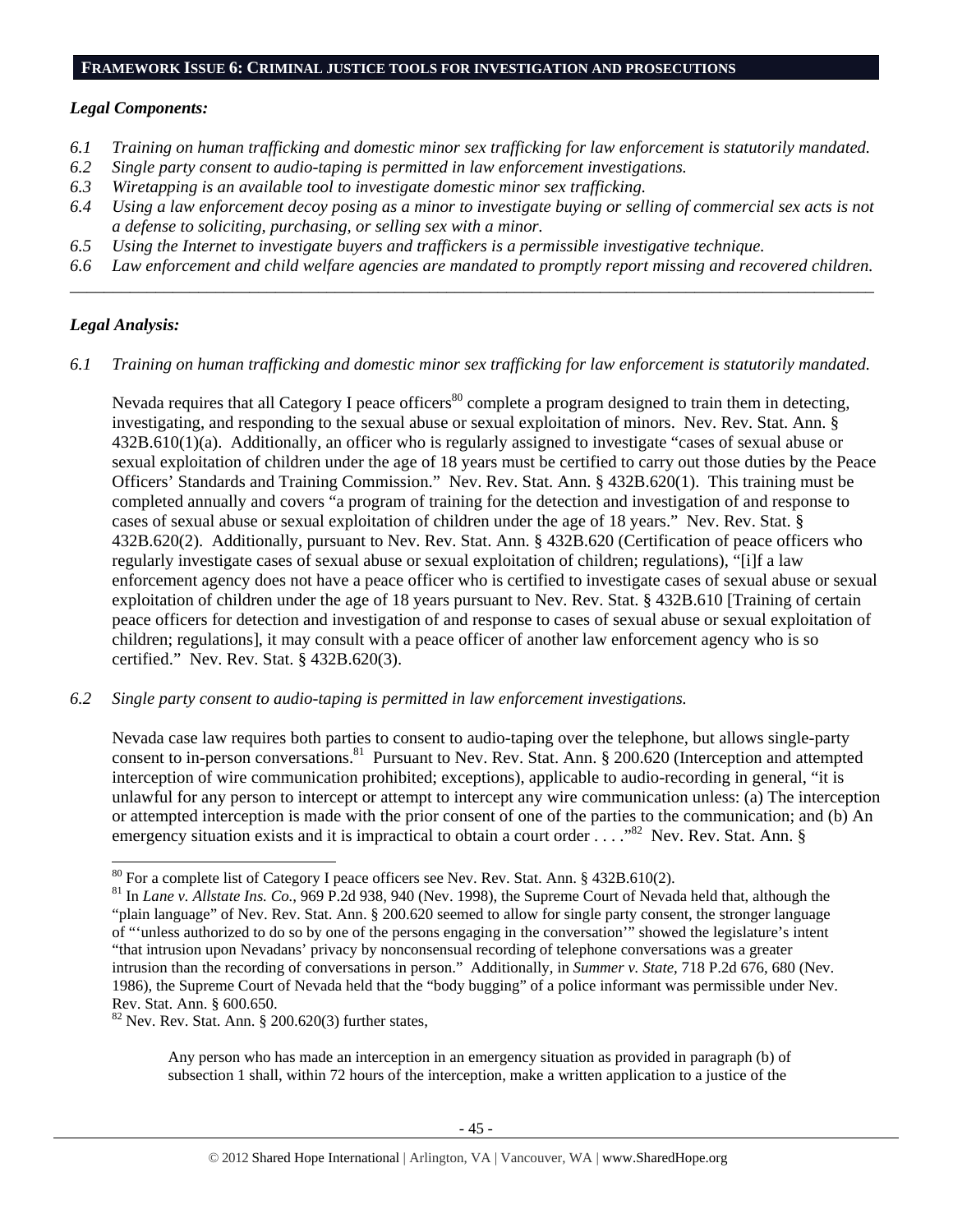200.620(1). In contrast, under Nev. Rev. Stat. Ann. § 200.650 (Unauthorized, surreptitious intrusion of privacy by listening device prohibited), "a person shall not intrude upon the privacy of other persons by surreptitiously listening to, monitoring or recording . . . any private conversation engaged in by the other persons, or disclose the existence, content, substance, purport, effect or meaning of any conversation so listened to, monitored or recorded, unless authorized to do so by one of the persons engaging in the conversation."

6.2.1 Recommendation: Enact a stand-alone law allowing communications related to sex trafficking and CSEC investigations to be recorded without a prior court order.

## *6.3 Wiretapping is an available tool to investigate domestic minor sex trafficking.*

Domestic minor sex trafficking investigations are not explicitly authorized to allow wiretapping. Pursuant to Nev. Rev. Stat. Ann. § 179.460(1) (Cases in which interception of wire or oral communications may be authorized) an application to authorize "the interception of wire or oral communications" can be made "for the investigation of the offense as to which the application is made, when the interception may provide evidence of the commission of murder, kidnapping, robbery, extortion, bribery, escape of an offender in the custody of the Department of Corrections, destruction of public property by explosives, a sexual offense against a child or the commission of any offense which is made a felony by the provisions of chapter 453 [Controlled Substances] or 454 [Poisons; Dangerous Drugs and Hypodermics] of NRS." Pursuant to Nev. Rev. Stat. Ann. § 179.460(3),

As used in this section, "sexual offense against a child" includes any act upon a child constituting:

(a) Incest pursuant to NRS 201.180;

 $\overline{a}$ 

- (b) Lewdness with a child pursuant to NRS 201.230;
- (c) Sado-masochistic abuse pursuant to NRS 201.262;
- (d) Sexual assault pursuant to NRS 200.366;
- (e) Statutory sexual seduction pursuant to NRS 200.368;
- (f) Open or gross lewdness pursuant to NRS 201.210; or
- (g) Luring a child or a person with mental illness pursuant to NRS 201.560, if punished as a felony.

An emergency exception is allowed to audio recording when one party consents and "[a]n emergency situation exists and it is impractical to obtain a court order as required by NRS 179.410 to 179.515 [Interception of Wire or Oral Communication]." Nev. Rev. Stat. Ann. § 200.620(1)(b). After making the emergency interception, within 72 hours, the supreme court or district judge must ratify the interception, and the applicant for ratification must show that: "(a) An emergency situation existed and it was impractical to obtain a court order before the interception; and (b) Except for the absence of a court order, the interception met the requirements of NRS 179.410 to 179.515, inclusive." Nev. Rev. Stat. Ann. § 200.620(3). As a result, the emergency recording may only be made for cases authorized in non-emergency situations, and thus do not include domestic minor sex trafficking cases.

6.3.1 Recommendation: Amend Nev. Rev. Stat. Ann. § 179.460(3) (Cases in which interception of wire or oral communications may be authorized) to expand the definition of "sexual offense against a child" to include the following offenses when the victim is a minor: Nev. Rev. Stat. Ann. § 200.463 (Involuntary servitude; penalties), Nev. Rev. Stat. Ann. § 200.464 (Recruiting, enticing, harboring, transporting, providing or obtaining another person to be held in involuntary servitude; benefiting from another person being held in involuntary servitude;

Supreme Court or district judge for ratification of the interception. The interception must not be ratified unless the applicant shows that:

(a) An emergency situation existed and it was impractical to obtain a court order before the interception; and

(b) Except for the absence of a court order, the interception met the requirements of NRS 179.410 to 179.515, inclusive.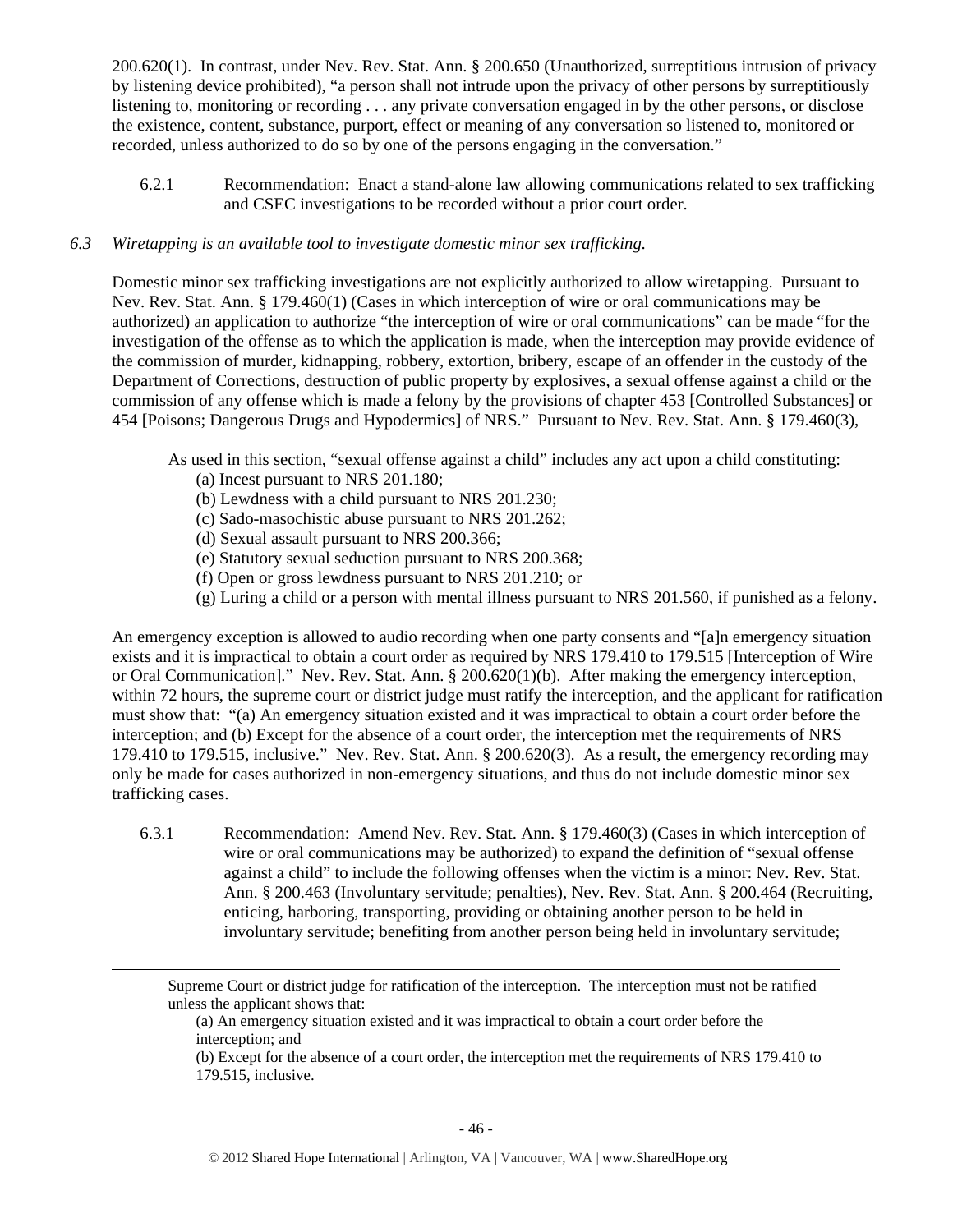penalty), Nev. Rev. Stat. Ann. § 201.354 (Engaging in prostitution or solicitation for prostitution; Penalty; exception), Nev. Rev. Stat. Ann. § 201.300 (Pandering: Definitions; penalties; exception), Nev. Rev. Stat. Ann. § 201.330 (Pandering: Detaining person in brothel because of debt; penalties), and Nev. Rev. Stat. Ann. § 201.340(1) (Pandering; furnishing transportation; penalties).

*6.4 Using a law enforcement decoy posing as a minor to investigate buying or selling of commercial sex acts is not a defense to soliciting, purchasing, or selling sex with a minor.* 

There is no law in place that explicitly permits the use of a decoy by law enforcement for the purpose of investigating prostitution or sex trafficking unless it involves pornography. Under Nev. Rev. Stat. Ann. § 200.735 (Exemption for purposes of law enforcement), "The provisions of NRS 200.710 to 200.730 [Definitions; Unlawful to use minor in producing pornography or as subject of sexual portrayal in performance; Promotion of sexual performance of minor unlawful; Preparing, advertising or distributing materials depicting pornography involving minor unlawful; Use of Internet to control visual presentation depicting sexual conduct of person under 16 years of age; Possession of visual presentation depicting sexual conduct of person under 16 years of age unlawful], inclusive, do not apply to law enforcement personnel during the investigation or prosecution of a violation of the provisions of NRS 200.710 to 200.730, inclusive."

Additionally, pursuant to Nev. Stat. Ann. § 201.560(1) (Definitions; exceptions; penalties), "a person commits the crime of luring a child if the person knowingly contacts or communicates with or attempts to contact or communicate with: . . . (b) Another person whom he or she believes to be a child less than 16 years of age and at least 5 years younger than he or she is, regardless of the actual age of that other person, with the intent to persuade or lure the person to engage in sexual conduct.<sup>83</sup>

Under the chapter entitled "Motor Vehicle Drivers' Licenses (Uniform Act)", and pursuant to Nev. Rev. Stat. Ann. § 483.340(3), "The Department may issue a driver's license for purposes of identification only for use by officers of local police and sheriffs' departments, agents of the Investigation Division of the Department of Public Safety while engaged in special undercover investigations relating to narcotics or prostitution . . . ." It is unclear whether this statute can allow the officer to pose as a minor, but it is clear an officer is allowed to conduct undercover investigations related to prostitution, which could involve domestic minor sex trafficking victims.

- 6.4.1 Recommendation: Amend Nev. Rev. Stat. Ann. § 200.463 (Involuntary servitude; penalties), Nev. Rev. Stat. Ann. § 200.464 (Recruiting, enticing, harboring, transporting, providing or obtaining another person to be held in involuntary servitude; benefiting from another person being held in involuntary servitude; penalty), Nev. Rev. Stat. Ann. § 201.354 (Engaging in prostitution or solicitation for prostitution; Penalty; exception), Nev. Rev. Stat. Ann. § 201.300(Pandering: Definitions; penalties; exception), Nev. Rev. Stat. Ann. § 201.330 (Pandering: Detaining person in brothel because of debt; penalties), and Nev. Rev. Stat. Ann. § 201.340(1) (Pandering; furnishing transportation; penalties), to prohibit a defendant from asserting a defense that the subject of the offense was a law enforcement officer.
- *6.5 Using the Internet to investigate buyers and traffickers is a permissible investigative technique.*

Nev. Rev. Stat. Ann. § 201.560 (Definitions; exception; penalties) allows law enforcement to utilize the internet to investigate domestic minor sex trafficking. Nev. Rev. Stat. Ann. § 201.560(4) makes it a crime for a person "through the use of a computer, system or network: (a) with the intent to engage in sexual conduct with the

 $\overline{a}$ <sup>83</sup> *See supra* note 28.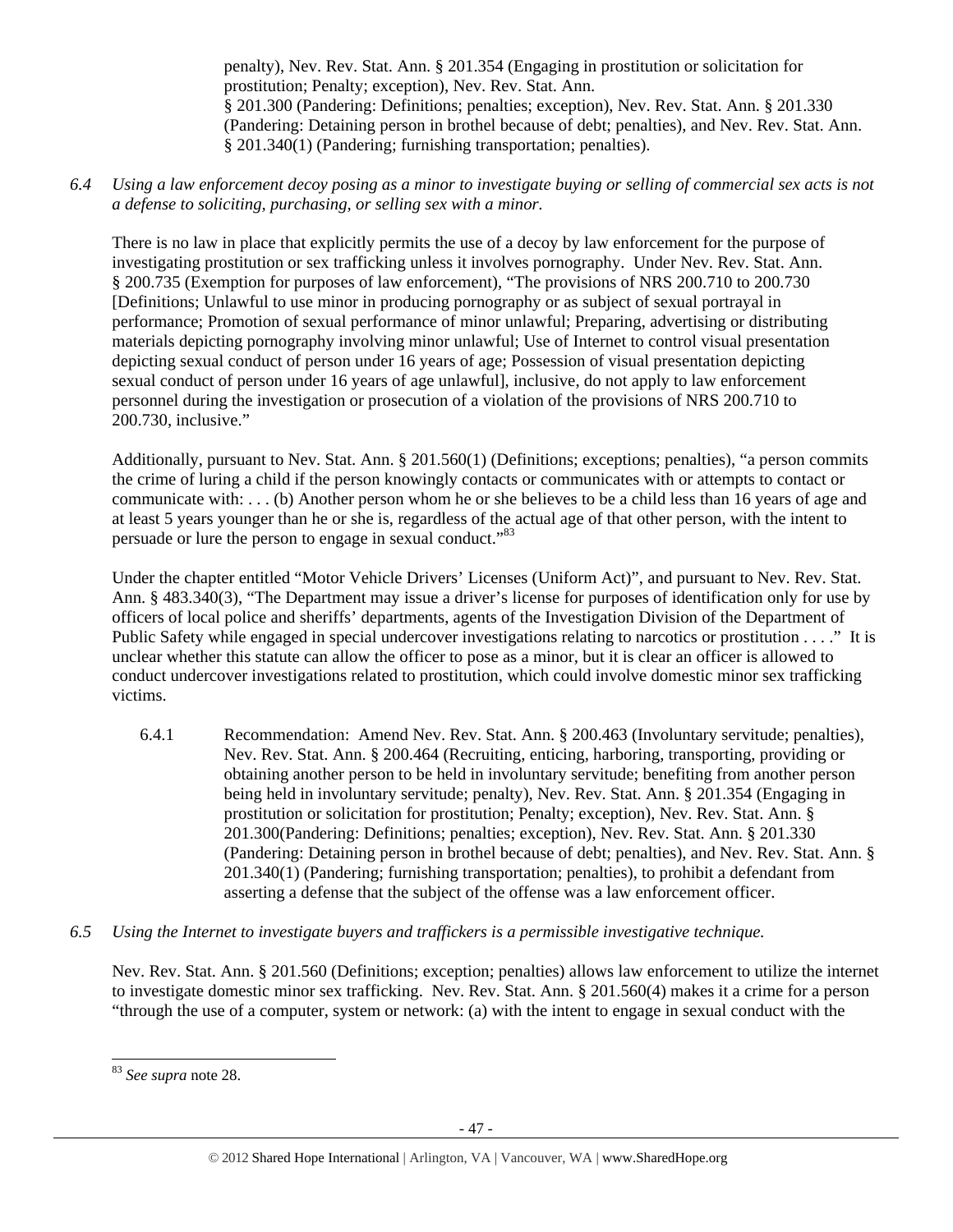child, [or] person believed to be a child . . . to engage in sexual conduct."<sup>84</sup> Through the inclusion of the term "believed to be a child," the statute appears to permit law enforcement to pose as minors and investigate cases of domestic minor sex trafficking online.

## *6.6 Law enforcement and child welfare agencies are mandated to promptly report missing and recovered children.*

Nevada imposes certain reporting requirements concerning missing and exploited children. An "exploited child" is defined as "a person under the age of 18 years who has been: (a) Used in the production of pornography in violation of the provisions of NRS 200.710; (b) Subjected to sexual exploitation as defined in NRS 432B.110 ["Sexual exploitation" defined];<sup>85</sup> or (c) Employed or exhibited in any injurious, immoral or dangerous business or occupation in violation of the provisions of NRS 609.210." Nev. Rev. Stat. Ann. 432.150(3).

Pursuant to Nev. Rev. Stat. Ann. § 432.200(1) (Duties of law enforcement agency receiving report of missing child; request for and use of identifying information; notification that child is found or returned),

1. A law enforcement agency shall accept every report of a missing child which is submitted to the agency, including, but not limited to, a report made by telephone. Upon receipt of such a report, the agency shall immediately conduct a preliminary investigation and classify the cause of the disappearance of the child as "runaway," "abducted by the parent of the child," "abducted by a stranger" or "cause of disappearance unknown," and shall:

(a) Transmit all available information about the child to the Clearinghouse within 36 hours after the report is received;

(b) Immediately notify such persons and make such inquiries concerning the missing child as the agency deems necessary;

. . .

(d) Enter into the National Crime Information Center's Missing Person File, as miscellaneous information, any person reasonably believed to have unlawfully abducted or detained the missing child, or aided or abetted the unlawful abduction or detention.

If the child is recovered, the law enforcement agency must transmit this information to the national Crime Information Center and Clearinghouse. Nev. Rev. Stat. Ann. § 432.200(4).

Each year, the Attorney General must "prepare and submit a report to the Governor and the Director of the Legislative Counsel Bureau concerning programs of information about missing or exploited children in this state and the identification and investigation of cases involving missing or exploited children." Nev. Rev. Stat. Ann. § 432.180.

<sup>&</sup>lt;sup>84</sup> See supra note 28.

<sup>&</sup>lt;sup>85</sup> Pursuant to Nev. Rev. Stat. Ann. § 432B.110 ("Sexual exploitation" defined), "sexual exploitation" is defined as "forcing, allowing or encouraging a child: 1. To solicit for or engage in prostitution; 2. To view a pornographic film or literature; and 3. To engage in: (a) Filming, photographing or recording on videotape; or (b) Posing, modeling, depiction or a life performance before an audience, which involves the exhibition of a child's genitals or any sexual conduct with a child as defined in NRS 200.700."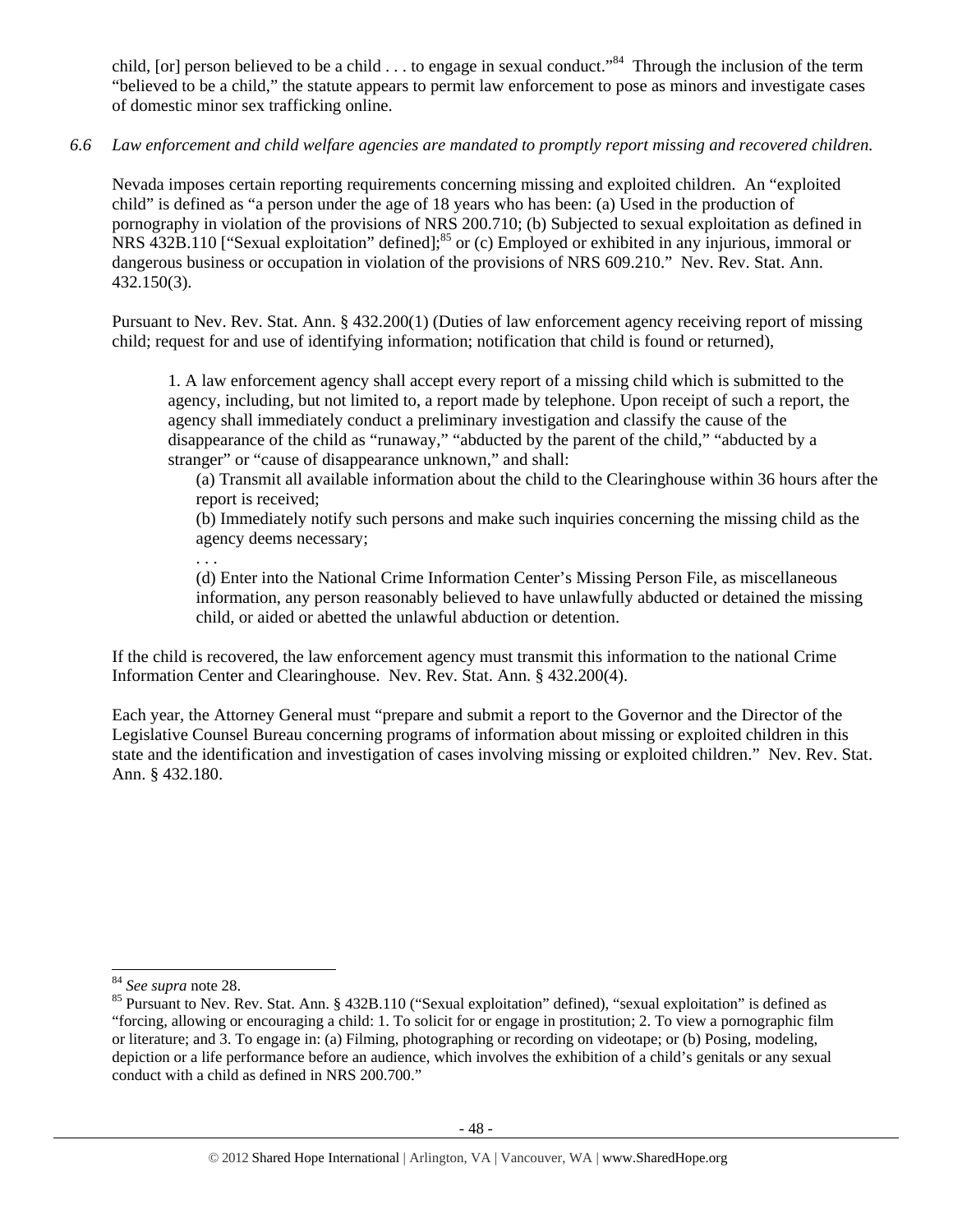## **APPENDIX A**

**Carson City:** Pursuant to Carson City, Nev., Mun. Code § 8.04.110<sup>86</sup> (Prostitution and related offenses),

It is unlawful, anywhere in Carson City, for any person:

1. To commit prostitution, or to offer to secure another for the purpose of prostitution, or for other lewd or indecent act or to induce, entice or procure a person who is in any thoroughfare or public or private place, to commit any such acts, or who, in any way, aids or abets or participates in the doing of any of the acts enumerated in this section;

2. To keep, set up, maintain, or operate, lease or rent, any place, structure, building or conveyance for the purpose of prostitution;

3. To occupy any place, structure, building or conveyance for the purpose of prostitution, or for any person to permit any place, structure, building or conveyance owned by him or under his control to be used for the purpose of prostitution, with the knowledge or reasonable cause to know that the same is, or is to be used for such purpose; or for any person to lease or rent to another person any place, structure, building or room for the purpose of prostitution; 4. To receive or to offer or agree to receive any person into any place, structure, building or conveyance for the purpose of prostitution; or to permit any person to remain there for such purpose;

5.To transport or direct any other person to any place within Carson City, when the announced purpose of such person is to be transported or directed to any such place for the purpose of prostitution, or to offer or agree so to transport or direct any such other person; 6. To advertise or publicly solicit in Carson City the availability of transportation from Carson City to some other place for the express or obvious purpose of prostitution even if such activities are not prohibited in such other place.

A violation of this ordinance is punishable by imprisonment in the city jail for up to 6 months, a fine not to exceed \$1,000, or both. Carson City, Nev., Mun. Code § 8.04.130 (Penalties).

**Churchill County:** Pursuant to Churchill Cnty., Nev., Code § 5.20.040<sup>87</sup> (Prostitution unlawful unless licensed),

> A. It is unlawful for any person to keep, own or operate any house of prostitution within the county, except as provided in this chapter.

B. It is unlawful to practice prostitution,<sup>88</sup> to allow acts of prostitution or sex for hire services, to solicit business for a prostitute or to procure any person for the purpose of prostitution within the county, except on a premises licensed under this chapter. "Out dates"<sup>89</sup> or "outcalls"<sup>90</sup> are prohibited. This chapter does not authorize operation of an escort service.

<sup>&</sup>lt;sup>86</sup> All Carson City, Nevada, Municipal Code provisions, unless otherwise noted, are taken from Carson City, Nev., Mun. Code (Codified through Ord. No. 2010-15, passed December 16, 2010 (Supp. No. 41, 3-11)), *available at* http://library.municode.com/index.aspx?clientID=16249&stateID=28&statename=Nevada.

<sup>&</sup>lt;sup>87</sup> All Churchill County, Nevada, Code provisions, unless otherwise noted, are taken from Churchill Cnty., Nev., Code (Current through bill 2011-B passed April 20, 2011), *available at*

http://www.sterlingcodifiers.com/codebook/index.php?book\_id=351.

<sup>&</sup>lt;sup>88</sup> Churchill Cnty., Nev., Code § 5.20.010(B) (Applicability; definitions) defines "prostitution" as "[t]he performing of any of the following acts for hire by a prostitute with a patron, for a fee: engaging in sexual intercourse; oralgenital contact; or any touching of the sexual organs or any intimate part of the body of another person for the purpose of arousing or gratifying the sexual desire of either person. The term prostitution does not comprehend any sexually related act or activity defined as a crime pursuant to the Nevada Revised Statutes."

<sup>&</sup>lt;sup>89</sup> Churchill Cnty., Code § 5.20.010(B) defines "out date" as "[a]ny arrangement or arrangements whereby a prostitute and a patron meet at a location other than the licensed premises for the purpose of engaging in an act of prostitution."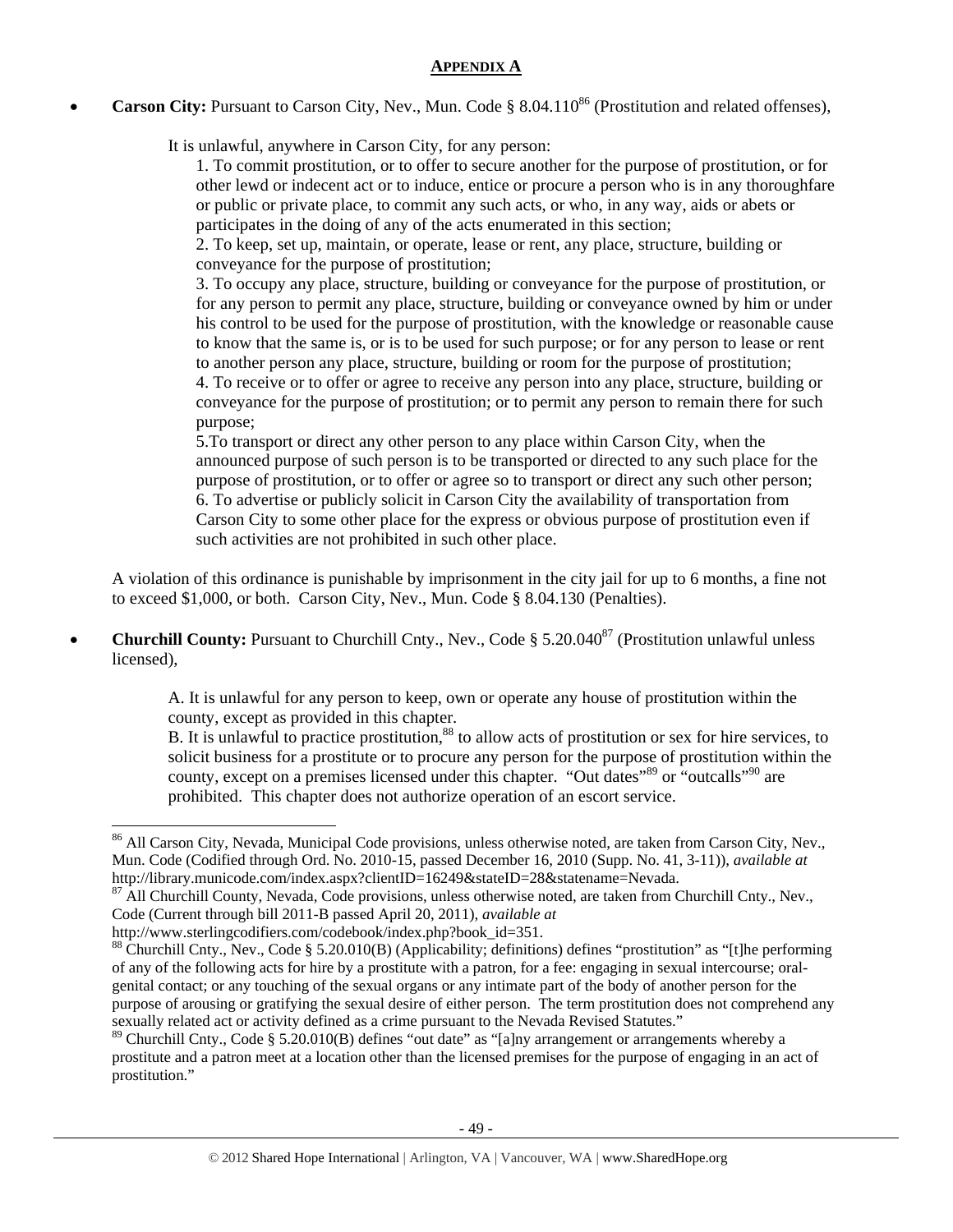Pursuant to Churchill Cnty., Nev., Code § 5.20.200(D)(6) (Work permit registration required), brothels may not employ persons under 21 years of age.

. . . .

A violation of Churchill Cnty., Nev., Code § 5.20.040 or Churchill Cnty., Nev., Code § 5.20.200 is a misdemeanor, punishable by imprisonment in the county jail for up to 6 months ,a fine not to exceed \$1,000, or both. Churchill Cnty., Nev., Code § 5.20.060 (Violation; criminal penalty)

• **Clark County:** Under Clark Cnty., Nev., Code § 12.08.015<sup>91</sup> (Prostitution unlawful), "It is unlawful for any person to commit an act of prostitution."92 Pursuant to Clark Cnty., Nev., Code § 12.08.020 (Accosting and soliciting unlawful), "It is unlawful for any person to accost, solicit or invite another in any public place<sup>93</sup> or in or from any building or vehicle by word, gesture, publication or any other means to commit, offer, agree to afford an opportunity to commit an act of prostitution." Clark Cnty., Nev., Code § 12.08.060 (Resorting unlawful) makes it illegal for a person to "resort to any public place for the purpose of inducing, enticing, soliciting for or procuring another to commit an act of prostitution."

It is also unlawful under Clark Cnty., Nev., Code § 12.08.025 (Maintaining a place of prostitution unlawful) "for any person to own, lease, operate, maintain, reside in, visit or entice or attempt to entice another to reside in or visit any building or place with knowledge that acts of prostitution occurs [sic] therein." Clark Cnty., Nev., Code § 12.08.050 (Allowing premises to be used for prostitution unlawful) makes it illegal for any person or business enterprise to knowingly lease or rent a building or portion of a building for use in an act of prostitution.

Under Clark Cnty., Nev., Code § 12.08.030 (Loitering for the purpose of soliciting unlawful),

It is unlawful for any person to remain or wander about in a public place and repeatedly beckon to, or repeatedly stop, or repeatedly attempt to stop, or repeatedly attempt to engage passers-by in conversation, or repeatedly stop or attempt to stop motor vehicles, or repeatedly interfere with the free passage of other persons, for the purpose of prostitution, or of patronizing a prostitute.

Clark Cnty., Nev., Code § 12.08.040 (Aiding and abetting unlawful) states,

It is unlawful for any person to knowingly aid or abet any act of prostitution or to:

(a) Secure or offer to secure another for the purpose of committing an act of prostitution; or (b) Knowingly transport a person into or within the county with the purpose to promote that person's engaging in prostitution, or procuring or paying for transportation with that purpose; or

 $90$  Churchill Cnty., Nev., Code § 5.20.010 (B) defines "outcall" as "[a]ny arrangement or arrangements whereby a prostitute and a patron agree to meet at a location other than the licensed premises for the purpose of engaging in an act of prostitution."

<sup>&</sup>lt;sup>91</sup> All Clark County, Nevada, Code provisions, unless otherwise noted, are taken from Clark Cnty, Nev., Code (Codified through Ordinance No. 3959, passed June 7, 2011 (Supplement No. 90, 6-11)), *available at*  http://library.municode.com/index.aspx?clientID=16214&stateID=28&statename=Nevada.

 $92$  Clark Cnty., Nev., Code § 12.08.010(a) (Definitions) defines prostitution as "engaging in sexual intercourse, oralgenital contact, anal-genital contact, oral-anal contact, or sado-masochistic abuse as defined in NRS 201.262, or any touching of the sexual organs or female breast of a person for monetary consideration, whether by credit, cash or check except between persons who are legally married to each other."

 $93$  Clark Cnty., Nev., Code § 12.08.010(e) defines public place as, "any place of business, public building, or other building open to the general public, street, sidewalk, bridge, alley or alleyway, plaza, park, driveway, parking lot or transportation facility or the doorways and entrance ways to any building which fronts on any of the aforesaid places, or a motor vehicle in or on any such place."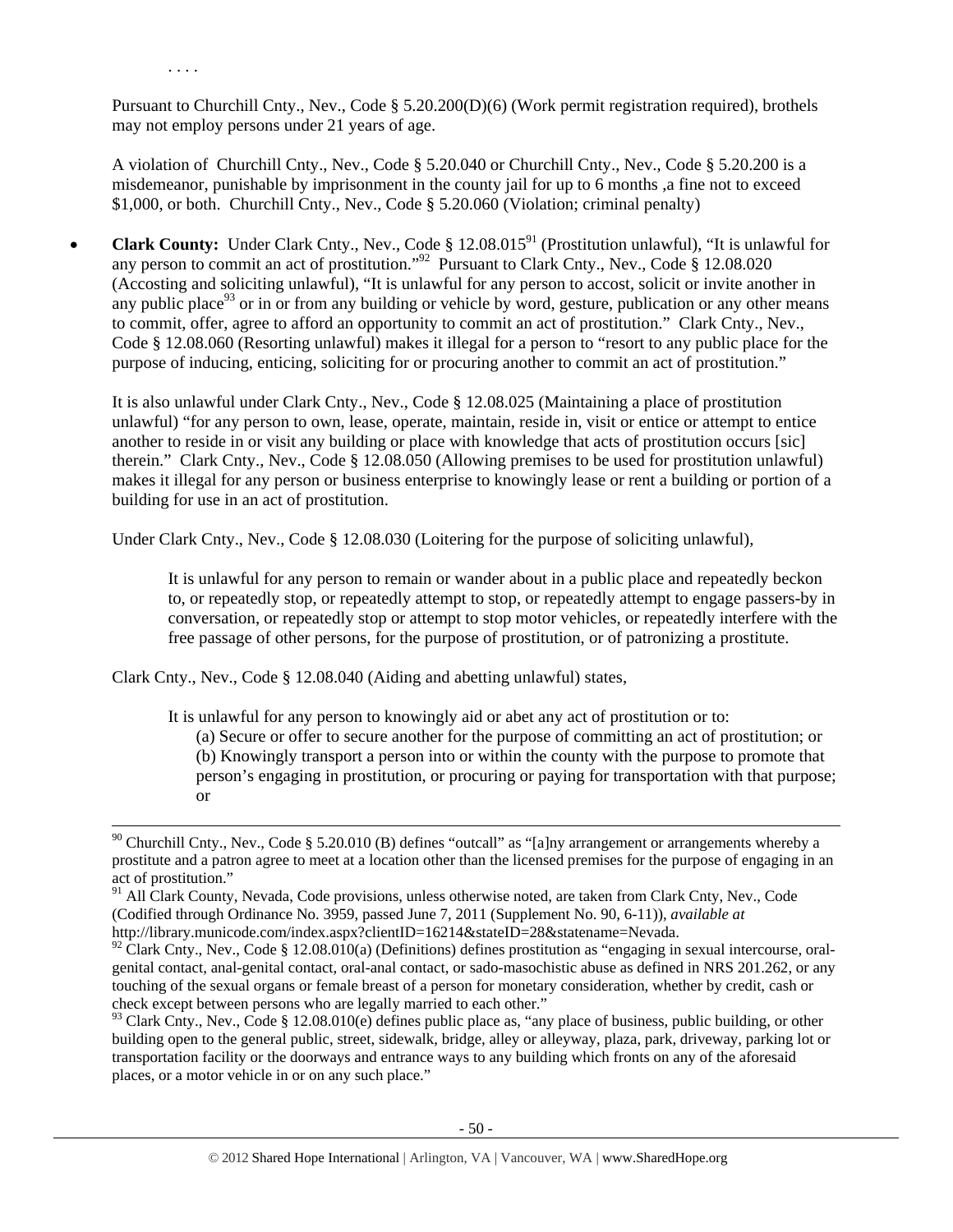(c) Knowingly receive, offer or agree to receive another into any place or building for the purpose of performing an act of prostitution, or knowingly permit another to remain there for any such purpose; or

(d) Direct another to any place for the purpose of committing an act of prostitution.

A violation of any of these ordinances is a misdemeanor, punishable by imprisonment in the county jail for up to 6 months, a fine not to exceed \$1,000, or both. Clark Cnty., Nev., Code § 12.08.090(a) (Penalties).

• **Las Vegas:** Las Vegas, Nevada is a city incorporated in Clark County, Nevada. Pursuant to Las Vegas, Nev., Mun. Code  $\S 10.36.020<sup>94</sup>$  (Acts of prostitution or pandering),

> (A) It is unlawful for anyone, other than a Peace Officer acting within the scope of his or her employment, to:

(1) Commit, engage in, institute, solicit, offer or agree to commit an act of prostitution;<sup>95</sup>

(2) Attempt to commit, engage in, or institute an act of prostitution; or

(3) Intentionally facilitate, allow, permit, encourage, procure, negotiate or provide a fee $96$  for an act of prostitution.

(B) It is unlawful for anyone, other than a Peace Officer acting within the scope of his or her employment, to:

(1) Secure or offer to secure another person for the purpose of committing a violation of Subsection (A) of this Section;

(2) Knowingly transport, offer to transport, or seek transport for a person into or within the City for the purpose of committing a violation of Subsection (A) of this Section, or to procure or pay for transportation for that purpose;

(3) Knowingly receive, offer or agree to receive another into any motor vehicle, place or building for the purpose of committing a violation of Subsection (A) of this Section;

(4) Direct another to any motor vehicle or place for the purpose of committing a violation of Subsection (A) of this Section;

(5) Attempt to detect the presence or identity of a Police Officer, Peace Officer, or other law enforcement officer for the purpose of attempting to avoid or escape criminal liability for violating, or attempting to violate this Chapter, by:

(a) Exposing or touching or seeking to expose or touch an intimate body part of another or one's self, or asking, soliciting, encouraging or attempting to procure another to do the same; or

(b) Inquiring, in any manner, as to whether another person is a Peace Officer, Police Officer, or other law enforcement officer;

(6) Possess or acquire a prescription or non-prescription controlled substance for the purposes of facilitating a violation of this Chapter or a benefit therefrom, including acquiring or possessing such substance to:

(a) Complete a barter, trade or exchange;

<sup>&</sup>lt;sup>94</sup> All Las Vegas, Nevada, Municipal Code provisions, unless otherwise noted, are taken from Las Vegas, Nev., Mun. Code (Codified through Ordinance No. 6149, passed May 4, 2011 (Supp. No. 7)), *available at*  http://library.municode.com/index.aspx?clientID=14787&stateID=28&statename=Nevada.

 $95$  Las Vegas, Nev., Mun. Code § 10.36.010 (Definitions) defines prostitution as, "an act, by any person, for a fee, of engaging in an act of lewdness, sexual intercourse, oral-genital contact or any touching of the sexual organs or other intimate parts of another person, clothed or unclothed, for the purpose of arousing or gratifying the sexual desire of either person or a third person."

<sup>&</sup>lt;sup>96</sup> Las Vegas, Nev., Mun. Code § 10.36.010 defines fee, regardless of whether it is "quantified", as "anything of monetary value, service, consideration, trade, barter, exchange, accommodation, or other compensation, whether agreed to, received, offered, solicited, promised, suggested, or expected by any party to a transaction."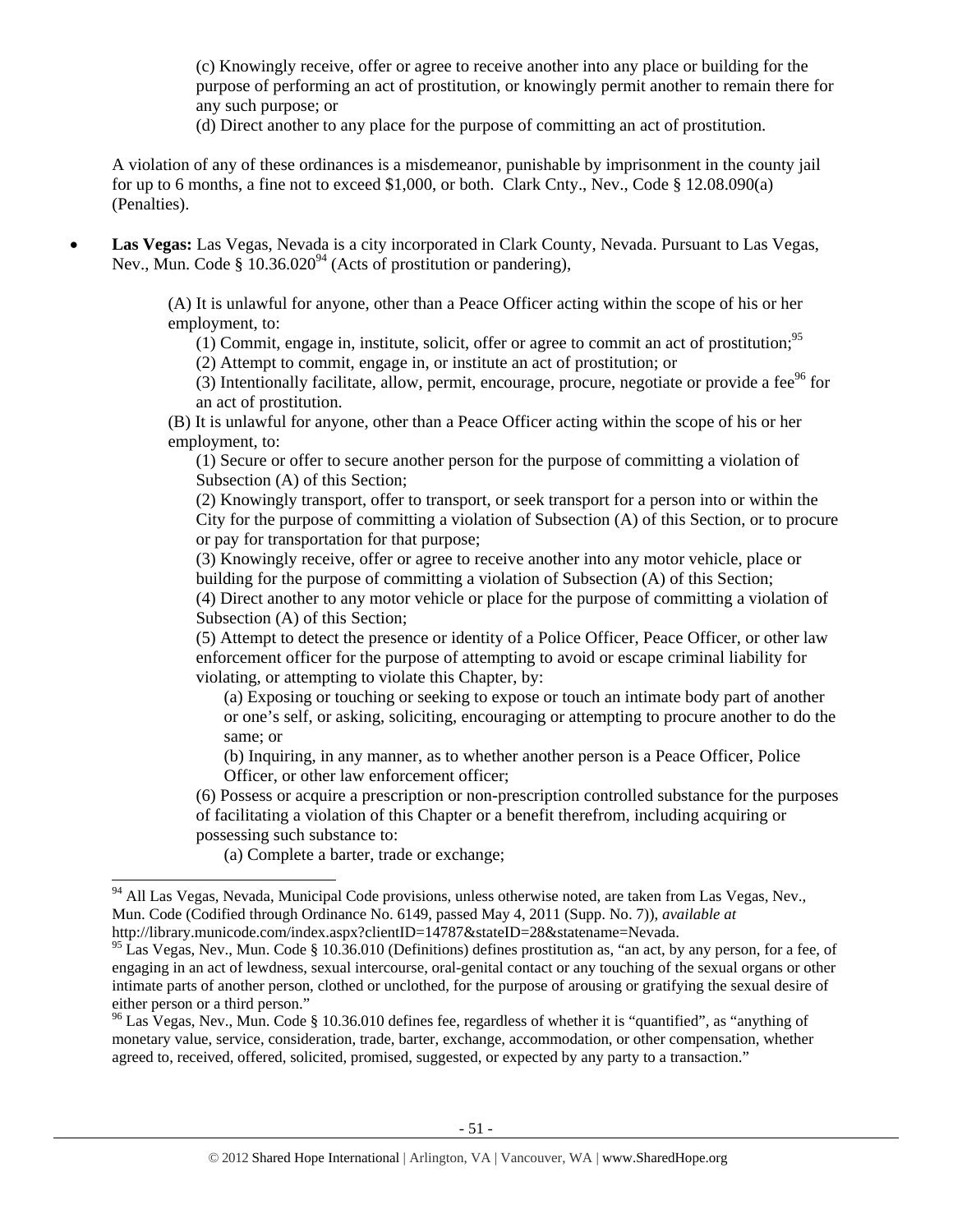(b) Enhance sexual performance or sexual gratification; or

(c) Incapacitate another so as to steal a thing of value from such other person; or (7) Knowingly, in any other way, aid, abet or participate in an act of prostitution or pandering.

(C) It is not a defense to a charge of offering or agreeing to an act of prostitution that there was an absence of an intent to institute, commit, engage in, procure, facilitate or carry through with an act of prostitution.

Under Las Vegas, Nev., Mun. Code § 10.36.030 (Loitering for prostitution), It is unlawful for anyone, other than a Peace Officer acting within the scope of his or her employment, to do the following:

(A) Remain or wander about in a public place and repeatedly beckon to, or repeatedly stop, or repeatedly attempt to stop, or repeatedly attempt to engage passers-by in conversation, or repeatedly stop or attempt to stop motor vehicles, or repeatedly interfere with the free passage of other persons, for the purpose of committing a violation of Section  $10.36.020^{\circ7}$ ; or (B) Remain or wander about in or upon private property after having been warned against trespassing on such property and repeatedly beckon to, or repeatedly stop, or repeatedly attempt to stop, or repeatedly attempt to engage passers-by in conversation, or repeatedly stop or attempt to stop motor vehicles, or repeatedly interfere with the free passage of other persons, for the purpose of committing a violation of Section  $10.36.020^{98}$ 

A first violation of Las Vegas, Nev., Mun. Code § 10.36.020 or Las Vegas, Nev., Mun. Code § 10.36.030 is a misdemeanor, punishable by up to six months imprisonment, a \$1000 fine, or both. Las Vegas, Nev., Mun. Code §§ 10.36.050(A) (Violation—penalty), 1.24.010 (Designated). A second offense of either ordinance committed within 3 years of the first offense of either ordinance is punishable by at least 30 days in jail and a fine not less than \$250. Las Vegas, Nev., Mun. Code § 10.36.050(A)(1). Any subsequent offense of either ordinance committed within 3years of a second offense of either ordinance is punishable by imprisonment of at least 6months and a fine not less than \$250. Las Vegas, Nev., Mun. Code § 10.36.050(A)(2).

• **Douglas County:** Pursuant to Douglas Cnty., Nev., Code, § 9.20.020<sup>99</sup> (Solicitation of prostitution— Unlawful),

> A. It is unlawful in Douglas County for any person to accost, solicit<sup>100</sup> or invite another in any public place, or in or from any building or vehicle by word, gesture or any other means to commit, offer, agree, or afford an opportunity to commit an act of prostitution.<sup>101</sup> B. It is unlawful for any person to resort to an [sic] public place for the purpose of inducing, enticing, procuring or soliciting another to commit an act of prostitution.

Under Douglas Cnty., Nev., Code, § 9.20.030 (Loitering for the purposes of prostitution—unlawful),

 $97$  Las Vegas, Nev., Mun. Code § 10.36.020 (Acts of prostitution or pandering).

<sup>98</sup> Las Vegas, Nev., Mun. Code § 10.36.020 (Acts of Prostitution or Pandering).

<sup>&</sup>lt;sup>99</sup> All Douglas County, Nevada, Code provisions, unless otherwise indicated, are taken from Douglas Cnty., Nev., Code, *available at* http://www.douglascountynv.gov/sites/County Code/ (last visited Aug. 31, 2011).

<sup>&</sup>lt;sup>100</sup> Douglas Cnty., Nev., Code § 9.20.10(B) (Definitions) defines solicitation of an act of prostitution as, "asking, appealing, entreating, inviting, imploring, luring, pleading, tempting, or otherwise importuning another to commit an act of prostitution."

<sup>&</sup>lt;sup>101</sup> Douglas Cnty., Nev., Code § 9.20.10(A) defines prostitution as, "engaging in any sexual activity, including but not limited to, sexual intercourse, masturbation, fellatio, cunnilingus, sodomy, or other infamous crime against nature, or other sexual activity or conduct of a deviate nature, for compensation of any kind."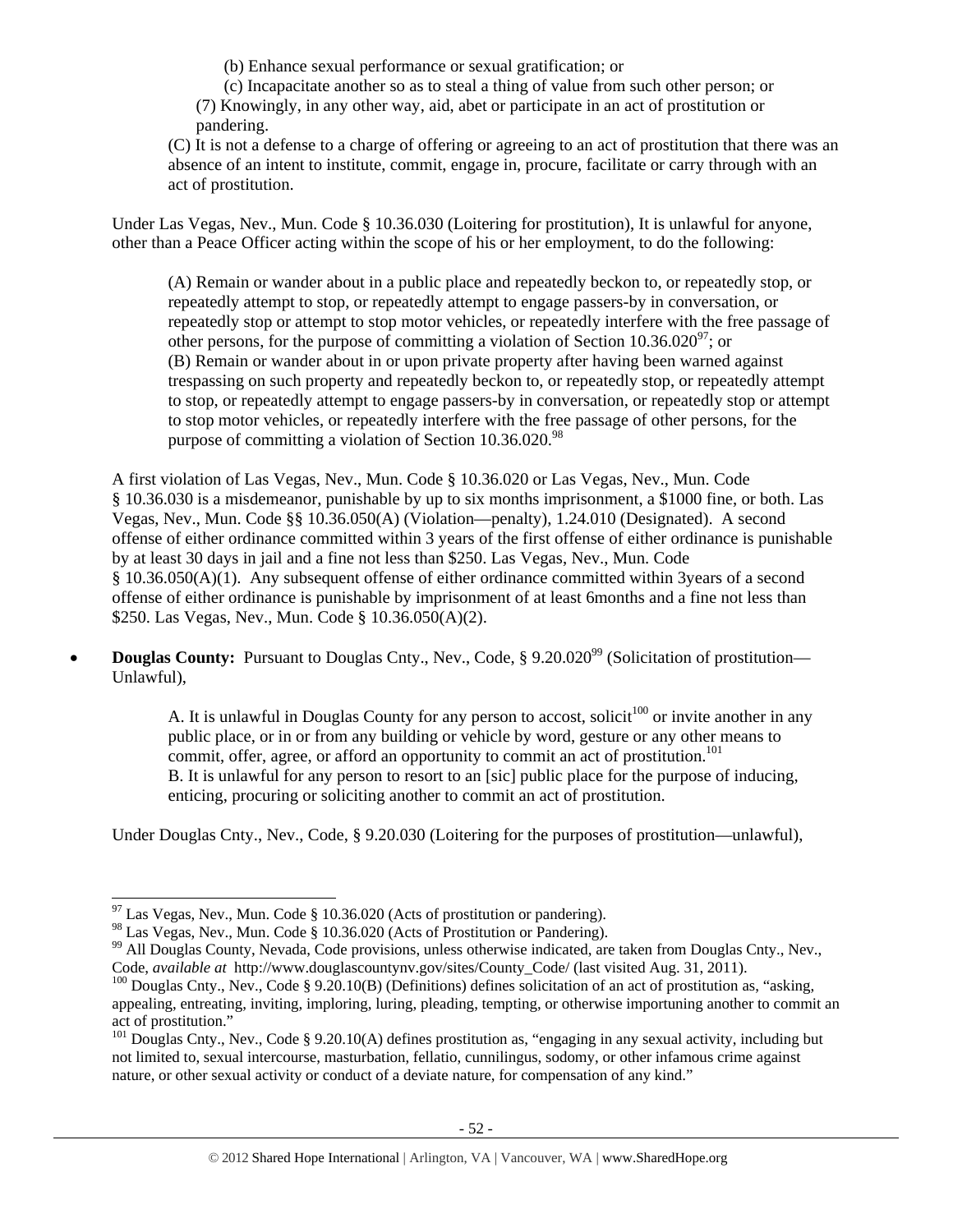A. It is unlawful for any person to loiter in or near any public place, quasi-public place or thoroughfare in a manner and under circumstances manifesting the purpose of inducing, enticing or soliciting another to commit an act of prostitution.

B. Among the circumstances which may be considered in determining whether the purpose is manifested is that the person repeatedly beckons to, stops, attempts to stop or repeatedly engages persons passing in conversation, or repeatedly stops or attempts to stop motor vehicle operators by hailing, waving of arms or any other bodily gesture, or any combination of this chapter. C. No arrest shall be made for violation of this subsection unless the arresting party first affords the person an opportunity to explain his or her conduct. No one shall be convicted of violating this subsection if it appears at trial that the explanation given was true and disclosed a lawful purpose.

Pursuant to Douglas Cnty., Nev., Code § 9.20.040 (Abetting prostitution—unlawful),

A. It is unlawful for any person to knowingly in any manner aid or abet any act of prostitution, which includes, but is not limited to:

1. Securing or offering to secure another for the purpose of committing an act of prostitution; or

2. Knowingly transport a person into or within the county with the purpose to promote that person's engaging in prostitution, or procuring or paying for transportation with that purpose; or

3. Knowingly receive, offer or agree to receive another into any place or building for the purpose of performing an act of prostitution, or to knowingly permit another to remain there for any such purpose; or

4. Direct another to any place in the county for the purpose of committing an act of prostitution.

B. It is unlawful for any person, partnership, firm, association or corporation to knowingly lease or rent any hotel, motel, building, house, apartment, office, room, premises or portion thereof to any person, partnership, firm, association or corporation to be used as, or for the purpose of using the premises for a place of prostitution or to knowingly suffer or permit the same to be used for prostitution.

A violation of any of these ordinances is a misdemeanor, punishable by imprisonment in the county jail for up to 6 months, a fine not to exceed \$1,000, or both. Douglas Cnty., Nev., Code §§ 9.20.050 (Penalties), 1.08.010(A) (Designated).

- **Elko County:** Pursuant to Elko Cnty., Nev., Code  $\S$  7-1-6(A)<sup>102</sup> (Prostitution), prostitution is unlawful in unincorporated areas of the county. The "unincorporated area" of the county does not include, "those areas of Elko County that are incorporated pursuant to the laws of the state: the cities of Elko, Carlin and Wells." Elko Cnty., Nev., Code § 7-1-6(F). A violation of this ordinance is a misdemeanor, punishable by imprisonment in the county jail for up to 6 months, a fine not exceeding \$500.00, or both. Elko Cnty., Nev., Code § 7-1-6(B).
	- **Carlin, Elko County:** Carlin is a city incorporated in Elko County, Nevada. Pursuant to Carlin, Nev., City Code § 5-9-4<sup>103</sup> (Prostitution; unlawful under certain conditions),

<sup>&</sup>lt;sup>102</sup> Unless otherwise stated, all Elko County, Nevada, Code provisions are taken from Elko Cnty., Nev., Code (codified through Ord. No. 06-2010, passed August 5, 2010), *available at*  http://www.sterlingcodifiers.com/codebook/index.php?book\_id=569.

<sup>&</sup>lt;sup>103</sup> Unless otherwise stated, all Carlin, Nevada Code provisions are taken from Carlin., Nev., City Code (codified through Ord. No. 234, passed December 8, 2010), *available at* 

http://www.sterlingcodifiers.com/codebook/index.php?book\_id=677.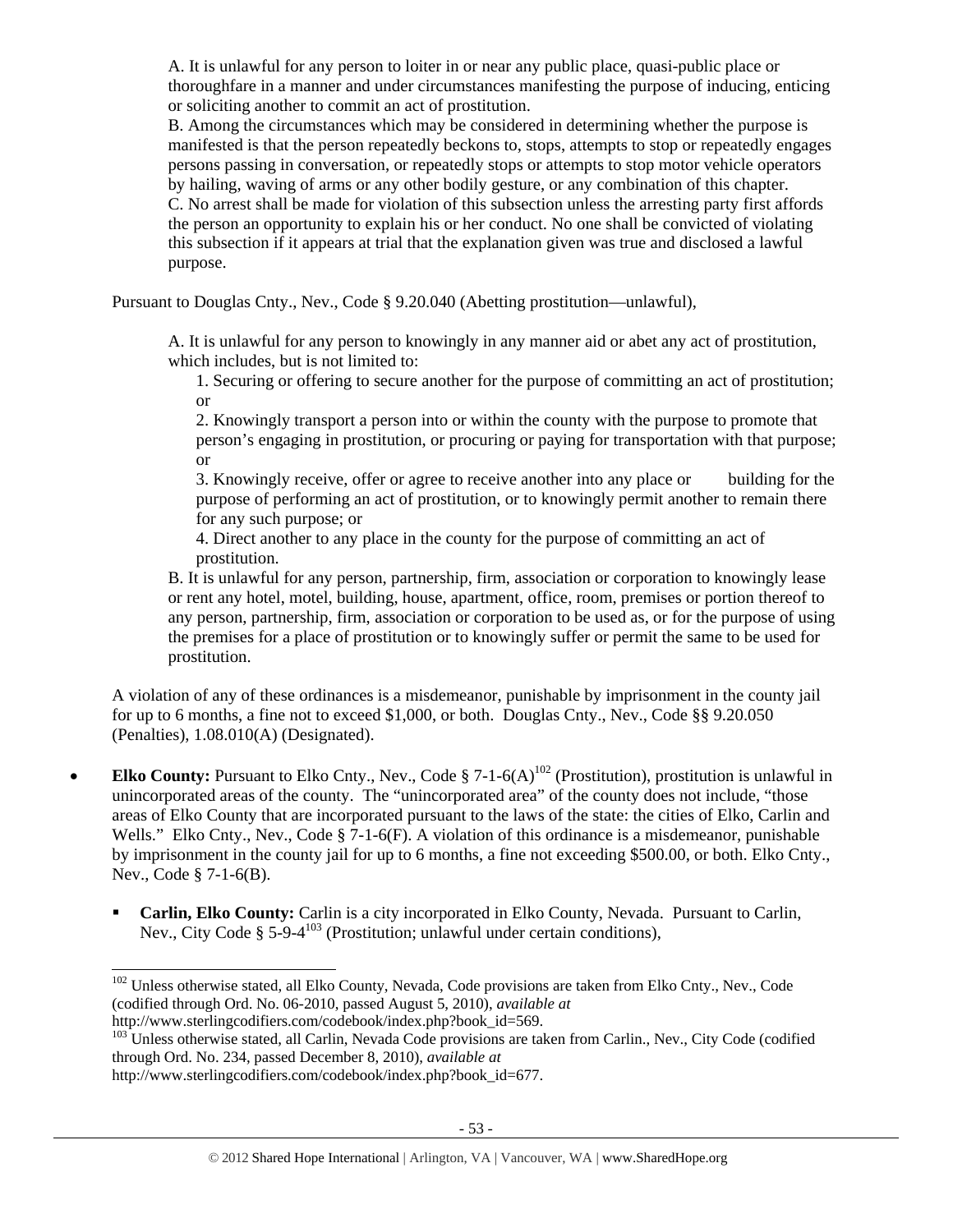(A) It is unlawful for any person, firm or corporation to keep or operate any house of prostitution, house of ill fame or bawdyhouse of any description within the city, except as herein provided in [Carlin, Nev., Mun. Code, Title 5, Chapter 9, Carlin Brothel Code].

(B) It is unlawful for any person to practice prostitution, to solicit business for a prostitute or to procure any person for the purpose of prostitution within the city, except as herein provided in [Carlin, Nev., Mun. Code, Title 5, Chapter 9, Carlin Brothel Code].

No prostitute below the age of 21 can be given a work card. Carlin, Nev., City Code § 5-9-14(C)(8) (Prostitute Registration and work card).

A violation of Carlin, Nev., City Code § 5-9-4 or Carlin, Nev., City Code § 5-9-14 is a misdemeanor, punishable by imprisonment in the city or county jail for up to 6 months, a fine not exceeding \$1,000, or both. Carlin, Nev., City Code § 1-4-1 (General Penalty).

 **Elko, Elko County:** Elko is a city incorporated in Elko County, Nevada. Pursuant to Elko, Nev., City Code § 4-9-3<sup>104</sup> (Unlawful under certain conditions),

A. It is unlawful for any person, firm or corporation to keep, own or operate any house of prostitution<sup>105</sup>, house of ill fame or bawdy house of any description within the city, except as herein provided in [Elko, Nev., Mun. Code, Title 4, Chapter 9, Prostitution]. B. It is unlawful for any owner or bartender/manager of a licensed brothel<sup>106</sup> to allow any person to practice prostitution or to solicit business for a prostitute or to procure any person for the purpose of prostitution within the city, except within the premises of a licensed brothel and within the boundaries of the restricted commercial district as set forth in the city zoning code. There will be no "out dates." That is, prostitutes shall not be hired from a brothel for the purpose of prostitution to accompany a customer outside the brothel from which the prostitute is employed. All soliciting of prostitution and acts of prostitution must take place inside the premises of a licensed brothel.

C. In the trial of any case arising under the provisions of subsection A or B of this section, evidence of general reputation shall be competent evidence as to the question of the ill fame of any house of prostitution and to the question of the ill fame of any person alleged to be practicing prostitution.

Pursuant to Elko, Nev., City Code § 4-9-13(D)(7) (Work permit registration requirements), no prostitute can be younger than 21 years of age.

A violation of Elko, Nev., City Code § 4-9-3 or Elko, Nev., City Code § 4-9-13 is a misdemeanor, punishable by imprisonment for up to 6 months, a fine not exceeding \$1,000, or both. Elko, Nev., City Code § 4-9-20 (Criminal penalty).

<sup>&</sup>lt;sup>104</sup> Unless otherwise stated, all Elko, Nevada Code provisions are taken from Elko, Nev., City Code (codified through Ord. No. 735, passed May 10, 2011), *available at* 

http://www.sterlingcodifiers.com/codebook/index.php?book\_id=316http://www.sterlingcodifiers.com/codebook/ind ex.php?book\_id=569.

<sup>&</sup>lt;sup>105</sup> Elko, Nev., City Code § 4-9-4 (Definitions) defines a house of prostitution as, "any building in which sexual acts are provided or performed for a fee."

<sup>&</sup>lt;sup>106</sup> Elko, Nev., City Code § 4-9-4 defines a brothel as, "a duly licensed house of prostitution operated in accordance with the provisions of [Elko, Nev., Mun. Code Title 4 Ch. 9 Prostitution]."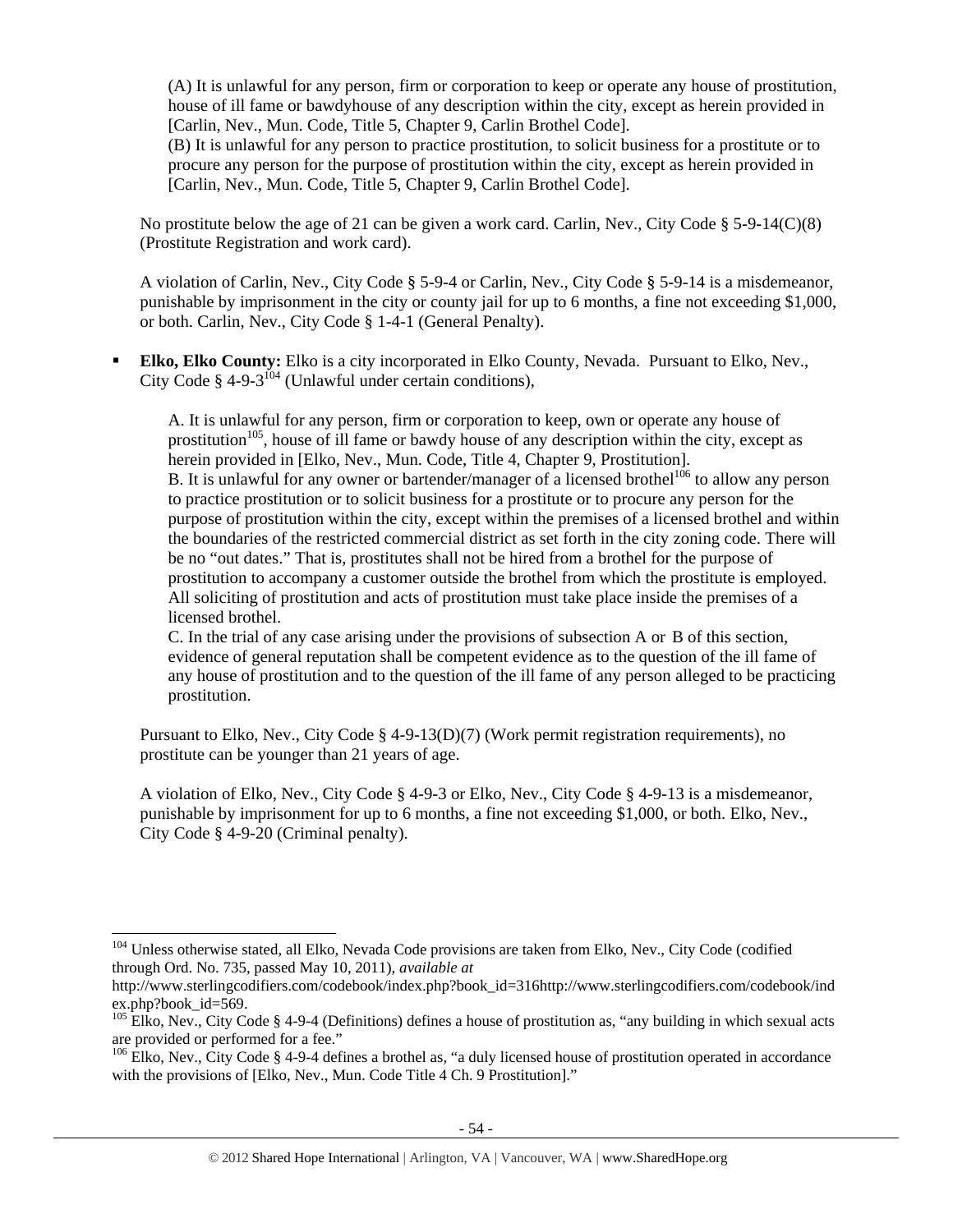**West Wendover, Elko County:** West Wendover is a city incorporated in Elko County, Nevada. Pursuant to West Wendover, Nev., City Code §  $4-2-7^{107}$  (Prostitution),

B. Prostitution<sup>108</sup> Prohibited: It shall be unlawful for any person to engage in prostitution or solicitation within the city.

C. House Of Ill Fame Prohibited: It shall be unlawful for any person to establish, maintain or operate a house of ill fame or repute or any other business employing any male or female for the purpose of prostitution within the city.

Violation of this ordinance is a misdemeanor, punishable by imprisonment in the city or county jail for up to 6 months, a fine not exceeding \$1,000, or both. West Wendover, Nev., City Code §§ 4-2- 7(D), 1-4-1(A) (General Penalty).

# • **Humboldt County:**

 $\overline{a}$ 

. . . .

 **Winnemucca, Humboldt County:** Winnemucca is a city incorporated in Humboldt County, Nevada. Pursuant to Winnemucca, Nev., Mun. Code § 9.12.030<sup>109</sup> (Prostitution and pandering–exceptions),

A. Except as provided in subsection C of this section, it is unlawful for any person:

1. To aid, offer or agree to commit any lewd or indecent act or any act of prostitution; 2. To offer to secure or secure another for the purpose of committing any act of prostitution, fornication, assignation or any other lewd or indecent act with any other person 3. To be in or near any thoroughfare or public place for the purpose of inducing, enticing or procuring another to commit an act of lewdness, fornication or unlawful sexual intercourse; 4. Knowingly to receive, offer or agree to receive any person into any place or building for the purpose of assignation or of performing any act of lewdness or fornication or knowingly to permit any person to remain there for any such purposes;

5. In any way to aid, abet or participate in the doing of any of these acts prohibited by this subsection.

. . . C. Notwithstanding the provisions of subsections A and B of this section, prostitution may be engaged in within any structure or building which is situated in Block 40 or Block 41 of the Riverside Addition to the city, provided that such premises has been issued a valid city brothel business license and each employee or independent contractor therein holds a valid city brothel work and valid health card, if applicable.

A violation of this ordinance is a misdemeanor punishable by imprisonment for up to 6 months, a fine not to exceed \$1,000, or both. Winnemucca, Nev., Mun. Code §§ 9.12.050 (Prostitution and Pandering—exceptions), 1.16.020 (Punishment for misdemeanors).

**Lincoln County:** Pursuant to Lincoln Cnty., Nev., Code § 7-2-1<sup>110</sup> (Prostitution prohibited),

<sup>&</sup>lt;sup>107</sup> Unless otherwise stated, all West Wendover, Nevada Code provisions are taken from West Wendover, Nev., City Code (codified through Ord. No. 2011-05, passed July 5, 2011), *available at*  http://www.sterlingcodifiers.com/codebook/index.php?book\_id=393.

<sup>&</sup>lt;sup>108</sup> West Wendover, Nev., City Code § 4-2-7(A) defines prostitution as "[t]he act or practice of offering the body for sexual relations for hire, by males or females."

<sup>&</sup>lt;sup>109</sup> All Winnemucca, Nevada, Code provisions, unless otherwise noted, are taken from Winnemucca, Nev., Mun. Code (Codified through Ordinance 767, enacted October 6, 2009 (Supplement No. 6), *available at* 

http://library.municode.com/index.aspx?clientID=16703&stateID=28&statename=Nevada.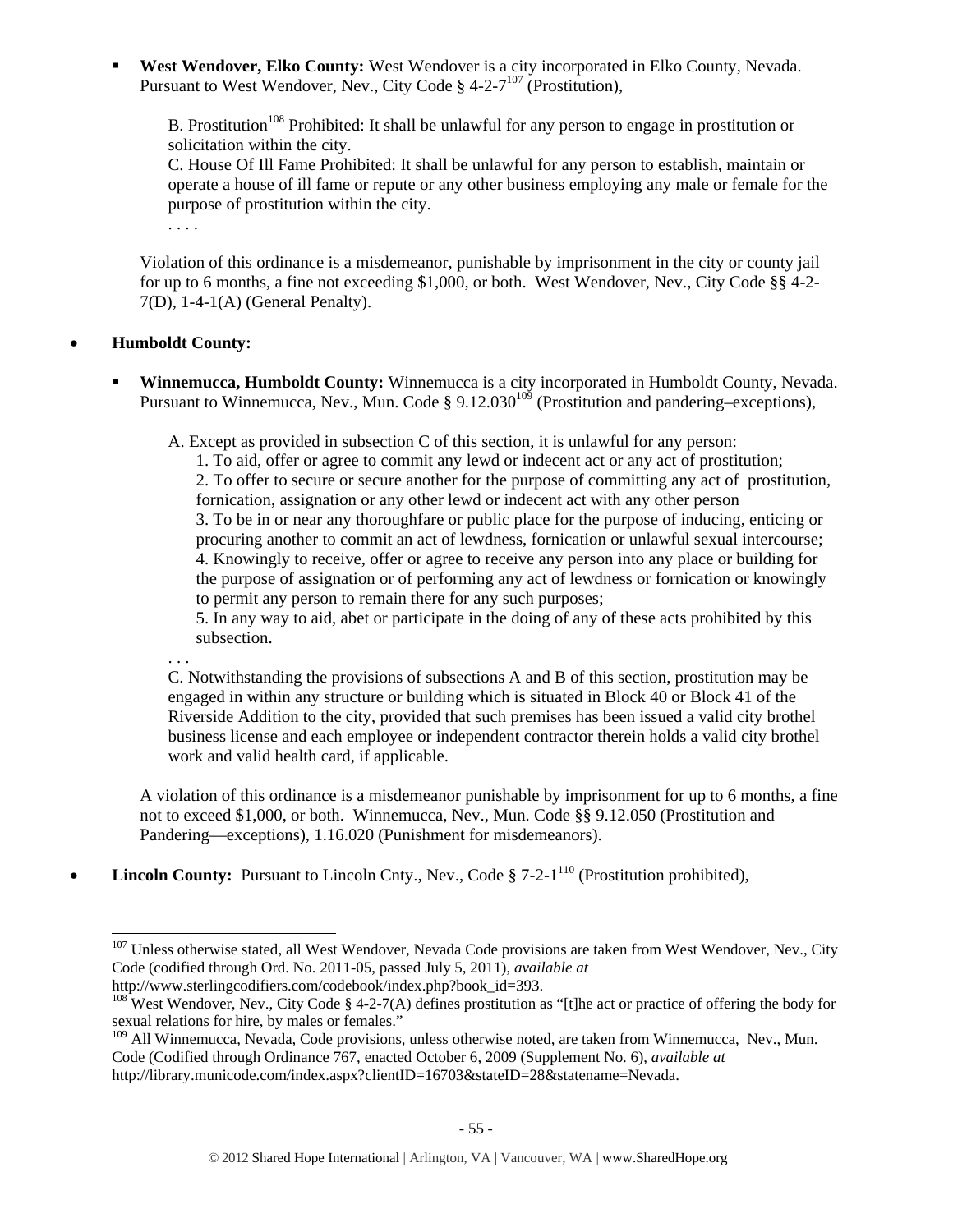It shall be unlawful, as an act of prostitution, for any person within the county to engage in sexual intercourse for any money or thing of value with a person to whom he or she is not married, or to solicit a person to whom he or she is not married to have sexual intercourse for any money or thing of value with the person so soliciting.

Under Lincoln Cnty., Nev., Code, § 7-2-2 (Sexual intercourse for hire and lewd acts),

It shall be unlawful for any person to:

A. Receive money or other thing of value in exchange for another person committing a lewd act or an act of sexual intercourse.

B. Pay or offer or agree to pay another person to commit a lewd act or an act of sexual intercourse.

C. Commit or offer or agree to commit any lewd act.

D. Secure or offer another person for the purpose of committing a lewd act or an act of sexual intercourse for hire.

E. Induce, entice or procure, or attempt to induce, entice or procure another person, in or near any place frequented by the public or any public place, to commit a lewd act or an act of sexual intercourse for hire.

F. Knowingly transport any person to any place for the purpose of committing a lewd act or any act of sexual intercourse for hire.

G. Knowingly transport any person to any place for the purpose of offering or agreeing to pay another person to commit a lewd act or an act of sexual intercourse.

H. Knowingly receive, or offer or agree to receive, any person into any place or building for the purpose of performing a lewd act, or an act of sexual intercourse for hire, or to knowingly permit any person to remain in any place or building for such purpose.

I. Aid, abet, allow, permit or participate in the commission of any of the acts prohibited in subsections A through H of this section.

A violation of any of these ordinances is a misdemeanor, punishable by imprisonment in the county jail for up to 6 months, a fine not to exceed \$1,000, or both. Lincoln Cnty., Nev., Code §§ 7-2-5 (Violation a misdemeanor), 1-4-1(B) (General penalty).

Lincoln Cnty., Nev., Code § 7-2-4 (Exception) creates an exception to these ordinances for activities "in a licensed house of prostitution pursuant to Nevada Revised Statutes section 201.354 et seq. (2003 Code). " $^{111}$  However, Lincoln County no longer licenses houses of prostitution.<sup>112</sup>

• Lyon County: Pursuant to Lyon Cnty. Nev., Code § 5.03.04<sup>113</sup> (Prostitution permitted; compliance with provisions),

http://www.sterlingcodifiers.com/codebook/index.php?book\_id=536.

 <sup>110</sup> All Lincoln County, Nevada, Code provisions, unless otherwise noted, are taken from Lincoln Cnty., Nev., Code (Codified through Ordinance 2010-03, enacted August 2, 2010), *available at* 

http://www.sterlingcodifiers.com/codebook/index.php?book\_id=612.

<sup>&</sup>lt;sup>111</sup> Nev. Rev. Stat. 201.354 (Engaging in prostitution or solicitation for prostitution: penalty; exception) (2003). 1. It is unlawful for any person to engage in prostitution or solicitation therefor, except in a licensed house of prostitution.

<sup>2.</sup> Any person who violates subsection 1 is guilty of a misdemeanor.<br><sup>112</sup> See Kuban v. McGinsey, 65 P.2d 623, 624 (Nev. 1980).

<sup>&</sup>lt;sup>113</sup> All Lyon County. Nevada, Code provisions, unless otherwise noted, are taken from Lyon Cnty., Nev., Code (Codified through Ordinance 551, enacted May 19, 2011), *available at*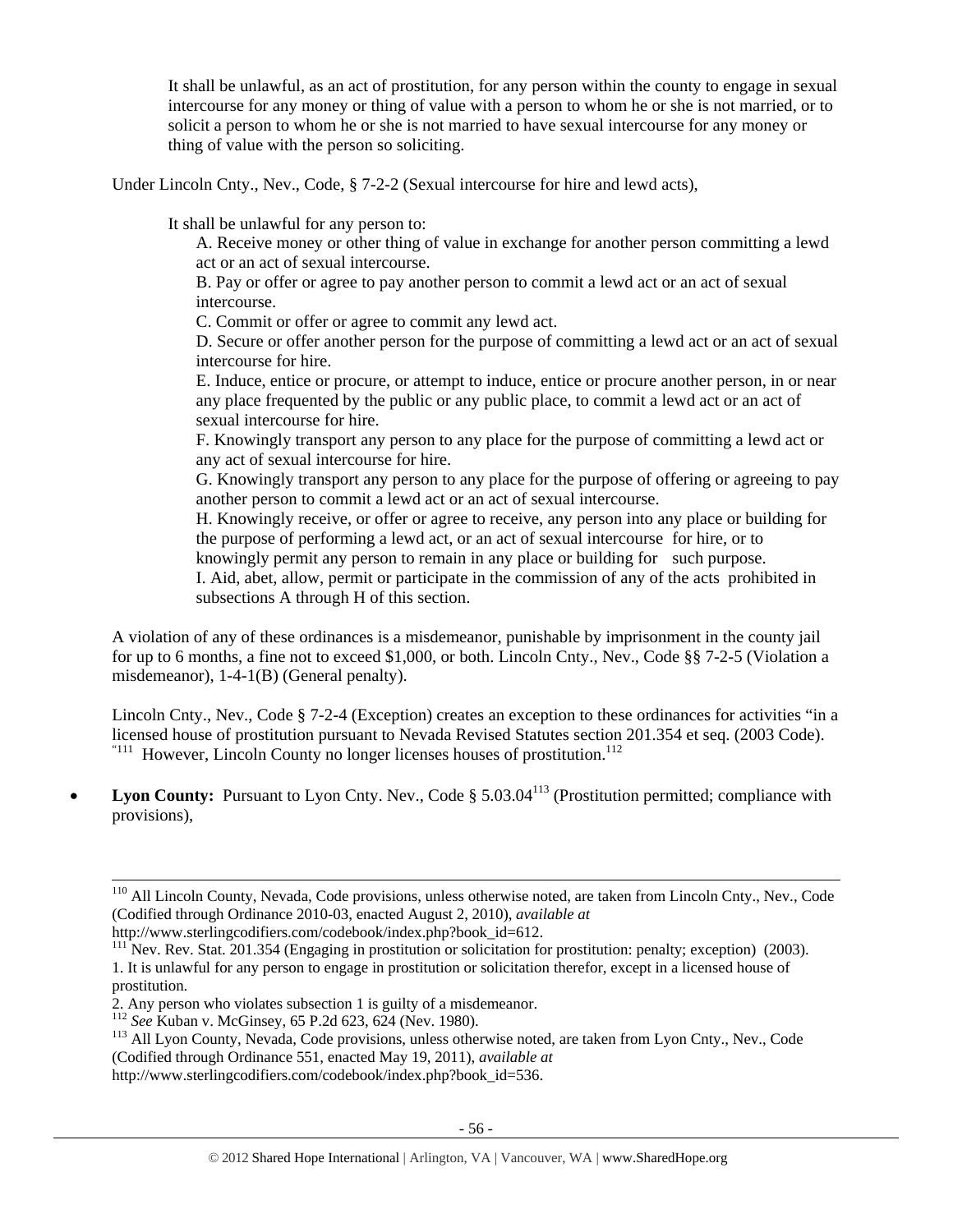A. Prostitution Permitted: The operation of a house of prostitution within the County in accordance with the provisions of this Chapter does not constitute a public nuisance or an offense to public decency.

B. Compliance with Provisions:

1. Chapter Provisions:

a. It is unlawful for any person to keep or operate any house of prostitution, house of ill fame or bawdy house of any description within the County except as provided in this Chapter.

b. It is unlawful for any person to practice prostitution, to solicit business for a prostitute or to procure any person for the purpose of prostitution within the County except as provided in this Chapter.

2. Zoning: No licenses shall be issued without the prospective licensee first obtaining proper zoning for the proposed operation.

Violation of this ordinance is a misdemeanor. Lyon Cnty. Nev., Code § 1.04.01 (General penalty). Pursuant to Lyon Cnty., Nev., Code § 1.04.01 (General Penalty), misdemeanors are "punishable as provided in the [Nevada Revised Statutes] for misdemeanor violations." The Nevada Revised Statutes punish misdemeanors by either imprisonment for not more than 6 months, a fine not exceeding \$1,000, or both or a period of community service. Nev. Rev. Stat. 193.150 (Punishment of misdemeanors).

**Nye County:** Pursuant to Nye Cnty., Nev., Code § 9.20.160<sup>114</sup> (General prohibitions),

It is unlawful:

A. For any person under the age of twenty one (21) years to enter or be a patron of any house of prostitution;

B. For a licensee of any licensed house of prostitution, or for any employee of such licensee, to compel, entice, encourage, permit or suffer any person under the age of twenty one (21) years to enter or be a patron of any licensed house of prostitution;

. . .

D. For any person to engage in prostitution<sup>115</sup> or solicitation<sup>116</sup> therefor, except in a house of prostitution $117$  licensed under this chapter.

. . . .

 $\overline{a}$ <sup>114</sup> All Nye County, Nevada, Code provisions, unless otherwise noted, are taken from Nye Cnty., Nev., Code (Codified through Ordinance 401, enacted January 3, 2011), *available at* 

http://www.sterlingcodifiers.com/codebook/index.php?book\_id=648

<sup>&</sup>lt;sup>115</sup> Nye Cnty., Nev., Code § 9.20.020 (Definitions) states prostitution occurs when a "male or female person who for a fee engages in sexual intercourse, oral-genital contact or any touching of the sexual organs or other intimate parts of a person for the purpose of arousing or gratifying the sexual desire of either person."

<sup>&</sup>lt;sup>116</sup> Nye Cnty., Nev., Code § 9.20.020 states that solicitation occurs when a person, "Induces, persuades, encourages, inveigles or compels a person to engage in 'sexual conduct' as defined in this section" or "Offers to engage in 'sexual conduct' as defined in this section." Nye Cnty., Nev., Code § 9.20.020 defines sexual conduct as "Any of the acts defined in the definition of prostitution in this section." The acts listed in the definition of prostitution are "sexual intercourse, oral-genital contact or any touching of the sexual organs or other intimate parts of a person for the purpose of arousing or gratifying the sexual desire of either person." Nye Cnty., Nev., Code § 9.20.020.

<sup>&</sup>lt;sup>117</sup> Nye Cnty., Nev., Code § 9.20.020 defines a house of prostitution as "Any house, building, trailer (with or without wheels), vehicle, tent or other structure or "premises" as defined in this section wherein or whereon acts of prostitution are committed, or offered to be committed."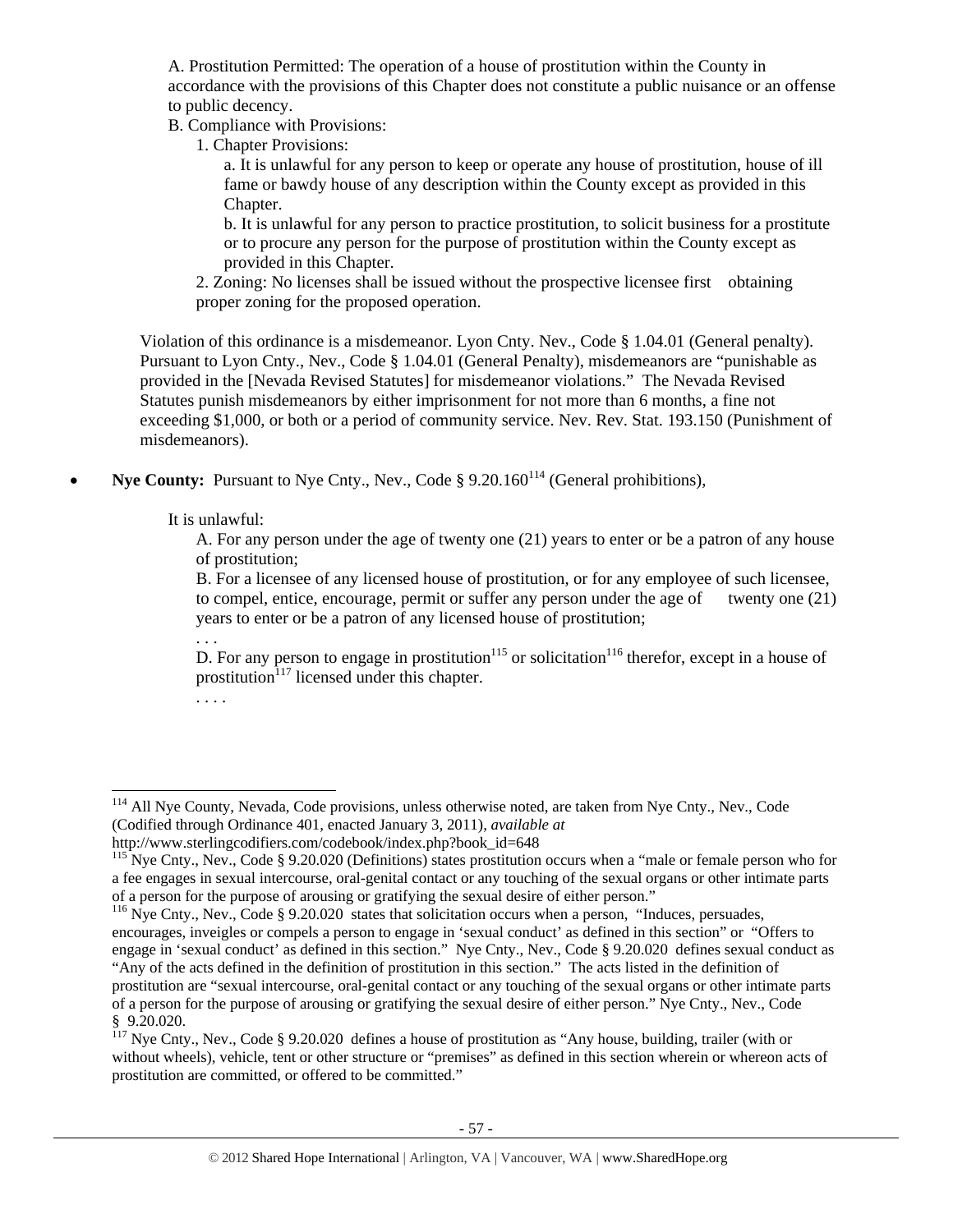A violation of this ordinance is a misdemeanor, punishable by imprisonment for up to 6 months, a fine not to exceed \$1,000, or both. Nye Cnty., Nev., Code §§ 9.20.250 (Violation; penalty), 1.01.180 (General penalty).

• **Pershing County:** Under Pershing Cnty., Nev., Code § 9.08.020<sup>118</sup> (Prostitution), "Any person who engages in or accepts an offer to engage in any act of prostitution shall be guilty of prostitution under this chapter."

Pursuant to Pershing Cnty., Nev., Code 9.08.030 (Solicitation),

A. Any person who solicits, engages in, or accepts an offer to engage in any act of prostitution shall be guilty of solicitation under the provisions of this Chapter.

B. Any person who solicits, engages in, or accepts an offer to engage in any lewd or dissolute conduct shall be guilty of solicitation under the provisions of this Chapter.

C. Any person who directs any person to any place for the purpose of committing any lewd or indecent act, or any act of prostitution or fornication shall be guilty of solicitation under the provisions of this Chapter.

D. Any peace officer while functioning in the scope of his duty shall be exempt from the provisions of this Section.

Pershing Cnty., Nev., Code § 9.08.010 (Pandering), makes it illegal for

A. Any person who shall induce, persuade, encourage, inveigle, entice, force, or cause another person, including a spouse, to become a prostitute or an inmate of a house of prostitution shall be guilty of pandering.

B. Any person who shall knowingly accept, receive, levy or appropriate any money or valuable thing without consideration from the proceeds of any person engaged in prostitution or detain any person for purposes of prostitution because of any debt, shall be guilty of pandering.

C. Any person who shall knowingly transport any other person for the purpose of prostitution shall be guilty of pandering.

D. Any person who is a pimp, panderer, or procurer or who commits any such acts or who lives in a house of prostitution shall be guilty of pandering.

Pursuant to Pershing Cnty., Nev., Code § 9.08.040 (Houses of ill fame),

A. Any person who shall keep or rent any house, trailer, vehicle, boat or other place for the purpose of carrying on prostitution shall be guilty of keeping a house of ill fame under the provisions of this Chapter.

B. In the trial of all cases arising under the provisions of subsection A of this Section, evidence of general reputation shall be deemed competent evidence as to the question of the ill fame of any house alleged to be so kept.

A violation of any of these ordinances is a misdemeanor, punishable by imprisonment in the County jail for up to 6 months, a fine not to exceed \$1,000, or both. Pershing Cnty., Nev., Code, §§ 9.080.050 (Criminal penalties), 1.08.010 (Violations; penalty).

• **Washoe County:** Pursuant to Washoe Cnty., Nev., Code, § 50.238<sup>119</sup> (Unlawful acts),

<sup>&</sup>lt;sup>118</sup> All Pershing County, Nevada, Code provisions, unless otherwise noted, are taken from Pershing Cnty., Nev., Code (Codified through Ordinance 279 enacted February 3, 2011), *available at* http://www.sterlingcodifiers.com/codebook/index.php?book\_id=640.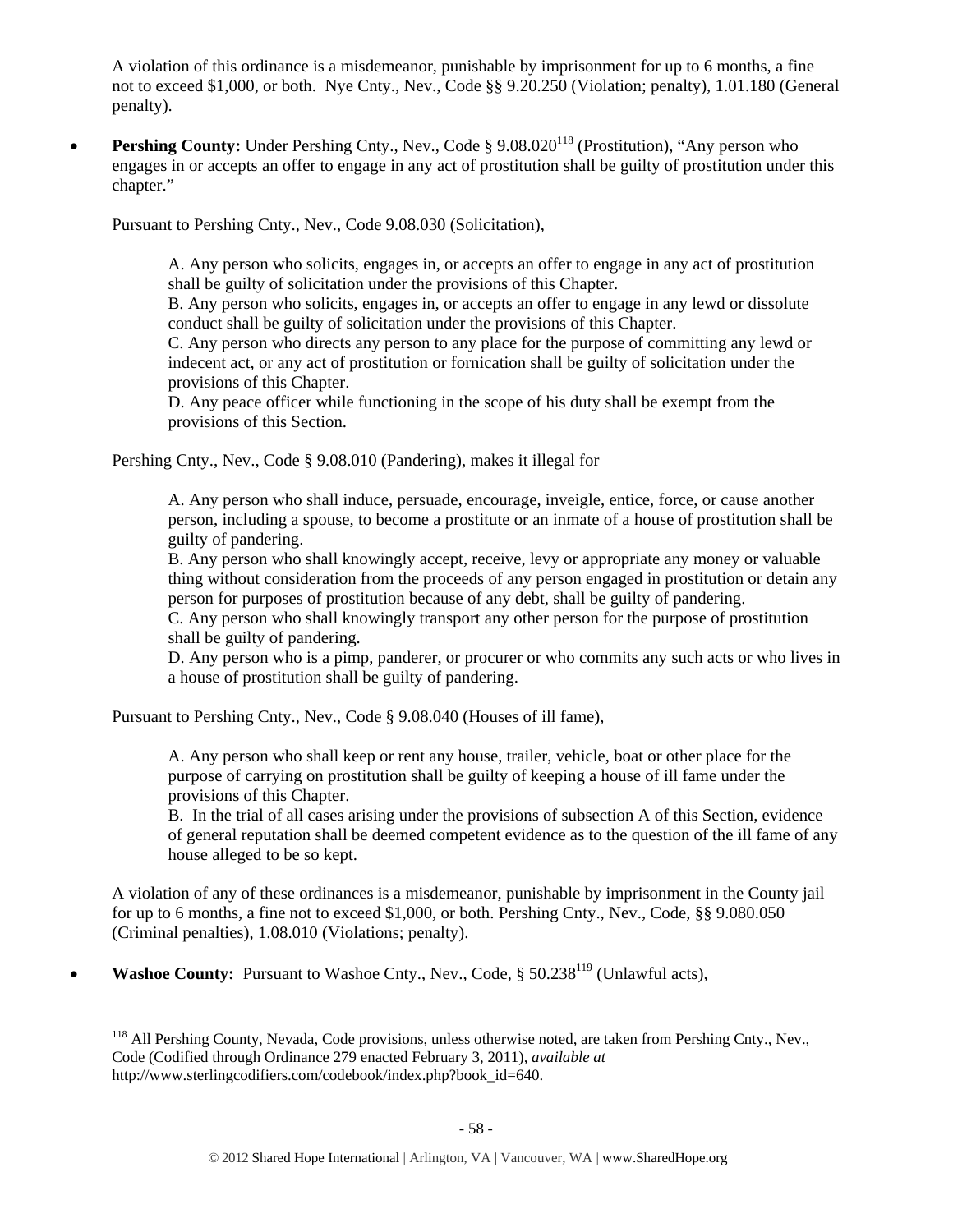It is unlawful in any unincorporated area of the county for any person to:

1. Commit prostitution, or to offer to secure another for the purpose of prostitution or for any other lewd or indecent act, or to induce, entice or procure a person who is in any thoroughfare or public or private place to commit any such acts, or who in any way aids or abets or participates in the doing of any of the acts enumerated in sections  $50.238$  to  $50.242^{120}$ . inclusive.

2. Keep, set up, maintain or operate, lease or rent any place, structure, building or conveyance for the purpose of prostitution.

3. Occupy any place, structure, building or conveyance for the purpose of prostitution, or for any person to permit any place, structure, building or conveyance owned by him or under his control to be used for the purpose of prostitution, with the knowledge or reasonable cause to know that the same is, or is to be used for, such purpose, or for any person to lease or rent to another person any place, structure, building or room for the purpose of prostitution.

4. Receive or to offer or agree to receive any person into any place, structure, building or conveyance for the purpose of prostitution, or to permit any person to remain there for such purpose.

5. Transport or direct any other person to any place within the county, when the announced purpose of such person is to be transported or directed to any such place for the purpose of prostitution, or to offer or agree so to transport or direct any such other person.

A violation is a misdemeanor punishable by imprisonment in the county jail for up to 6 months, a fine between \$100 and \$1,000, or both. Washoe Cnty., Nev., Code § 50.242 (Penalty).

 **Sparks, Washoe County:** Sparks is a city incorporated in Washoe County, Nevada. Pursuant to Sparks, Nev., Mun. Code §  $9.24.030^{121}$  (Prostitution—solicitation),

A. It is unlawful for any person to loiter in or near any public place or thoroughfare in a manner and under circumstances manifesting the purpose of offering or soliciting to commit an act of prostitution<sup>122</sup>, or offering to procure another to commit an act of prostitution. B. Among the circumstances which may be considered in determining whether such purpose is

manifested are that such person repeatedly beckons to, stops, attempts to stop or engages persons passing by in conversation, repeatedly stops or attempts to stop motor vehicle operators by hailing, waving of arms, or any other bodily gesture.

C. No arrest shall be made for a violation of this section unless the arresting officer first affords such person an opportunity to explain such conduct, and no one shall be convicted of violating this section if it appears at trial that the explanation given was true and disclosed a lawful purpose.

Pursuant to Sparks, Nev., Mun. Code § 9.24.020 (Prostitution), "It is unlawful for any person in the city to commit, offer to commit, or agree to commit an act of prostitution. This section does not apply to the customer of a prostitute."

<sup>&</sup>lt;sup>119</sup> All Washoe County, Nevada, Code provisions, unless otherwise noted, are taken from Washoe Cnty., Nev., Code *available at* http://cityofsparks.us/municode/index (last visited Aug. 31, 2011).

<sup>&</sup>lt;sup>120</sup> Washoe Cnty., Nev., Code § 50.240 (Evidence) and Washoe Cnty., Nev., Code § 50.242 (Penalty) do not contain any criminal violations.

<sup>&</sup>lt;sup>121</sup> All Sparks, Nevada, Code provisions, unless otherwise noted, are taken from Sparks, Nev., Mun. Code, *available at* http://cityofsparks.us/municode/index (last visited Sep. 8, 2011).<br><sup>122</sup>Sparks, Nev., Mun. Code § 9.24.010 defines prostitution as, "engaging in sexual intercourse, masturbation,

fellatio, cunnilingus, sodomy, an infamous crime against nature, or other sexual activity for compensation of any kind."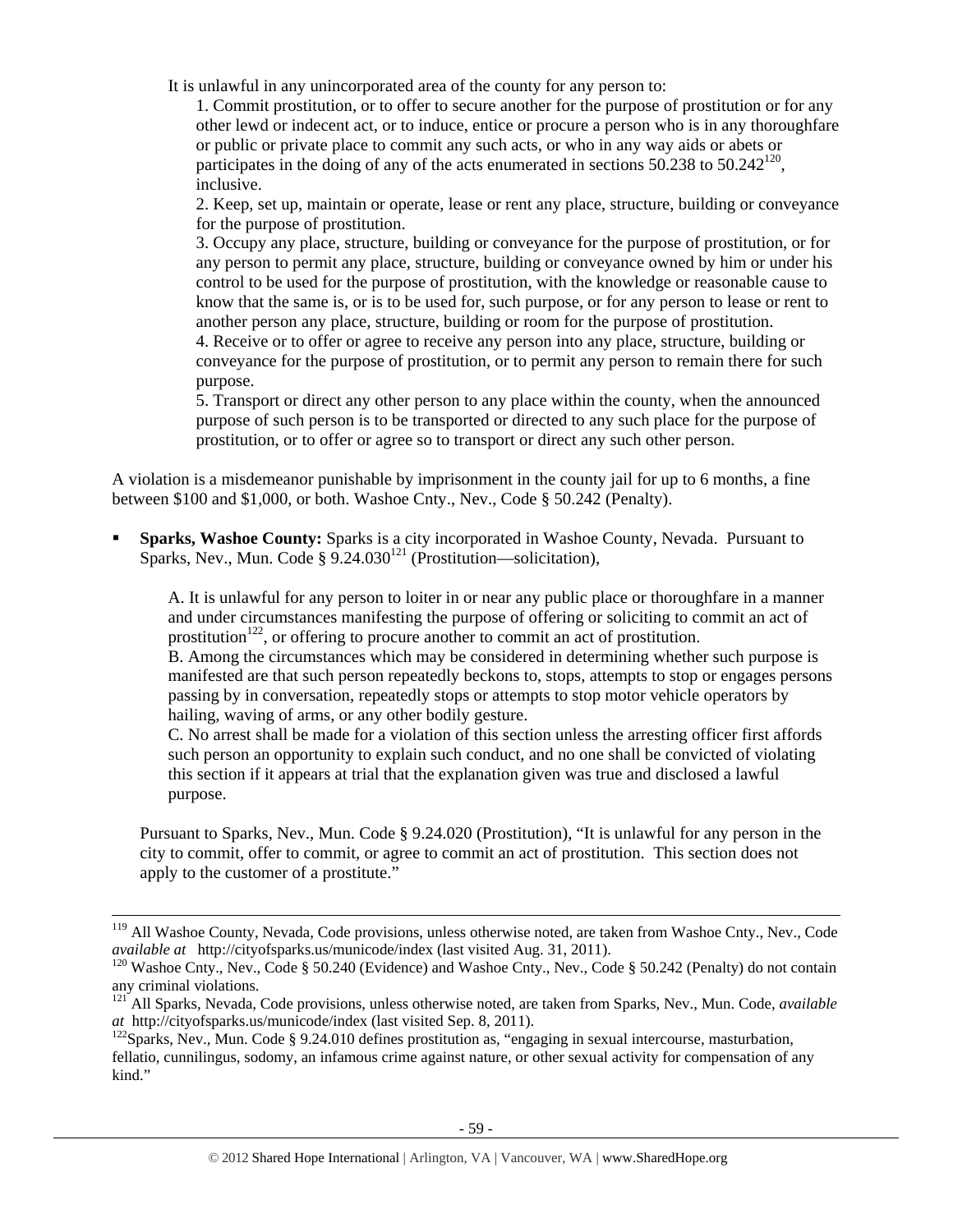A violation of this ordinance is a misdemeanor, punishable by up to 6 months imprisonment, a \$1,000 fine, or both. Sparks, Nev., Mun. Code §§ 9.75.010 (Violation—penalty), 1.12.010 (Violation penalty).

# • **White Pine County:** Pursuant to White Pine Cnty., Nev., Code  $\S$  10.36.010<sup>123</sup> (Prohibited),

It is unlawful, as an act of prostitution, for any person, within the unincorporated areas of the county of White Pine, state of Nevada, to engage in sexual intercourse, for any money or thing of value, with a person to whom he or she is not married, or to solicit a person, to whom he or she is not married, to have sexual intercourse, for any money or thing of value, with the person so soliciting.

Under White Pine Cnty., Nev., Code § 10.36.020 (Sexual intercourse for hire and lewd acts prohibited),

In the unincorporated areas of the county of White Pine, state of Nevada, it is unlawful for any person to:

(1) Receive money or other thing of value in exchange for another person committing an act of sexual intercourse or an act of moral perversion;

(2) Pay or offer or agree to pay another person to commit a lewd act or an act of sexual intercourse;

(3) Commit or offer or agree to commit any act of moral perversion;

(4) Secure or offer another person for the purpose of committing a lewd act or an act of sexual intercourse for hire or of moral perversion;

(5) Induce, entice or procure, or attempt to induce, entice or procure, another person, in or near any place frequented by the public or any public place, to commit a lewd act or an act of sexual intercourse for hire or of moral perversion;

(6) Knowingly transport any person to any place in the unincorporated areas of the county of White Pine, state of Nevada, for the purpose of committing a lewd act or an act of sexual intercourse for hire or moral perversion;

(7) Knowingly transport any person to any place in the unincorporated areas of the county of White Pine, state of Nevada, for the purpose of offering or agreeing to pay another person to commit a lewd act or an act of sexual intercourse;

(8) Knowingly receive, or offer to agree to receive, any person into any place or building in the unincorporated areas of the county of White Pine, state of Nevada, for the purpose of performing a lewd act, or an act of sexual intercourse for hire or of moral perversion, or to knowingly permit any person to remain in any place or building in the unincorporated areas of the county of White Pine, state of Nevada, for any such purpose;

(9) Aid, abet, allow, permit or participate in the commission of any of the acts prohibited in subsections (1) through (8) above.

White Pine Cnty., Nev., Code § 10.36.030 (Operation of a house of prostitution prohibited) makes it illegal for

a person in the unincorporated areas of the county of White Pine, state of Nevada, to keep, set up, maintain, operate, lease or rent any person or place, structure, building or conveyance for the purpose of having therein sexual intercourse for any money or thing of value between persons not married to each other, knowing that said persons are not married to each other.

 $\overline{a}$ <sup>123</sup> All White Pine County, Nevada, Code provisions, unless otherwise noted, are taken from White Pine Cnty., Nev., Code (Codified through Ordinance 437 enacted February 24, 2010), *available at* http://www.sterlingcodifiers.com/NV/White%20Pine%20County/index.htm.